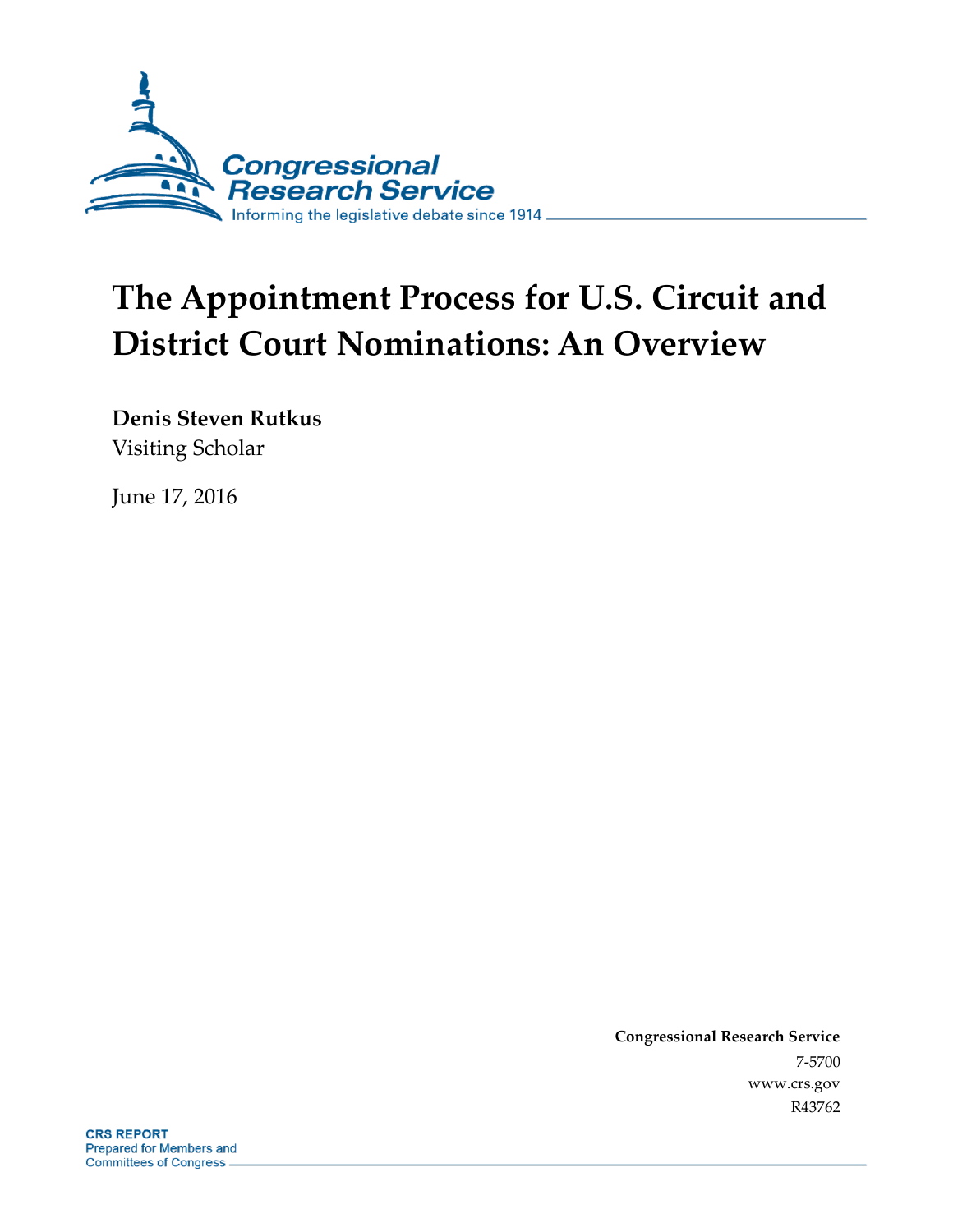## **Summary**

In recent decades, the process for appointing judges to the U.S. circuit courts of appeals and the U.S. district courts has been of continuing Senate interest. The responsibility for making these appointments is shared by the President and the Senate. Pursuant to the Constitution's Appointments Clause, the President nominates persons to fill federal judgeships, with the appointment of each nominee also requiring Senate confirmation. Although not mentioned in the Constitution, an important role is also played midway in the appointment process by the Senate Judiciary Committee.

#### **[Presidential Selection of Nominees](#page-10-0)**

The need for a President to make a circuit or district court nomination typically arises when a judgeship becomes or soon will become vacant. With almost no formal restrictions on whom the President may consider, an informal requirement is that judicial candidates are expected to meet a high standard of professional qualification. By custom, candidates whom the President considers for district judgeships are typically identified by home state Senators if the latter are of the President's party, with such Senators, however, generally exerting less influence over the selection of circuit nominees. Another customary expectation is that the Administration, before the President selects a nominee, will consult both home state Senators, regardless of their party, to determine the acceptability to them of the candidate under consideration.

In recent Administrations, the pre-nomination evaluation of judicial candidates has been performed jointly by staff in the White House Counsel's Office and the Department of Justice. Candidate finalists also undergo a confidential background investigation by the FBI and an independent evaluation by a committee of the American Bar Association. The selection process is completed when the President, approving of a candidate, signs a nomination message, which is then sent to the Senate.

#### **[Consideration by Senate Judiciary Committee](#page-21-0)**

Once received by the Senate, the judicial nomination is referred to the Judiciary Committee, where professional staff initiate their own investigation into the nominee's background and qualifications. Also, during this pre-hearing phase, the committee, through its "blue slip" procedure, seeks the assessment of home state Senators regarding whether they approve having the committee consider and take action on the nominee.

Next in the process is the confirmation hearing, where judicial nominees engage in a question and answer session with members of the Judiciary Committee. Questions from Senators may focus, among other things, on a nominee's qualifications, understanding of how to interpret the law, previous experiences, and the role of judges.

The committee, when it ultimately votes on a nomination, has three reporting options—to report favorably, unfavorably, or without recommendation. Only on rare occasions has the committee voted to reject a judicial nomination or to report it other than favorably.

#### **[Senate Floor Consideration](#page-31-0)**

Customarily, most circuit or district court nominations have reached confirmation under the terms of unanimous consent agreements. On this procedural track, the Senate by unanimous consent not only takes up nominations for floor consideration, but also arranges for them to either receive upor-down confirmation votes or be confirmed simply by unanimous consent. If a roll call vote is asked for, a simple majority of Senators voting, with a minimal quorum of 51 being present, is required to approve a nomination.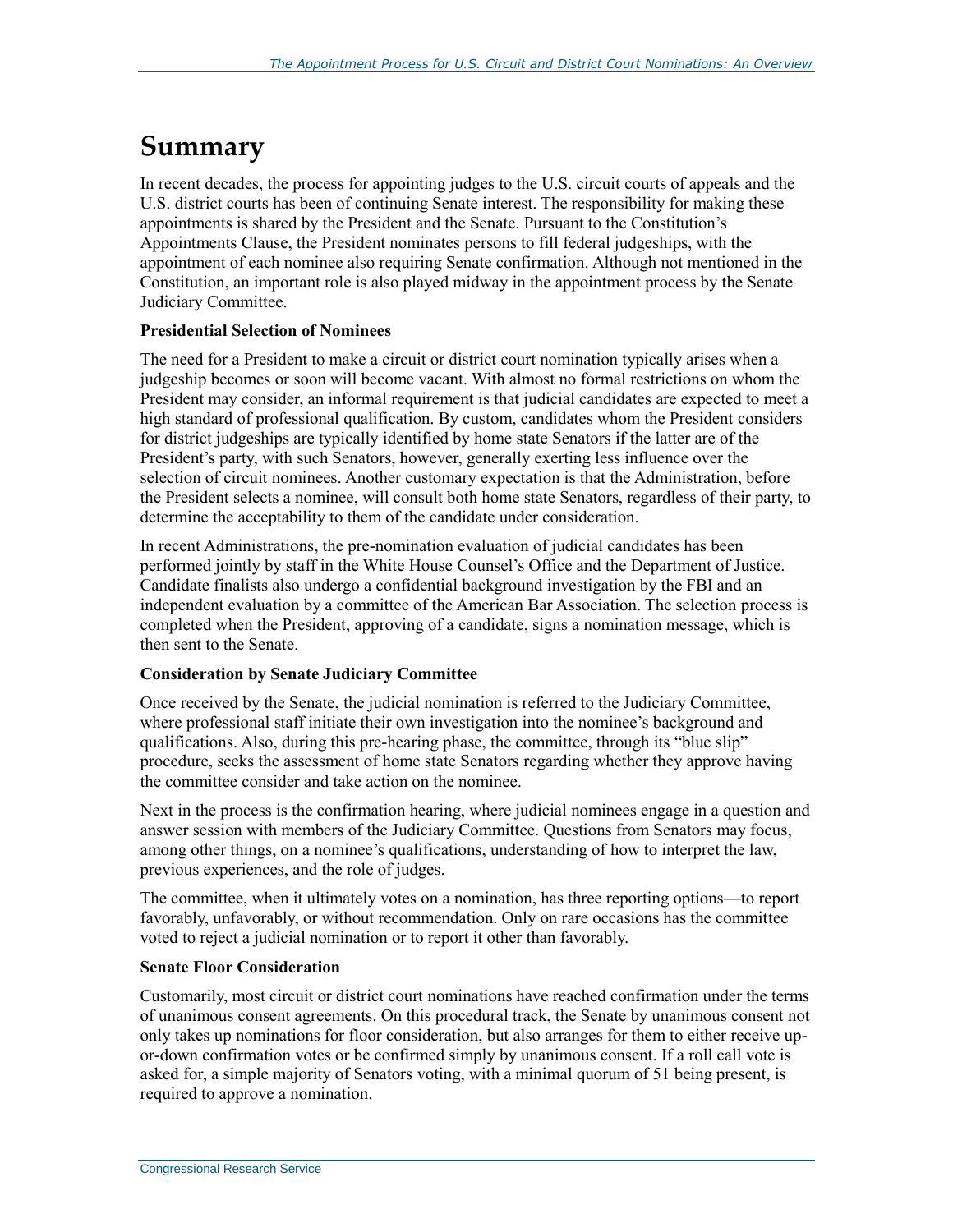For a minority of judicial nominations, however, particularly those facing strong opposition, the procedural track, for moving forward without unanimous consent, customarily has involved the Senate voting on cloture motions to bring floor debate on them to a close. A simple majority of Senators voting is needed to close debate on all nominations except to the Supreme Court. (Prior to a Senate reinterpretation of its rules in November 2013, a three-fifths majority was required.)

#### **[Nominations Not Confirmed](#page-47-0)**

Judicial nominations sometimes fail to be confirmed. This occurs most often when nominations in committee or on the Senate's *Executive Calendar* are returned to the President at the end of a session or upon a recess or more than 30 days. Senate votes rejecting a nomination are rare.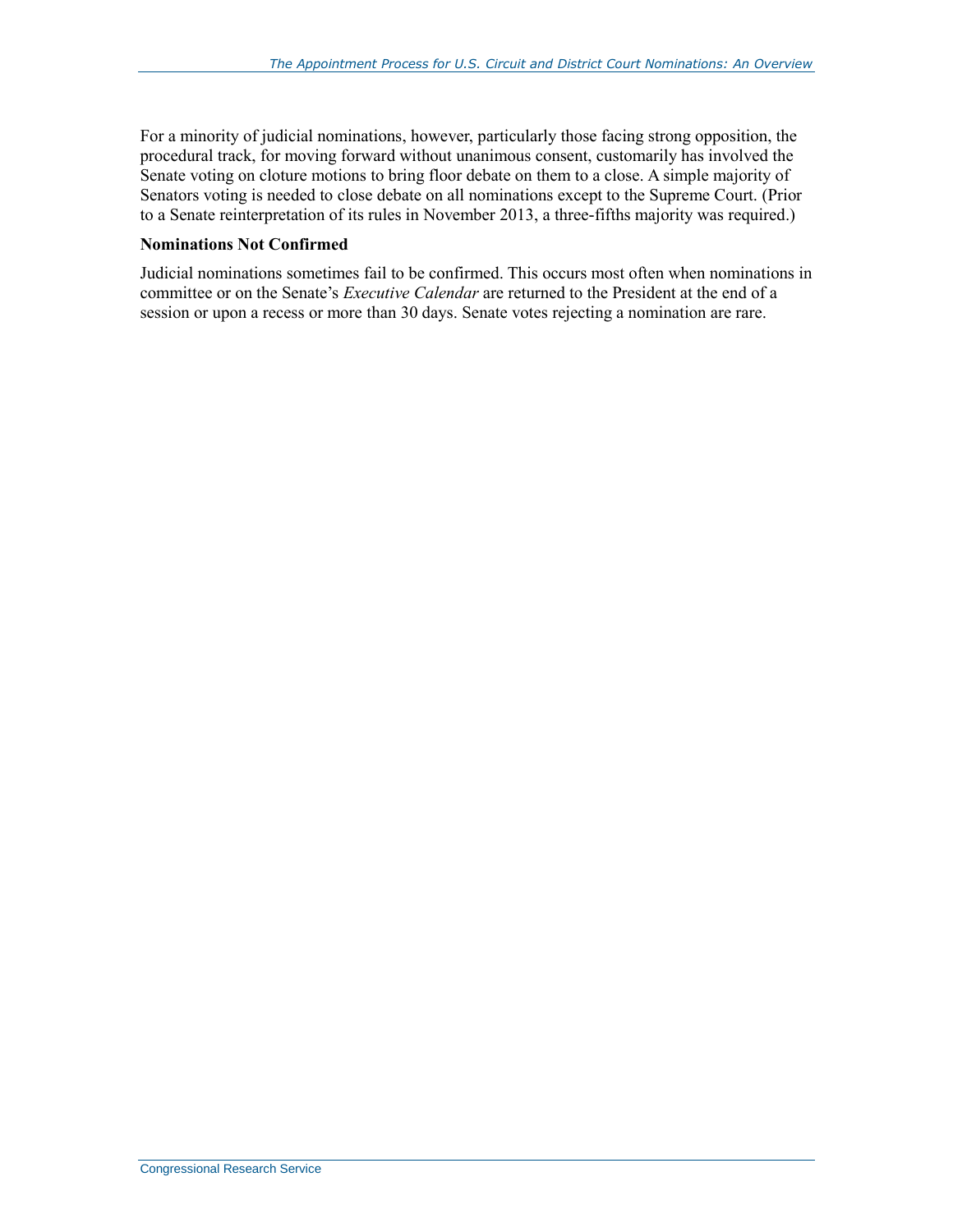## **Contents**

| Identifying District Court Candidates: Role Played by Home State Senators or,  |  |
|--------------------------------------------------------------------------------|--|
|                                                                                |  |
| Senators' Involvement in Selection Process Reinforced by Judiciary Committee's |  |
|                                                                                |  |
|                                                                                |  |
| Often a Lesser Role for Senators in Identifying Circuit Court Candidates 12    |  |
|                                                                                |  |
|                                                                                |  |
| Vetting by Department of Justice and White House Counsel's Office 13           |  |
|                                                                                |  |
|                                                                                |  |
| Obama Administration Selection of Lower Court Nominees: A Chronology of Usual  |  |
|                                                                                |  |
|                                                                                |  |
|                                                                                |  |
|                                                                                |  |
|                                                                                |  |
|                                                                                |  |
|                                                                                |  |
|                                                                                |  |
|                                                                                |  |
|                                                                                |  |
|                                                                                |  |
|                                                                                |  |
|                                                                                |  |
|                                                                                |  |
|                                                                                |  |
|                                                                                |  |
|                                                                                |  |
| Executive Calendar and Going into Executive Session to Take Up a Nomination 27 |  |
| Two Alternate Procedural Tracks Followed by Senate in Confirming Lower Court   |  |
|                                                                                |  |
|                                                                                |  |
|                                                                                |  |
|                                                                                |  |
|                                                                                |  |
|                                                                                |  |
| Without Time Limit on Nomination, Senate Rules Permit Unlimited Debate 32      |  |
|                                                                                |  |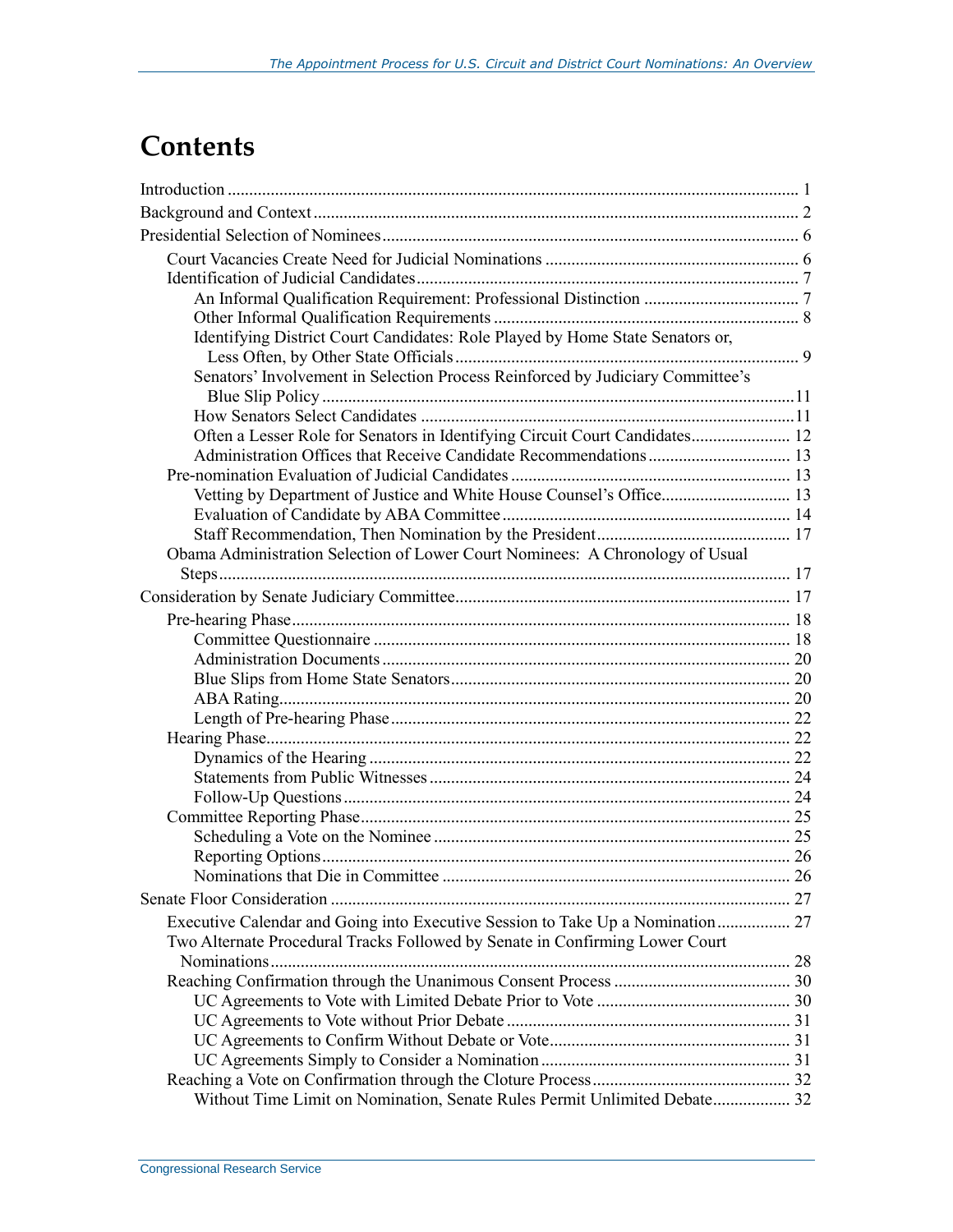| Procedural Track Taken to Reach Confirmations—Past and Current Practice  36         |  |
|-------------------------------------------------------------------------------------|--|
| Pre-November 21, 2013—Nearly All Confirmations Reached through the                  |  |
|                                                                                     |  |
| November 21, 2013-December 15, 2014-All Confirmations Reached through               |  |
|                                                                                     |  |
| December 16, 2014—Senate Agrees by Unanimous Consent to Withdraw Cloture            |  |
|                                                                                     |  |
| In 114 <sup>th</sup> Congress, All Confirmations Thus Far Reached through Unanimous |  |
|                                                                                     |  |
|                                                                                     |  |
|                                                                                     |  |
|                                                                                     |  |
|                                                                                     |  |
|                                                                                     |  |
|                                                                                     |  |
|                                                                                     |  |
|                                                                                     |  |
|                                                                                     |  |
|                                                                                     |  |
|                                                                                     |  |
|                                                                                     |  |
|                                                                                     |  |
|                                                                                     |  |
|                                                                                     |  |

### **Contacts**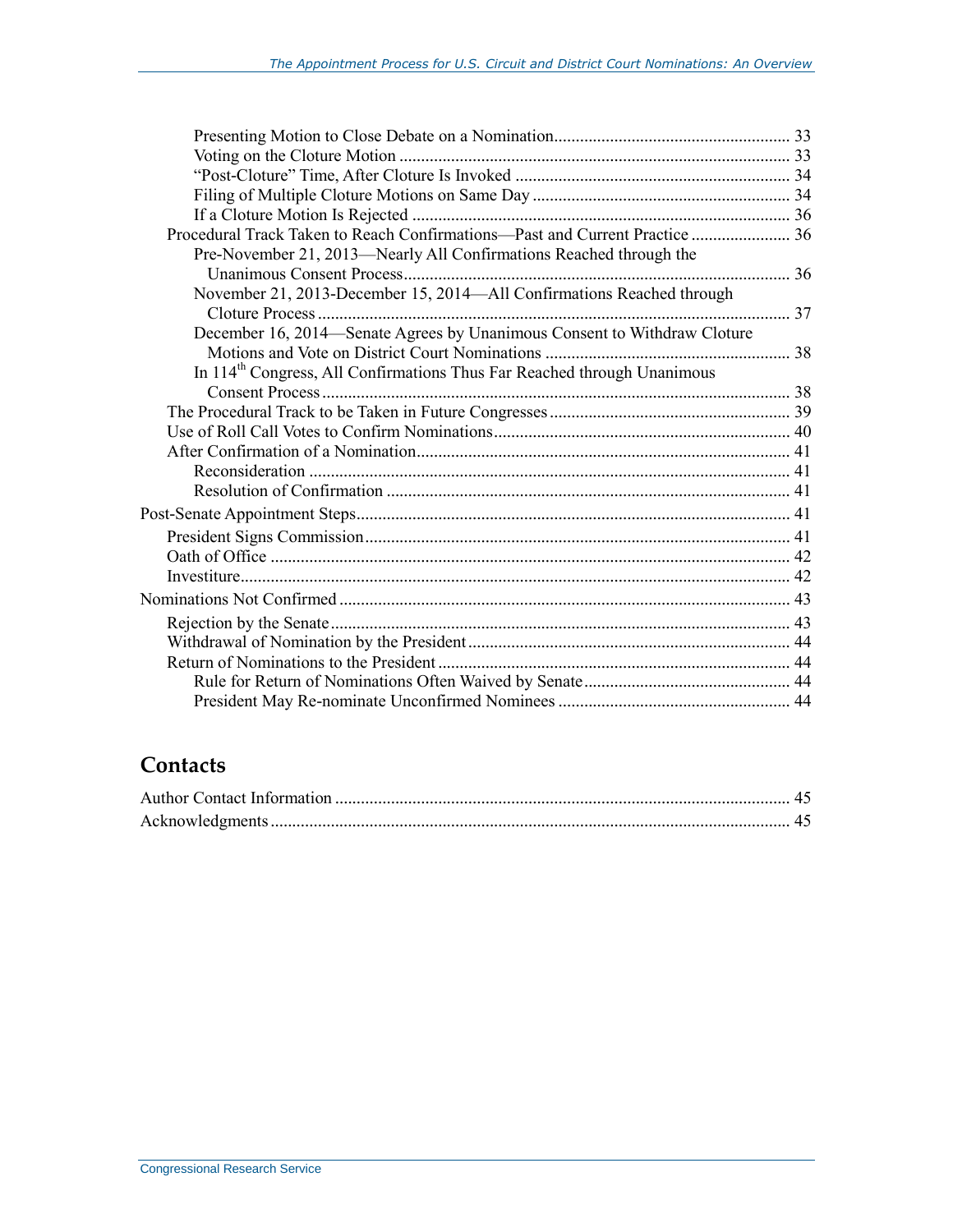## **Introduction**

 $\overline{a}$ 

Under the Appointments Clause of the Constitution, $<sup>1</sup>$  the President and the Senate share</sup> responsibility for making appointments to the Supreme Court, as well as to various lower courts in the federal judiciary. While it is the President who nominates persons to fill federal judgeships, the appointment of each nominee also requires Senate confirmation. $2$ 

<span id="page-5-0"></span>Historically, the vast majority of appointments to judgeships in federal courts other than the Supreme Court have typically not engendered much public disagreement between the President and the Senate and between the parties within the Senate.<sup>3</sup> Debate in the Senate over particular lower court nominees, or over the lower court appointment process, was uncommon, with controversy arising over nominees only on rare occasions. Most such nominations typically were both reported out of committee and confirmed by the Senate without any recorded opposition.

In recent decades, however, appointments to two kinds of lower federal courts—the U.S. district courts and the U.S. circuit courts of appeals—have often been the focus of heightened Senate interest and debate, $4$  as has the process itself for appointing judges to these courts.<sup>5</sup> Given congressional interest in the subject, this report is intended to provide readers with a basic overview of the appointment process for U.S. circuit and district court judges. Accordingly, the

<sup>3</sup> In this vein, one scholar has noted that, relative to Supreme Court appointments, appointments to the lower federal courts "have not, for most of our history, engaged remotely similar public interest. Nor as a historical matter has the Senate played the same role in considering nominations to those courts." Stephen B. Burbank, "Politics, Privilege & Power; The Senate's Role in the Appointment of Federal Judges," *Judicature*, vol. 86 (July/August 2002), p. 25.

<sup>4</sup> In an early indication at the committee level of this heightened interest, the then-chair of the Senate Judiciary Committees, Senator Edward M. Kennedy, in 1979 "greatly strengthened the existing investigative procedures by assigning additional committee staff to conduct background checks on judicial nominations." This was followed, in the mid-1980s, by the "first known instance of the minority party in the Judiciary Committee establishing its own investigative unit, and beginning to closely review nominations." Mitchel A. Sollenberger, *Judicial Appointments and Democratic Controls* (Durham, NC: Carolina Academic Press, 2011), pp. 105-106.

 $<sup>5</sup>$  For discussion by scholars of the Senate's increased interest in the judicial appointment process in recent decades see</sup> Nancy Scherer, *Scoring Points; Politicians, Activists, and the Lower Federal Court Appointment Process* (Stanford, CA: Stanford University Press, 2005), 271 p. (Hereafter cited as Scherer, *Scoring Points.)* See also Sarah A. Binder and Forrest Maltzman, *Advice & Dissent: The Struggle to Shape the Federal Judiciary* (Washington: Brookings Institution Press, 2009), 198 p. For two relatively recent forums in which numerous Senators in detailed statements expressed their views concerning the lower court appointment process, see U.S. Congress, Senate Committee on the Judiciary, Subcommittee on Administrative Oversight and the Courts, *The Judicial Nomination and Confirmation Process*, Hearings,  $107<sup>th</sup>$  Cong.,  $1<sup>st</sup>$  sess., June 26 and September 4, 2001, S.Hrg. 107-463 (Washington: GPO, 2002), 276 pp.; and U.S. Congress, Senate Committee on the Judiciary, Subcommittee on Constitution, Civil Rights and Property Rights, *Judicial Nominations, Filibusters, and the Constitution: When a Majority Is Denied Its Right to Consent*, Hearing, 108<sup>th</sup> Cong., 1<sup>st</sup> sess., May 6, 2003, S.Hrg. 108-227 (Washington: GPO, 2003), 393 p.

<sup>&</sup>lt;sup>1</sup> Article II, Section 2, clause 2 of the Constitution—often referred to as the Appointments Clause—provides that the President "shall nominate, and by and with the Advice and Consent of the Senate, shall appoint ... Judges of the supreme Court, and all other Officers of the United States, whose Appointments are not herein otherwise provided for, and which shall be established by Law.... "

 $2$  The Constitution also, in its Recess Appointments Clause (Article II, Section 2, clause 3) authorizes the President to make temporary appointments unilaterally during periods when the Senate is in recess. In recent decades, however, Presidents have rarely used their recess appointment authority to appoint federal judges. A CRS report notes that while historically it was not uncommon for Presidents to make recess appointments to the federal judiciary, in "recent years, recess appointments of federal judges have been unusual and controversial." Over the past 25 years, the report adds, "there have been only three recess appointments to fill Article III judgeships"—one such appointment to a circuit court judgeship by President William J. Clinton in 2000 and two to circuit court judgeships by President George W. Bush in 2004. CRS Report RS21308, *Recess Appointments: Frequently Asked Questions*, by Henry B. Hogue.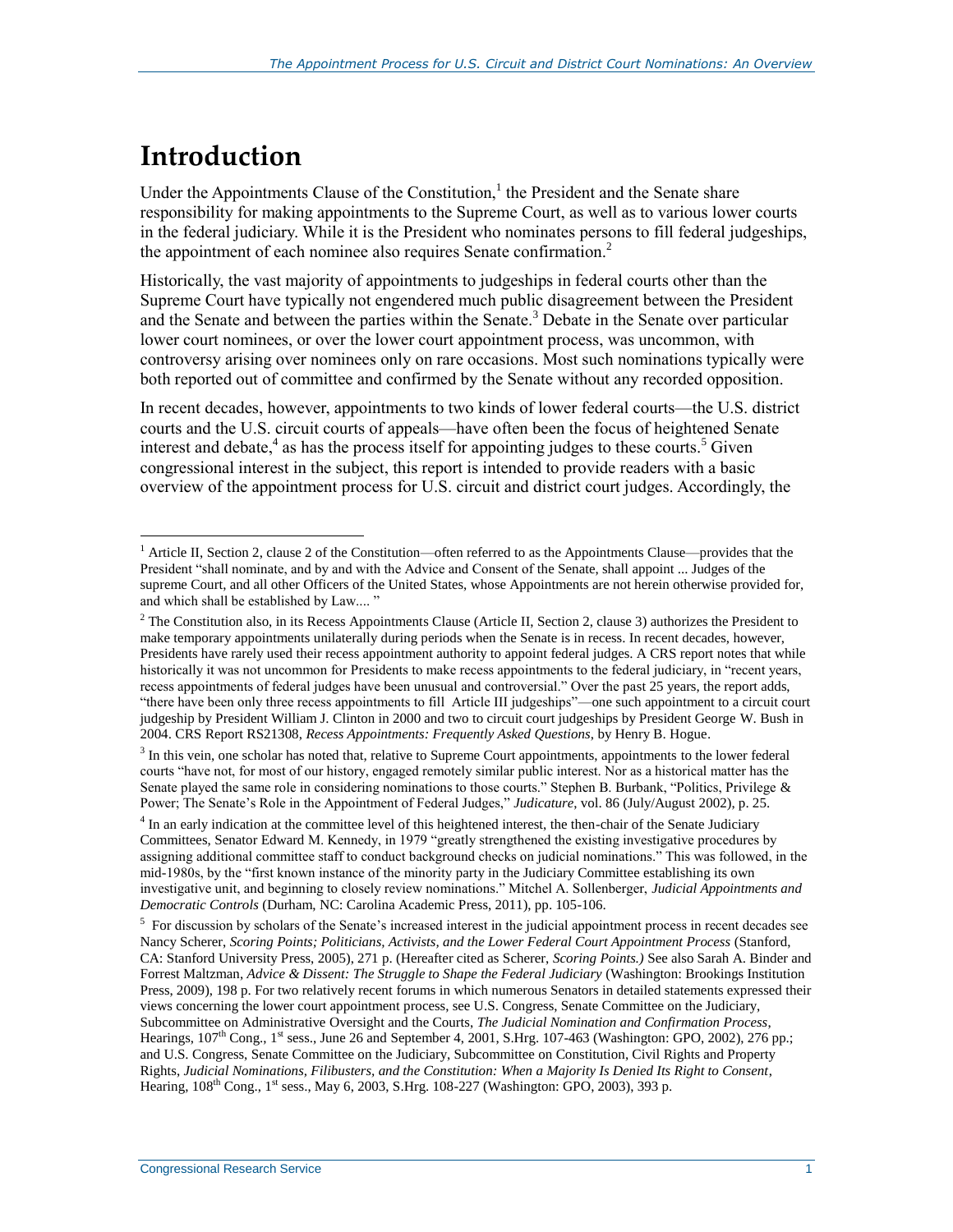report, following a brief background section, describes, in successive parts, the three primary phases of the appointment process, namely

- the selection of judicial nominees by the President, including the key role often played by home state Senators in recommending judicial candidates to the President;
- the role of the Senate Judiciary Committee in considering and deciding whether to approve and report out the President's judicial nominations to the Senate; and
- the Senate's floor consideration and confirmation of judicial nominations, through use of either its unanimous consent process or its cloture process.

The report then discusses the final appointment steps for nominees after Senate confirmation, including receipt of commissions signed by the President and the taking of their oaths of office, as well as various possible outcomes for nominees whose nominations are not confirmed, including the possibility of their being re-nominated.

The report's exclusive focus, it should be emphasized, is the process of appointment of U.S. circuit and district court judges *through presidential nomination and Senate confirmation*. This has been, historically as well as in contemporary times, the process by which the vast majority of circuit and district court judges have been appointed. Not analyzed in this report are judicial appointments that occur on rare occasions when a President exercises his constitutional power to make "recess appointments," a process under which an individual can temporarily take office without Senate confirmation<sup>6</sup>

## **Background and Context**

The U.S. district courts are the trial courts of general federal jurisdiction, while the U.S. circuit courts of appeals are the intermediate appellate courts that generally consider appeals in cases originally decided by the district courts. With the Supreme Court deciding fewer than 100 cases per term, the district and circuit courts, one scholar has written, "today serve as the final arbiter of more than 99 percent of all federal court litigation," with "important policy ... being made every day in the lower federal courts."<sup>7</sup> Ruling on a wide range of issues, the lower courts, and the persons selected to serve as judges on those courts, arguably have become of much more interest and concern to Congress in recent decades than they were historically.<sup>8</sup>

 $<sup>6</sup>$  As noted above, in footnot[e 2,](#page-5-0) judicial recess appointments in recent decades have been rare and, like recess</sup> appointments to other positions, have been controversial when perceived as a way for Presidents to appoint officials who might otherwise have difficulty securing Senate confirmation. The Senate during recent Congresses periodically has used pro forma sessions that prevented the occurrence of recesses of more than three days during which the President might make recess appointments. In January 2012, the President made four non-judicial recess appointments during one of these brief recesses between two pro forma sessions of the Senate, and this action was challenged in federal court. The Supreme Court, at the end of its 2013-2014 term, ruled, in part, that the President may not make recess appointments when the Senate is convening every three days for a pro forma session. Arguably, the congressional scheduling practices, together with the Court's ruling, have limited the scope of the President's authority to make future recess appointments. For more on congressional efforts to block recess appointments, see CRS Report R42329, *Recess Appointments Made by President Barack Obama*, by Henry B. Hogue. For more on the Supreme Court decision, see CRS Report RL33009, *Recess Appointments: A Legal Overview*, by Vivian S. Chu.

<sup>7</sup> Scherer, *Scoring Points,* p. 19.

<sup>&</sup>lt;sup>8</sup> See, for example, Roger E. Hartley and Lisa M. Holmes, "The Increasing Senate Scrutiny of Lower Federal Court Nominees," *Political Science Quarterly*, vol. 117, no. 2 (Summer 2002), pp. 259-278; also, Jennifer A. Dlouhy, "Parties Use Judicial Standoff to Play to Core Constituents," *CQ Weekly*, vol. 60 (October 19, 2002), pp. 2722-2726.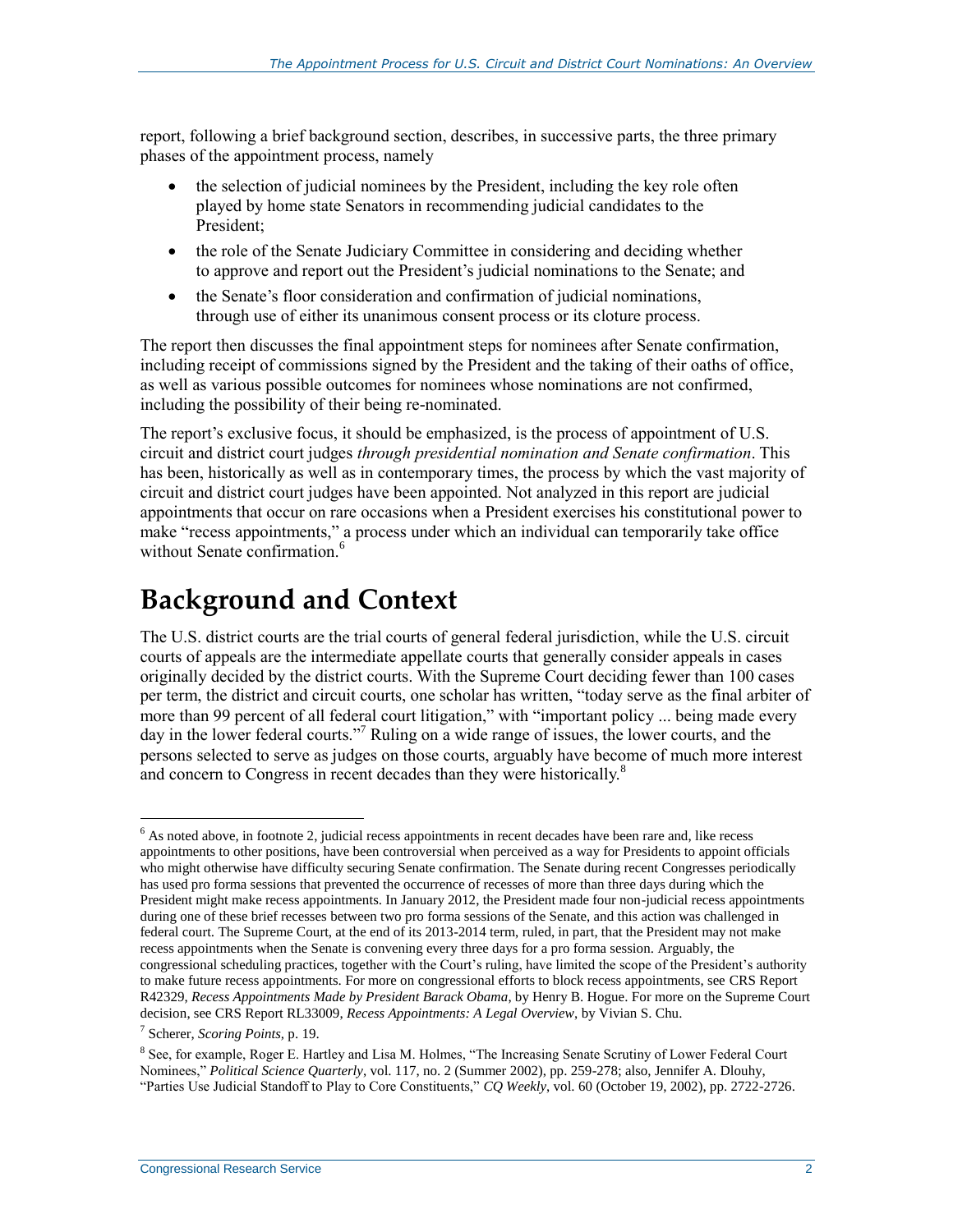As congressional interest in the lower federal courts has heightened, the judicial appointment process in turn has often been at the center of Senate debate. In committee and on the Senate floor, Senators periodically have debated over the standards to use in evaluating judicial nominees;<sup>9</sup> over whether certain nominees, if confirmed, would be impartial judges or bring with them ideological agendas or other disqualifying biases;<sup>10</sup> or over how promptly or deliberately to act on judicial nominations. $11$ 

The judicial confirmation process in the Senate also is longer than it was historically. During the three most recent presidencies (of Bill Clinton, George W. Bush, and Barack Obama), the Senate has, on average, taken much more time to confirm district and circuit court nominees than it did previously—with average times from date of first nomination to confirmation no longer measured in weeks but in multi-month or half-year periods.<sup>12</sup> Perhaps indicative of a more contentious process, the Senate in recent years has been confirming fewer district and circuit nominees by unanimous consent or voice vote than previously, increasingly voting instead by roll call, often with some, and occasionally with a substantial minority of, Senators casting "nay" votes.<sup>13</sup>

Periodically during recent presidencies, the Senate has been divided over when or whether to hold up-or-down confirmation votes. Illustrative of such division have been occasions where motions filed by Senators of the President's party to close debate on particular nominations have, in roll call votes, been opposed, and sometimes defeated, by a substantial number of "nay" votes cast by Senators of the other party.<sup>14</sup>

Frequently, debate over judicial nominations also has centered on the general pace at which the Senate should process the nominations. In a recurring pattern of this debate over recent years, Senators of the President's party, on the one hand, have accused the other party of generally engaging in "obstructionism" or tactics designed to delay or block committee or full Senate action on particular or even relatively large numbers of judicial nominations.<sup>15</sup> Senators of the opposite

 $\overline{a}$ <sup>9</sup> See, for example, U.S. Congress, Senate Committee on the Judiciary, Subcommittee on Administrative Oversight and the Courts, *The Judicial Nomination and Confirmation Process*, Hearings, 107<sup>th</sup> Cong., 1<sup>st</sup> sess., June 26 and September 4, 2001, S.Hrg. 107-463 (Washington: GPO, 202), pp*.* 1-276.

<sup>10</sup> See, for example, Charles Lane, "Judicial Nominee Challenged on Abortion Views," *The Washington Post*, July 24, 2002, p. A4; Neil A. Lewis, "Democrats on Senate Panel Pummel Judicial Nominee," *The New York Times*, March 2, 2005, p. A18; Seth Stern, "GOP: Liu's Nomination to 9th Circuit is 'in Jeopardy'," *CQ Today Online News*, April 6, 2010, at http://www.cq.com; and Joanna Anderson, "Judiciary Committee Approves Contentious Nomination for Appellate Court," *CQ Today Online News*, June 10, 2010, at http://www.cq.com.

<sup>&</sup>lt;sup>11</sup> See, for example, David Ingram, "Slow Going in Senate for DOJ, Judicial Nominees," The National Law Journal, vol. 32 (January 4, 2010), pp. 17, 20; Jessica Brady, "Three Judicial Confirmations Generate Debate on Senate's Pace," *Roll Call*, June 7, 2010, p. at http://www.rollcall.com..

<sup>&</sup>lt;sup>12</sup> See "Figure 1. U.S. Circuit and District Court Nominees: Mean and Median Number of Days from Nomination to Confirmation for Nominees Confirmed During First Six Years," in CRS Report R43931, *U.S. Circuit and District Court Nominations During President Obama's First Six Years (2009-2014): Comparative Analysis with Recent Presidents*, by Barry J. McMillion. See also Benjamin Wittes, *Confirmation Wars; Preserving Independent Courts in Angry Times* (Lanham, MD: Bowman & Littlefield, 2006), pp. 38-39 (noting that from 1945 to 1980 the norm was for the Senate to confirm lower court judges in less than a month and from 1981 to 1986 to do so between one month and two).

<sup>&</sup>lt;sup>13</sup> See section later in this report under heading "Use of Roll Call Votes to Confirm Nominations." See also "Figure 6. U.S. Circuit and District Court Nominees of Five Most Recent Presidents (January 20, 1981, to May 31, 2012): Percentage of Confirmed Nominees Approved by Roll Call Votes," in CRS Report R42556, *Nominations to U.S. Circuit and District Courts by President Obama During the 111th and 112th Congresses*, by Barry J. McMillion.

<sup>&</sup>lt;sup>14</sup> For a full list, from 1968 through 2012, of Senate votes on motions to close debate on judicial and other nominations, including votes rejecting such motions, see CRS Report RL32878, *Cloture Attempts on Nominations: Data and Historical Development*, by Richard S. Beth.

<sup>15</sup> See, for example, the floor remarks of Sen. Patrick J. Leahy, in: "Unanimous Consent Request—Executive (continued...)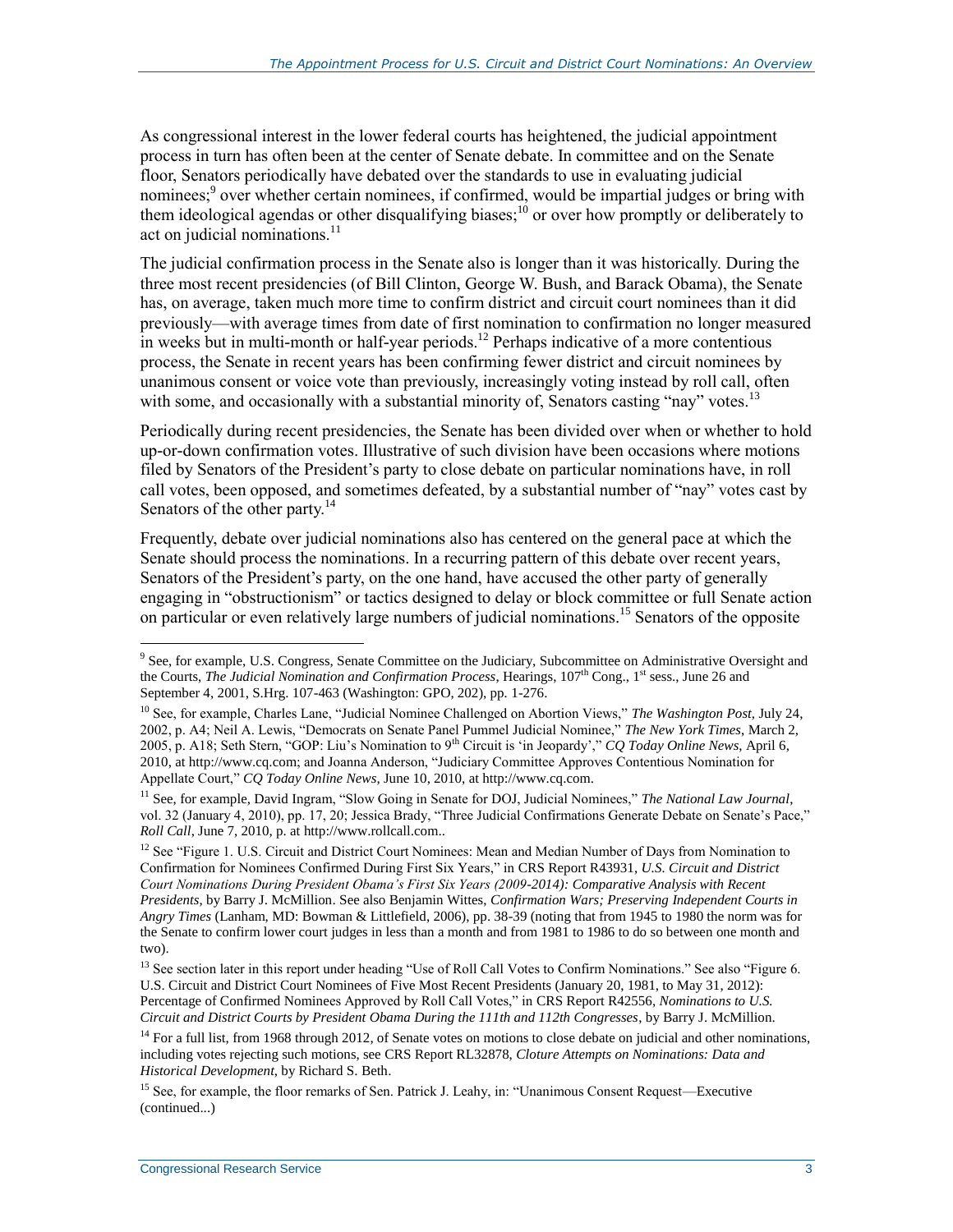party, on the other hand, have denied engaging in delaying tactics against judicial nominations, while asserting a Senate duty, under the Constitution's Appointments Clause, to deliberately review the qualifications of judicial nominees rather than to rush or "rubber stamp" the processing of their nominations.<sup>16</sup> Often, in this debate, a related Senate concern has been the number of district or circuit judgeships vacant at that particular time. Senators, along party lines, have differed over whether judicial vacancy levels, when relatively high, were primarily due to delays by the President in making judicial nominations, or to delays by the Senate in confirming them. $17$ 

Recent frustrations over the judicial appointment process led to a bipartisan agreement reached on January 25, 2013, early in the first session of the  $113<sup>th</sup>$  Congress. That day, by a 78-16 vote approving S.Res. 15, the Senate established a standing order of the Senate which could accelerate the consideration of nominations, including those to the district courts. The standing order, applicable only in the  $113<sup>th</sup>$  Congress, significantly reduced (from 30 to 2 hours) the maximum time for consideration of district court nominations after at least three-fifths of the Senate had agreed that debate on the nominations should be brought to a close. The order excluded circuit court nominations (as well as nominations to the Supreme Court, the U.S. Court of International Trade, and major executive branch positions), for which the length of "post-cloture" consideration, under Senate rules, continued to be 30 hours.<sup>18</sup>

Throughout the rest of 2013, however, the Senate again found itself periodically divided, along party lines, over judicial nominations. At issue was how quickly the Senate should act on lower court nominations in general, and whether or when various circuit court nominations pending on the Senate's *Executive Calendar* should receive confirmation votes.<sup>19</sup> Late in the session, confirmation votes on three circuit court nominations were prevented when motions to close Senate debate on them received only simple majority votes in favor, rather than the three-fifths supermajority then required under Senate rules to close debate.<sup>20</sup> These episodes (along with a

<sup>(...</sup>continued)

Calendar," *Congressional Record*, daily edition, vol. 156 (July 20, 2010), pp. S6011-S6013; "Nomination of Jane Margaret Triche-Milazzo," *Congressional Record*, daily edition, vol. 157 (October 11, 2011), pp. S6376-S6377; and "Executive Session," *Congressional Record*, daily edition, vol. 159 (March 11, 2013), pp. S1280-S1282.

<sup>16</sup> See, for example, the floor remarks of Sen. Jeff Sessions, in "Judicial Nominations," *Congressional Record*, daily edition, vol. 156 (September 22, 2010), pp. S7314-S7317; also, the floor remarks of Sen. Chuck Grassley, in "Nomination of Jane Margaret Triche-Milazzo," *Congressional Record*, daily edition, vol. 157 (October 11, 2011), pp. S6375-S6376 and in "Executive Session," *Congressional Record*, daily edition, vol. 159 (March 11, 2013), pp. S1282- S1283.

<sup>&</sup>lt;sup>17</sup> See CRS Report R41942, Vacancies on Article III District and Circuit Courts, 1977-2011: Data, Causes, and Implications, by Denis Steven Rutkus, under heading "Recent Historical Background." (Available from author.)

<sup>&</sup>lt;sup>18</sup> See CRS Report R42996, *Changes to Senate Procedures at the Start of the 113th Congress Affecting the Operation of Cloture (S.Res. 15 and S.Res. 16)*, by Elizabeth Rybicki (under heading "Reduced Post-Cloture Consideration for Nominations (Section 2 of S.Res. 15)"); also, Niels Lesniewski, "Senate Opens with Filibuster Changes," *CQ Weekly*, vol. 71 (January 28, 2013), p. 216.

<sup>19</sup> See, for example, Niels Lesniewski, "Going 'Nuclear'? Democrats Ratchet Up Talk on Judicial Picks," *CQ News*, April 8, 2013, at http://www.cq.com; Humberto Sanchez, "Senate Democrats Set Showdown over Filibusters of Nominees," *CQ Weekly*, vol. 71 (July 15, 2013), p. 1212; and Eliza Newlin-Carney, "The Senate's Standoff Culture," *CQ Weekly*, vol. 71 (July 22, 2013), pp. 1252-1253.

 $20$  The three nominations on which the Senate rejected motions to close debate were all to the U.S. Court of Appeals for the District of Columbia Circuit. Specifically, the Senate rejected: on October 31, 2013, by a roll call vote of 55 yeas to 38 nays, a motion to close debate on the DC circuit nomination of Patricia Ann Millett of Virginia; on November 12, 2013, by a roll call vote of 56 yeas to 41 nays, a motion to close debate on the DC circuit nomination of Cornelia T. L. Pillard of the District of Columbia; and on November 18, 2013, by a roll call vote of 53 yes to 38 nays, a motion to close debate on the DC circuit nomination of Robert Leon Wilkins of the District of Columbia. (In each case, with (continued...)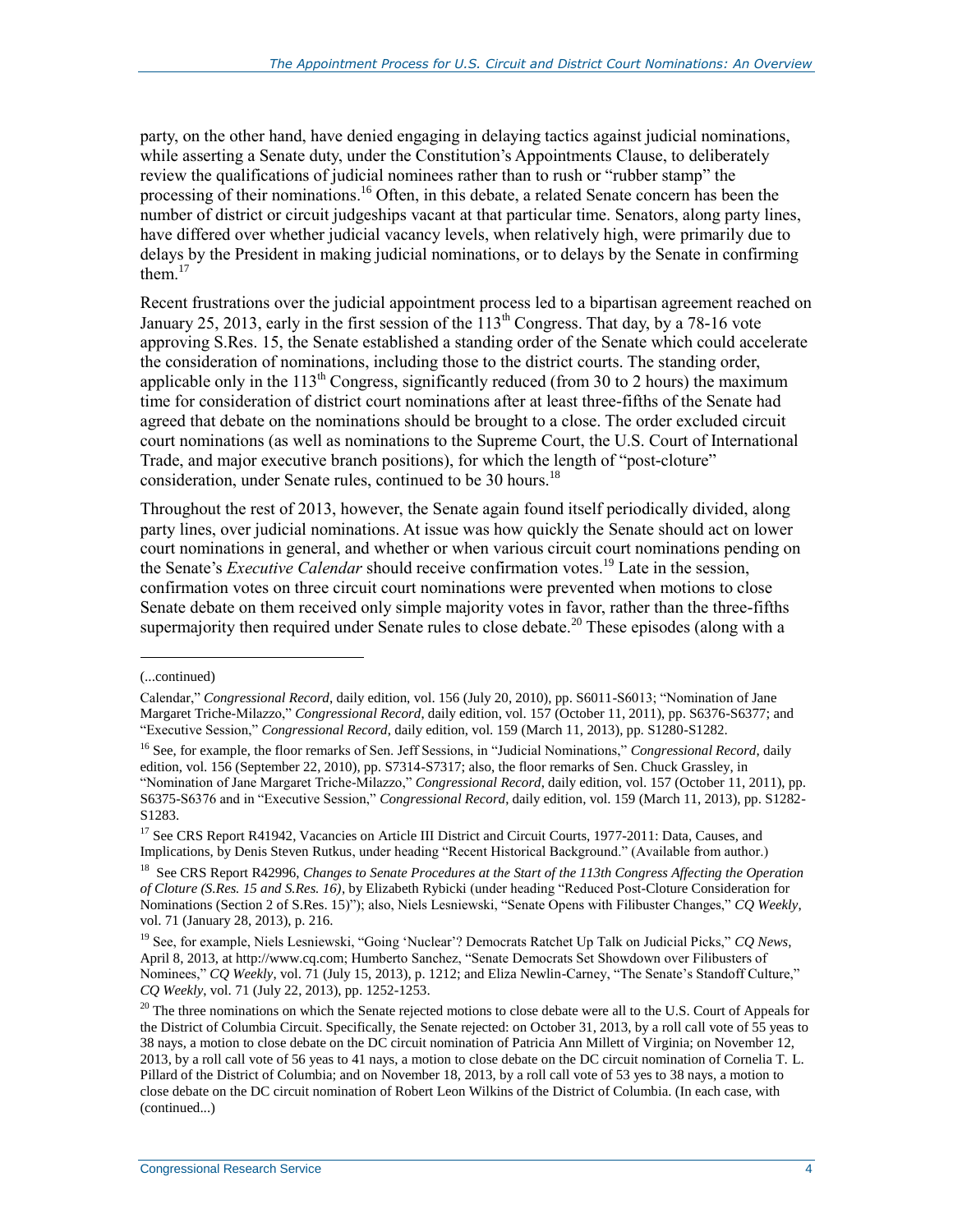simple Senate majority unable again, under similar circumstances, to close debate on an executive branch nomination)<sup>21</sup> set the stage for the Senate's majority leader, shortly thereafter, to put before that body the following issue: Whether, as the majority leader proposed, the Senate should change its procedure to require only a simple majority vote in order to close debate on nominations—thereby more easily reaching confirmation votes, including those on circuit and district court nominations.<sup>22</sup> The proposed procedural change was referred to by some Senate Members, as well as by outside observers and news media reports, as the "nuclear option."<sup>23</sup>

On November 21, 2013, the proposed change in procedure was considered by the Senate. By a vote of 52-48, it overturned a ruling of the chair and set a precedent that lowered the vote threshold required by the Senate for "invoking cloture" (closing debate) on most presidential nominations. Specifically, the Senate reinterpreted the provisions of Senate Rule XXII to require only a simple majority of those voting, rather than three-fifths of the full Senate, to close debate on all presidential nominations except those to the Supreme Court.<sup>24</sup>

The November 21, 2013, reinterpretation of its cloture rule ushered in a significant change in the way that the Senate thereafter processed circuit and district court nominations. For the rest of the  $113<sup>th</sup>$  Congress, until the day of its final adjournment almost 13 months later, cloture motions, rather than unanimous consent (UC) agreements, were the invariable procedural tool used in the Senate to reach confirmation votes on these nominations. Specifically, from November 21, 2013, through December 15, 2014, the process for every confirmed circuit or district court nomination involved the filing of a cloture motion, with the Senate then voting to invoke cloture. With a vote threshold needed to close debate lower during this period than it was previously, every motion filed to close Senate debate on a circuit or district court nomination succeeded, followed in turn by each nomination receiving Senate confirmation. During this period, no confirmations of circuit or district court nominations were reached through the unanimous consent process.<sup>25</sup>

The Senate, however, would eventually return to using unanimous consent agreements to reach confirmation votes on judicial nominations. On December 16, 2014, the day of the final adjournment of the  $113<sup>th</sup>$  Congress, the Senate reverted, for the first time in more than a year, to

<sup>(...</sup>continued)

three-fifths of the Senate's 100 Members not having voted in the affirmative, the "cloture motion" was not agreed to.)  $21$  On October 31, 2013, the Senate, by a roll call vote of 54 yeas to 42 nays, rejected a motion to close debate on the

nomination of Melvin L. Watt of North Carolina to be Director of the Federal Housing Finance Agency.

<sup>22</sup> See Meredith Shiner, "Reid: 'We Need to Do Something' After GOP Filibusters of Nominations," *CQ News*, November 19, 2013, at http://www.cq.com; Humberto Sanchez, "Reid Moves Closer to Triggering Filibuster Rules Fight Over Nominations." *CQ News*, November 19, 2013, at http://www.cq.com.

<sup>23</sup> See, for example, Stephen Dinan, "Rule-Changing 'Nuclear Option' May Be Getting Close," *The Washington Times*, November 19, 2013, p. A3. As a CRS report has noted, some Senators and outside observers have used the term "nuclear" to describe proceedings that "might rely on steps that are novel (potentially in contravention of existing rules and precedents) or because they could undermine the prerogatives exercised heretofore by Senate minorities or individual Senators." CRS Report R43331, *Majority Cloture for Nominations: Implications and the "Nuclear" Proceedings*, by Valerie Heitshusen.

<sup>24</sup> "Appealing Ruling of the Chair," Senate debate, *Congressional Record*, daily edition, vol. 159 (November 21, 2013), p. S8418. (See pp. S8414-8418, for debate and procedural votes that preceded the vote to overturn the ruling of the chair) and pp. S8419-S8428, for remarks immediately thereafter of various Senators commenting on the significance of the new precedent approved by the Senate.) See also CRS Report R43331, *Majority Cloture for Nominations: Implications and the "Nuclear" Proceedings*, by Valerie Heitshusen, for analysis of the procedural context of the Senate's November 21, 2013 actions and for a detailing of the key procedural steps taken by the Senate that day to lower the vote threshold required for invoking cloture on most presidential nominations.

<sup>&</sup>lt;sup>25</sup> See section later in this report under heading "November 21, 2013-December 15, 2014—All Confirmations Reached through Cloture Process."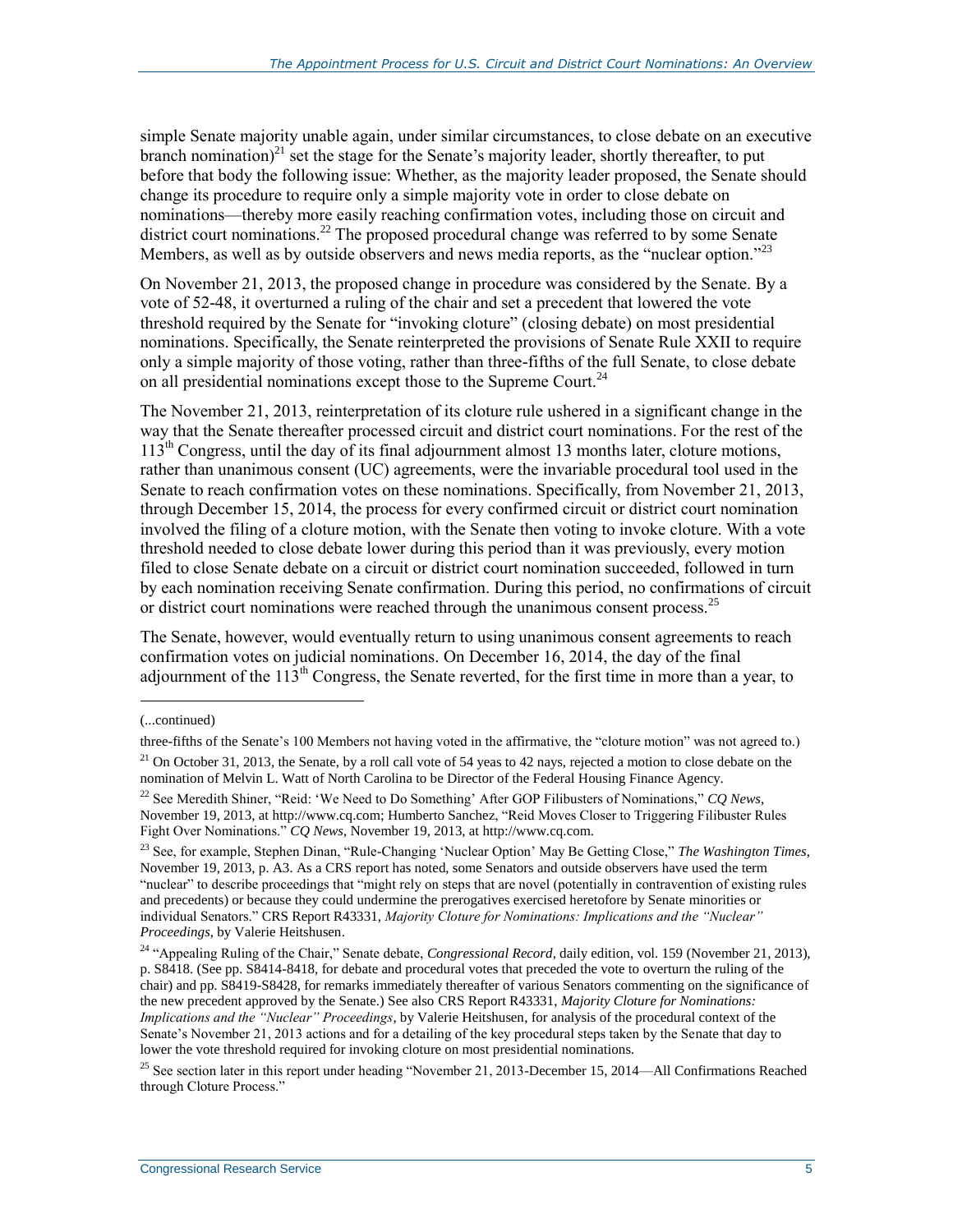using a UC agreement, rather than the cloture process, to reach confirmation votes on district court nominations.<sup>26</sup> Regular reliance on UC agreements to process judicial nominations returned in the 114<sup>th</sup> Congress, coinciding with a change in party control of the Senate. In this Congress, the party not of the President was the new Senate majority, precluding continued use of the cloture process by the President's party to secure confirmations by party line or near party line votes. Instead, circuit and district court nominations in the 114<sup>th</sup> Congress thus far have received Senate confirmation votes only pursuant to unanimous consent agreements requested by the majority leader or his designee.<sup>2</sup>

In future Congresses, the relative extent to which the Senate will rely on the unanimous consent or the cloture process to confirm judicial nominations remains to be seen.<sup>28</sup> Accordingly, given the potential future relevance of both approaches to the Senate, this report, in its discussion of Senate floor consideration of judicial nominations, describes in some detail the two alternate procedural paths that the Senate has taken in recent years when arranging for such nominations to receive confirmation votes.

## <span id="page-10-0"></span>**Presidential Selection of Nominees<sup>29</sup>**

### **Court Vacancies Create Need for Judicial Nominations**

Federal law authorizes a specific number of full-time active judgeships for each U.S. circuit or district court. The need for a President to make a circuit or district court nomination typically arises when one of these judgeships becomes or soon will become vacant. A judicial vacancy is created by an incumbent judge assuming part-time duties as a "senior status" judge; by a judge's retirement, resignation, or death; or by his or her elevation to a higher court.<sup>30</sup> Judicial vacancies also arise when legislation is enacted creating new judgeships that are to be filled for the first time.

 $\overline{a}$ <sup>26</sup> See section later in this report under heading "December 15, 2014—Senate Agrees by Unanimous Consent to Withdraw Cloture Motions and Vote on District Court Nominations."

<sup>&</sup>lt;sup>27</sup> See section later in this report under heading "In  $114<sup>th</sup>$  Congress, All Confirmations Thus Far Reached through Unanimous Consent Process."

<sup>&</sup>lt;sup>28</sup> See section later in this report under heading "The Procedural Track to be Taken in Future Congresses."

 $29$  This report section, it should be noted, applies to the nominee selection process for judgeships in the U.S. district courts geographically located within the nation's 50 states and in the 11 geographically based U.S. circuit courts that, in each case, comprise three or more states. A significant aspect of that selection process, as discussed herein, involves the key role often played by home state Senators. This aspect of the selection process, however, would not apply to the selection of judicial nominees to certain federal district courts not located in a state or to the two U.S. circuit courts that do not geographically consist of states. (The federal district courts not located in a state are the U.S. District Court for the District of Columbia, the U.S. District Court for the District of Puerto Rico, and the territorial district courts in the U.S. Virgin Islands, Guam, and the Northern Mariana Islands. The two U.S. circuit courts not geographically consisting of states are the U.S. Court of Appeals for the District of Columbia and the U.S. Court of Appeals for the Federal Circuit.) A description of each of these courts' nominee selection processes (including a discussion of which kinds of officials, in the absence of home state Senators, might play a key role in influencing the President's selection of nominees) is outside the scope of this report.

 $30$  A vacancy also would occur if Congress removed a judge through the impeachment process, but historically such occurrences have been extremely rare. A CRS report issued in 2011 noted that "only 12 impeachment trials [of judges] have been completed over the 222-year history of the Senate, while three others terminated before a determination on the merits of the case due to the resignation of the judges in question." CRS Report R41172, *The Role of the Senate in Judicial Impeachment Proceedings: Procedure, Practice, and Data*, by Betsy Palmer.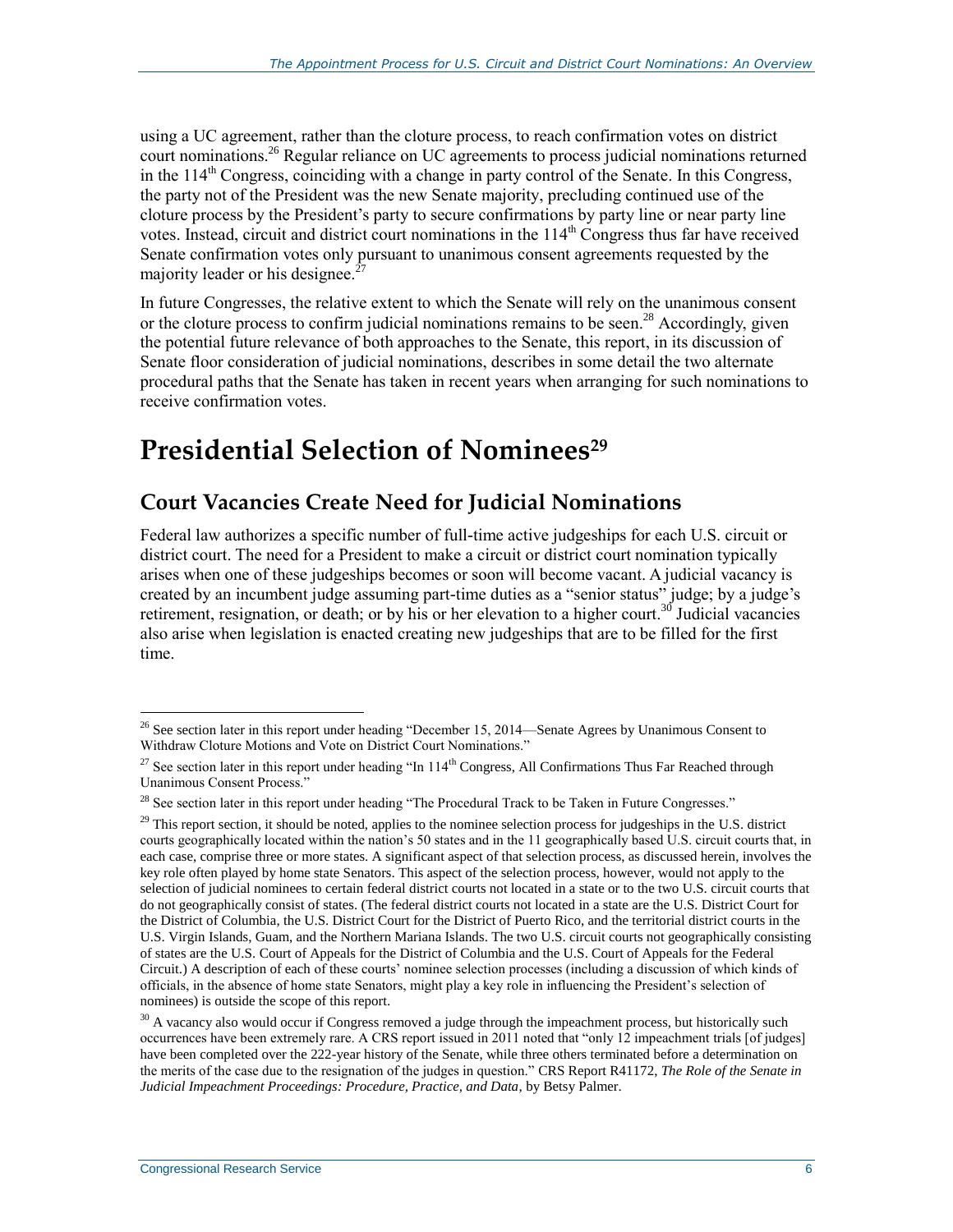Judges with imminent departure plans frequently give several months of advance notice, permitting the search for judicial replacement candidates to begin even before the vacancy occurs. The stated policy preference of the federal judiciary is that circuit and district court judges intending to leave full-time active status notify the President and the Administrative Office of the United States Courts "as far in advance as possible."<sup>31</sup> (According to the judiciary, over fiscal years 2009 through 2013, the average advance notice provided by outgoing circuit and district court judges ranged from a low of 106 days in FY2009 to a high of 196 days in FY2011.)<sup>32</sup>

Occasionally, a judge also will give notice of the intention to leave office not on a specified future date, but upon the Senate's confirmation of his or her successor. In these circumstances, because of the conditional nature of the outgoing judge's departure, the President's selection of a nominee to succeed the judge necessarily will occur before there is a judicial vacancy.

A complete listing of circuit and district court judgeships which currently are vacant or are scheduled to be vacated in the future is provided on the federal judiciary's website, at http://www.uscourts.gov.<sup>33</sup> The website also maintains a list of judicial vacancies designated as "judicial emergencies" by the Administrative Office of the U.S. Courts. Placed on this list are vacant judgeships located in a district or circuit court deemed to have an extremely high workload or in one that has carried a high workload for an extremely long period of time.<sup>34</sup>

### **Identification of Judicial Candidates**

### **An Informal Qualification Requirement: Professional Distinction**

There are almost no formal restrictions on the potential pool of candidates the President may consider for nomination to circuit or district court judgeships. Neither the Constitution nor any federal statute specifies professional, age, or citizenship requirements for one to be a circuit or district court judge. For appointment to these positions, there "are no exams to pass, no minimum age requirement, no stipulation that judges be native-born citizens or legal residents, and no requirement that judges even have a law degree."<sup>35</sup> Federal law, however, does require (making

<sup>&</sup>lt;sup>31</sup> In March 2003, the federal judiciary's governing body, the Judicial Conference of the United States, adopted a committee recommendation, in which it "strongly urge[d] all judges to notify the President and the Administrative Office of the United States Courts as far in advance as possible of a change in status, preferably 12 months before the contemplated date of change in status." Prior to that, retiring judges and those taking senior status had been encouraged by the Conference to provide "substantial (i.e., six-month or one-year) advance notice of that action." U.S. Judicial Conference of the United States, *Report of the Proceedings of the Judicial Conference of the United States*, March 18, 2003, pp. 20-21, at http://www.uscourts.gov/FederalCourts/JudicialConference/Proceedings/Proceedings.aspx?doc=/ uscourts/FederalCourts/judconf/proceedings/2003-03.pdf

 $32$  Data on the average length of notice that full-time circuit and district court judges gave before taking senior status, resigning, or retiring, by fiscal year, were provided to CRS, on request, by the Office of Legislative Affairs, Administrative Office of the U.S. Courts.

 $33$  Within the website, a list of current circuit and district court vacancies can be accessed at http://www.uscourts.gov/ JudgesAndJudgeships/JudicialVacancies/CurrentJudicialVacancies.aspx. A list of future court vacancies (including, for each judgeship in question, the date that the vacancy will take effect) can be accessed at http://www.uscourts.gov/ JudgesAndJudgeships/JudicialVacancies/FutureJudicialVacancies.aspx.

<sup>&</sup>lt;sup>34</sup> The list of vacant circuit or district court judgeships designated by the federal judiciary as "judicial emergencies" can be accessed at http://www.uscourts.gov/JudgesAndJudgeships/JudicialVacancies/JudicialEmergencies.aspx. For an explanation of what workload and judgeship vacancy time data are used by the Judicial Conference to determine whether a vacant district or circuit court judgeship is defined as a "judicial emergency," see "Judicial Emergency Definition," on the federal judiciary's website, at http://www.uscourts.gov/judges-judgeships/judicialvacancies/judicial-emergencies/judicial-emergency-definition.

<sup>&</sup>lt;sup>35</sup> Robert A. Carp, Ronald Stidham, and Kenneth L. Manning, *Judicial Process in America*, 6<sup>th</sup> ed. (Washington: CO (continued...)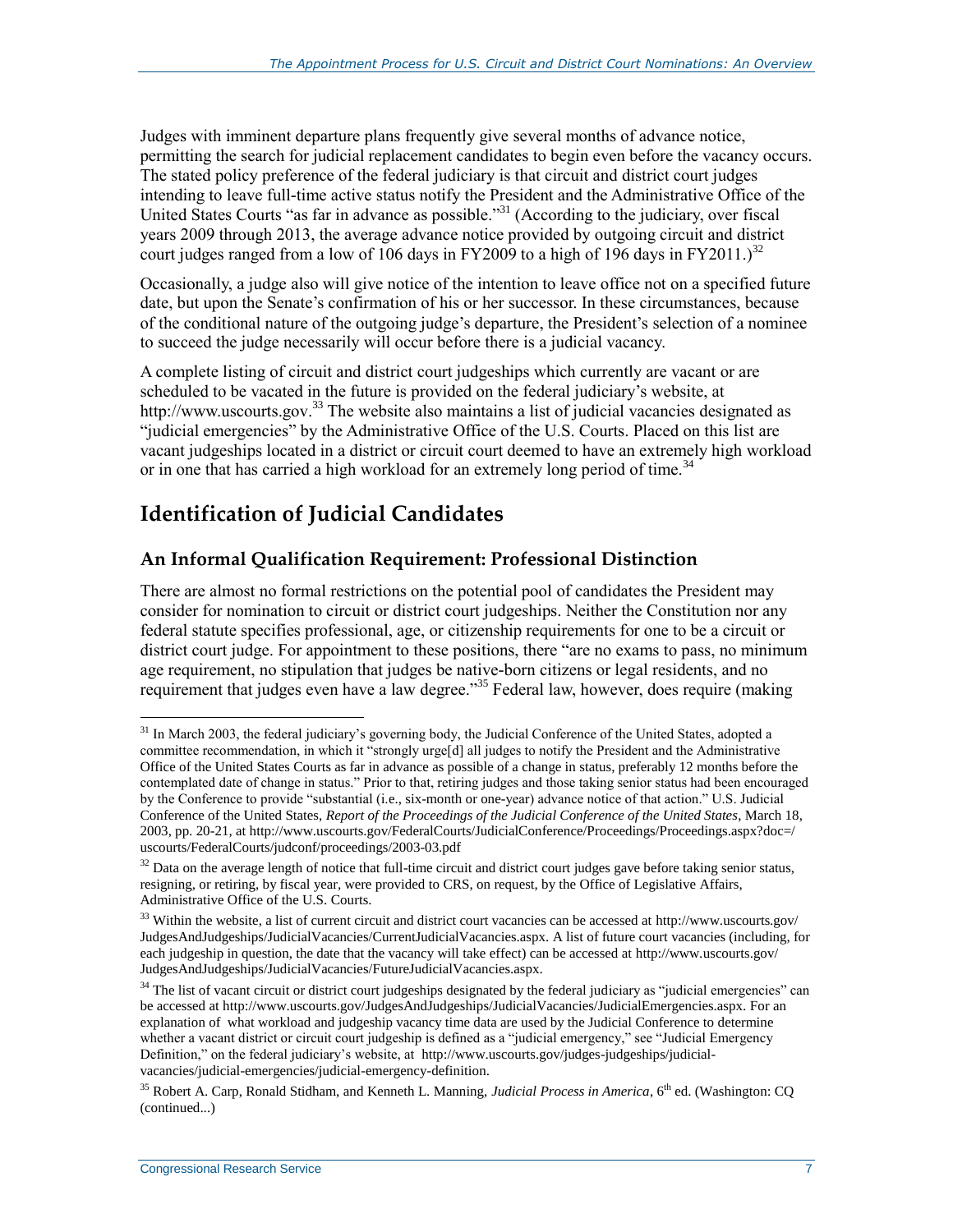exceptions for only a few district or circuit courts) that persons at the time of their appointment be residents of the district or circuit and remain so during their judicial service.<sup>36</sup>

Although, as certain scholars have observed, candidates for U.S. judicial posts "do not have to be attorneys—let alone prominent ones—it has been the custom to appoint lawyers who have distinguished themselves professionally (or at least not to appoint those without merit)."<sup>37</sup> Intensive scrutiny of their qualifications is not legally required. It is a well-established practice, however, that candidates for nomination to circuit and district court judgeships are rigorously evaluated for their degree of professional qualification at successive points in the selection process.<sup>38</sup> Expectations that circuit and district court nominees meet a high standard of professional qualification have particularly been fostered by the long-standing role of a committee of the American Bar Association (a role dating back to the early 1950s) in evaluating and rating a President's judicial candidates.<sup>39</sup> Further, virtually every President in recent decades has emphasized the importance of judicial nominees meeting high professional standards, as well as having the ability to be impartial as a judge.

#### **Other Informal Qualification Requirements**

Besides the standard of high professional qualification, candidates for district or circuit court judgeships also often have to meet other informal qualification requirements. One such customary requirement usually, if not always, observed is that judicial nominees be of the same party affiliation as the President.<sup>40</sup> Another informal standard generally understood to apply is that judicial candidates have a judicial philosophy, or view of what a judge's fundamental role is in our constitutional system, that is acceptable to the President or to others, such as home state Senators, who might have a deciding role in nominee selection. Scholars also have suggested that in recent decades an informal qualification requirement for judicial candidate has been that their selection be acceptable to the President's political base and to interest groups whose support is important to the President.<sup>41</sup>

Sometimes, a key qualification requirement also will be the ability of a potential candidate to meet a representational standard informally set for the circuit or district court in question. The

<sup>(...</sup>continued)

Press, 2004), p. 121. (Hereinafter cited as Carp et al., *Judicial Process*.)

<sup>36</sup> See "Statutory Qualifications for Judicial office," in Mitchel A. Sollenberger, *Judicial Appointments and Democratic Controls* (Durham, NC: Carolina Academic Press, 2011), pp. 52-68.

<sup>37</sup> Carp et al., *Judicial Process*, p. 121.

<sup>&</sup>lt;sup>38</sup> For instance, where Senators are engaged in identifying and recommending judicial candidates, the candidates, in many cases, may be evaluated or rated by a local or state bar association or some other kind of informal or formal panel of lawyers called upon specifically to evaluate the candidate's professional qualifications. A judicial candidate, too, will be closely investigated by Administration personnel involved in advising the President on whether the candidate should be nominated. The nominee's qualifications also will be exhaustively examined by the American Bar Association' Standing Committee on the Federal Judiciary, either in the selection process prior to nomination or immediately after the nomination is made. Finally, the nominee will be scrutinized yet again, by staff of the Senate Judiciary committee, upon Senate receipt of the nomination from the President.

<sup>39</sup> See archived CRS Report 96-446, *The American Bar Association's Standing Committee on Federal Judiciary: A Historical Overview*, by Denis Steven Rutkus. (Available from author.)

 $40$  This tradition, particularly with regard to selecting district court candidates, is linked to political patronage concerns of home state Senators of the President's party. See discussion of "political qualifications" that often are said to play a part in the selection of federal judicial nominees, including "the fact that well over half of all federal judges were politically active before their appointments," in Carp et al., *Judicial Process*, pp. 122-123.

<sup>41</sup> See, for example, Scherer, *Scoring Points*, pp. 49-73.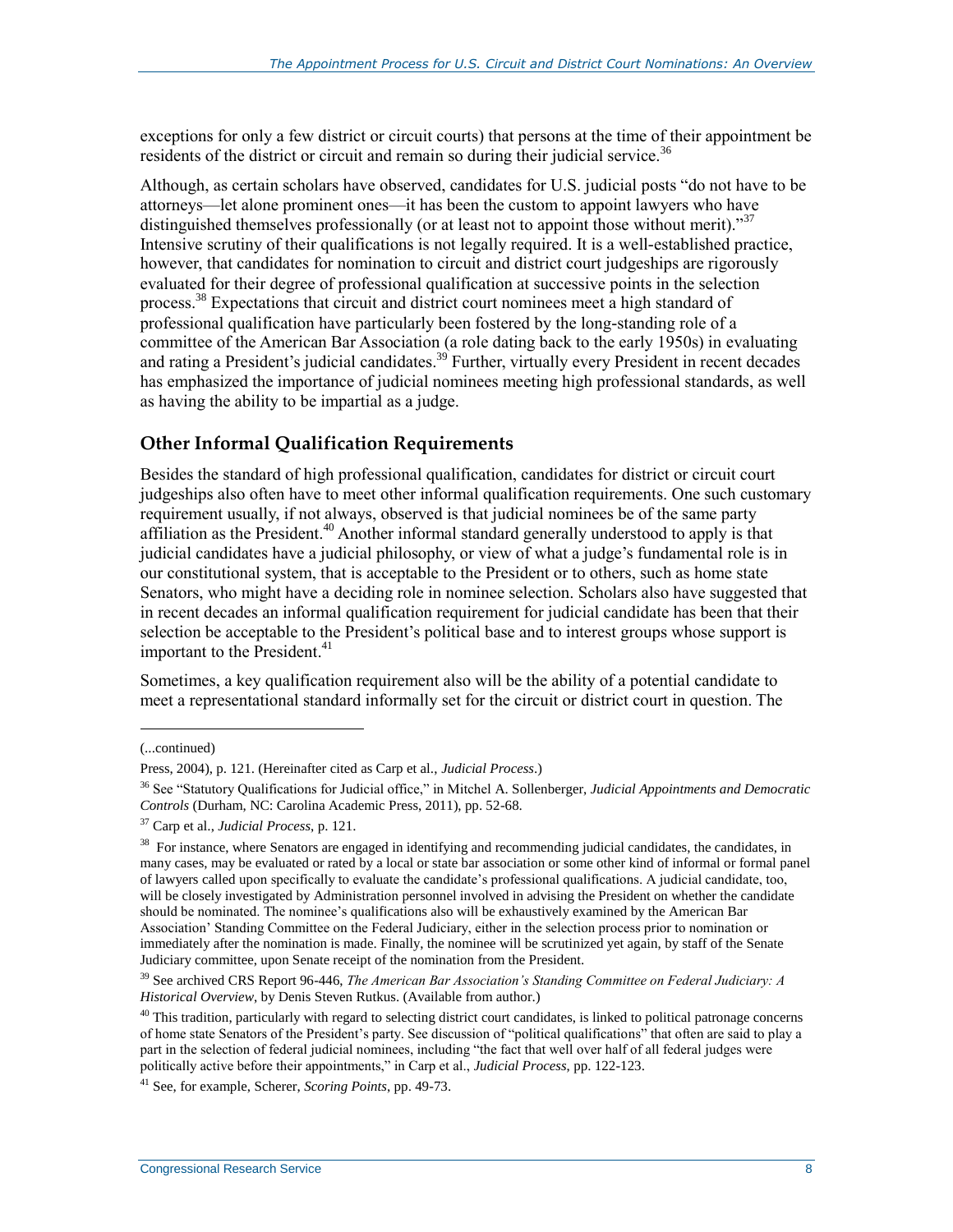President (or home state Senators or other state officials recommending judicial candidates to the President) may evaluate the suitability of a candidate according to whether certain groups or constituencies are adequately represented on the court. Among the representational considerations that might be taken into account are a candidate's ethnicity, religion, gender, and place of residence.

The primary role in identifying judicial candidates sometimes is played by the Administration and other times by home state Senators or other officials of the state where the court in question is located. The respective roles that each plays often will depend in large part on whether one or both of a state's Senators are of the same party as the President and on whether the candidates are being considered for district or circuit court judgeships.

### **Identifying District Court Candidates: Role Played by Home State Senators or, Less Often, by Other State Officials<sup>42</sup>**

By well-established custom, candidates whom the President considers for nomination to U.S. district court judgeships are identified by U.S. Senators of the state in which the judicial districts are located or by other officials from the state. The President and his Administration rarely initiate the search for district court candidates but instead defer to, and consider only the candidate recommendations made by, home state Senators or other state officials. The role of identifying district court candidates is invariably a senatorial one, if at least one of a state's Senators is of the President's party.<sup>43</sup> By contrast, a home state Senator not of the President's party usually, if not always, plays a secondary rather than primary role in identifying district court candidates.<sup>44</sup>

### *When One Senator Is of the President's Party*

Customarily, Senators of the same political party as the President are the key persons who provide the President's Administration with recommendations for U.S. district court judgeships in their state. One authority on the judicial appointments process has noted that a Senator of the President's party "expects to be able to influence heavily the selection of a federal district judgeship in the senator's state; indeed, most such senators insist on being able to pick these iudges." $45$ 

<sup>42</sup> The discussion under this heading is taken largely from CRS Report RL34405, *Role of Home State Senators in the Selection of Lower Federal Court Judges*, by Barry J. McMillion and Denis Steven Rutkus (specifically, report section "Senators' Party Affiliations and Their Recommending Role").

<sup>&</sup>lt;sup>43</sup> While the President, pursuant to the Constitution's Appointments Clause, retains the nominations power exclusively, the role of Senators in identifying candidates for district court judgeships in their states by custom dates back to the early 19<sup>th</sup> Century. One scholar, writing in 1953, described what was then the "well-established custom which has prevailed since about 1840," wherein U.S. district judges "are normally selected by senators from the state in which the district is situated, provided they belong in the same party as the President." Joseph P. Harris, *The Advice and Consent of the Senate* (Berkeley, CA: University of California Press, 1953); reprint, New York: Greenwood Press, 1968, pp. 40- 41 (page citation here is to the reprint edition).

<sup>&</sup>lt;sup>44</sup> For further discussion of the role during the current Obama Administration of home state Senators in selecting, or otherwise influencing the President's selection of, candidates for district court judgeships in their state, see Sheldon Goldman, Elliot Slotnick, and Sara Schiavoni, in "The Confirmation Drama Continues," *Judicature*, vol. 94, no. 6 (May/June 2011), pp. 266-269, and in "Obama's First Term Judiciary; Picking Judges in the Minefield of Obstructionism," *Judicature*, vol. 97, no. 1 (July/August 2013), pp. 16-18.

<sup>45</sup> Sheldon Goldman, "Judicial Selection," in Robert J. Janosik, ed., *Encyclopedia of the American Judicial System: Studies of the Principal Institutions and Processes of Law*, 3 vols. (New York: Scribner, 1987), vol. 2, p. 589. (Hereinafter cited as Goldman, in *Encyclopedia of American Judicial System*.)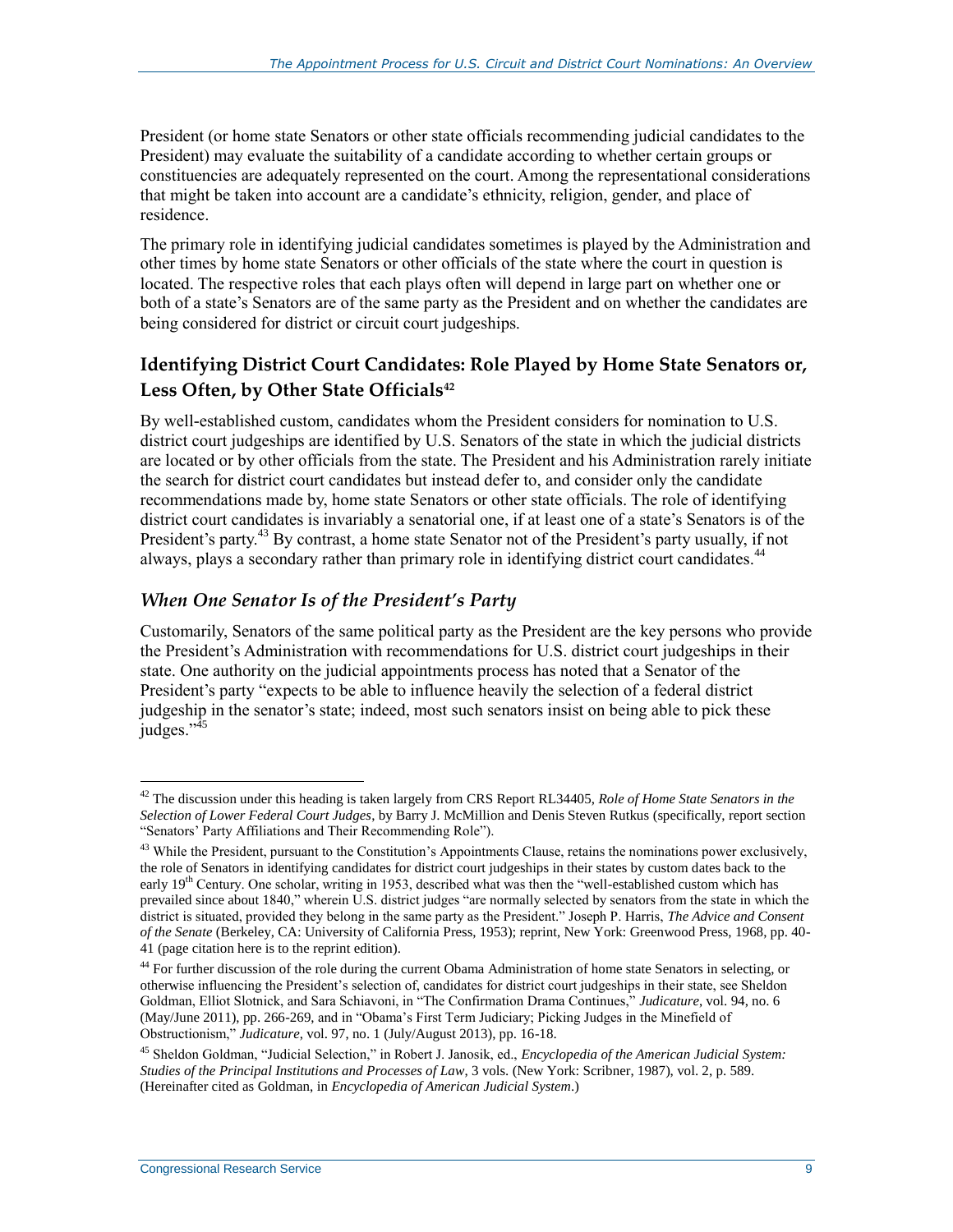When only one of a state's Senators is of the President's party, he or she alone, by custom, is entitled to select all candidates for district judgeships in that state. If the Administration has concerns about the Senator's recommendation, it is expected to resolve those concerns with the Senator. If the Administration continues to have a concern over a candidate, finding him or her unacceptable or in some way problematic, the Senator, and not any other official outside the Administration, is called on to provide a different recommendation. Also, by custom, if the Administration prefers its own candidate, it in turn must persuade the Senator to agree to its choice.

### *When Both Senators Are of the President's Party*

If both of a state's Senators are of the President's party, they may share the role of recommending judicial candidates to the President or, alternately, one of them may take the lead role. Senatorial custom, particularly in recent decades, provides ample support for both Senators having an active role in recommending judicial candidates in their states, if each wishes to participate in the process.<sup>46</sup> The extent to which the two Senators will share the judicial role may depend, to a great extent, on their respective prerogatives and interests in this area. If the prerogatives and interests of a state's Senators in selecting judicial candidates are roughly equal (e.g., they are both of the President's party, have about the same amount of Senate seniority, and are both interested in recommending judicial candidates to the President), sharing in some way the candidate selection role seems almost inevitable.

### *When Neither Senator Is of the President's Party*

If neither Senator in a state is of the President's party, each usually, by custom, plays a secondary role in recommending district court candidates for the President's consideration, with the primary role assumed by other officials from the state who are of the President's party.<sup>47</sup> On occasion. however, exceptions do occur, with a President sometimes acquiescing to active senatorial participation in judicial candidate selection in states having two opposition party Senators.<sup>48</sup> On other occasions, an agreed-upon arrangement in a state might be that, while officials of the President's party would be the ones recommending judicial candidates, the state's opposition party Senators would exercise a veto power over any recommendations they found objectionable.

 $46$  Indicative of this custom were the findings of a survey in early 1993, during the first months of Democrat William J. Clinton's presidency, of staff in Senate offices on methods used to select candidates for district judgeships. At that time, 18 states were represented by two Democratic Senators. Of these 18 states, 11 were identified in the survey as having both of their Senators jointly involved in the selection of judicial candidates, while in five other states one of the Senators was identified as the "chief sponsor" or as "taking the lead" in the selection process. (In the two other states, the Senators had yet to decide on what selection process they would use.) *Citizen's Handbook Supplement: A State-by-State Guide to Federal Judicial Selection* (Washington: Alliance for Justice, April 1993), 15 p. (Copy of pamphlet available from author.)

 $47$  For example, in a state without a Senator of the President's party, the role of recommending judicial candidates to the President might be performed by the state's most senior U.S. Representative of the President's party, by the party's House delegation as a whole, or by the state's governor, if of the President's party..

 $48$  See, for example, discussion of active senatorial participation in recommending judicial candidates in three states having two opposition party Senators during the 113<sup>th</sup> Congress, in Elliot Slotnick, Sara Schiavoni, and Sheldon Goldman, "Writing the Book of Judges; Part 2: Confirmation Politics in the 113th Congress," *Journal of Law and Courts*, vol. 4, no. 1, Spring 2016, pp. 30-35. (Hereinafter cited as Slotnick et al., "Confirmation Politics in the 113<sup>th</sup> Congress.")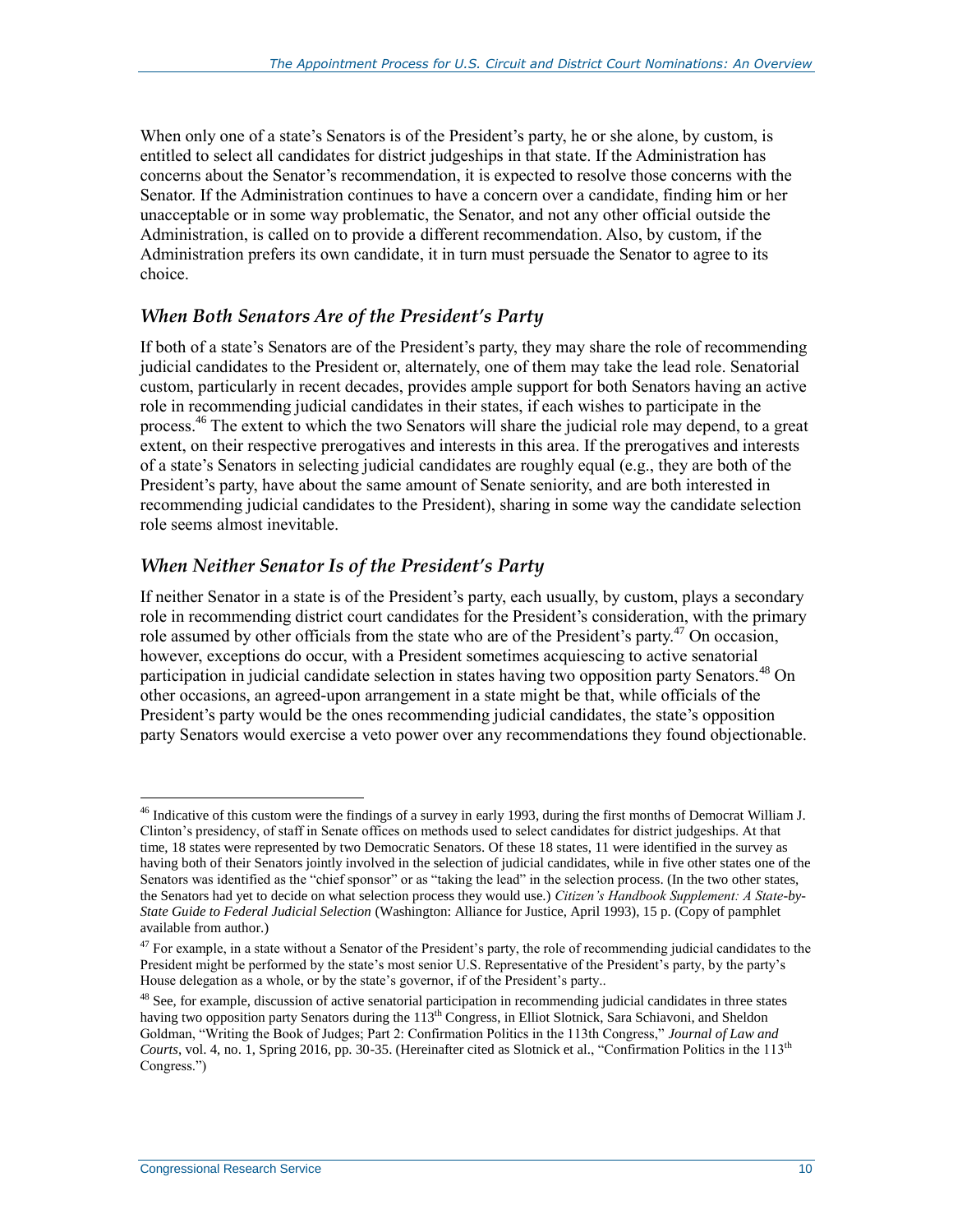### **Senators' Involvement in Selection Process Reinforced by Judiciary Committee's Blue Slip Policy**

Even when neither of a state's Senators is of the President's party, a consultative role is contemplated, if not mandated, for them in the appointment process by means of the Senate Judiciary Committee's "blue slip" policy. Under this policy, as it has evolved in recent decades.<sup>49</sup> the Judiciary Committee has come to expect that, as a courtesy, a state's Senators, no matter what their party affiliation, will be consulted by the Administration prior to the President nominating persons to U.S. district judgeships in the state as well as to U.S. circuit court judgeships historically associated with their state. Further, under the blue slip policy as applied by various chairs of the Judiciary Committee, a Senator opposed to a judicial nominee from his or her state may—by declining to return a positive blue slip to the committee, or by returning a negative one—block the nominee from receiving a committee hearing or vote.<sup>50</sup> When the blue slip policy is applied in this way, the Administration is well advised, before it selects a nominee, to consult with both home state Senators, regardless of their party, to determine the acceptability to them of a judicial candidate under consideration. To fail to do so is to risk having a nominee unacceptable to a home state Senator vetoed in committee.<sup>51</sup>

#### **How Senators Select Candidates<sup>52</sup>**

 $\overline{a}$ 

Senators have great discretion as to the procedures they will follow in identifying and evaluating candidates for appointment to district court judgeships. A Senator may view his or her role in selecting a judicial candidate as essentially making a personal choice, with any input from others being informal in nature. By contrast, at the other end of the spectrum, a Senator may use a formally constituted advisory body of individuals, such as a "nominating commission" or "screening committee," to identify and evaluate judicial candidates.<sup>53</sup> In either case, a Senator's office or nominating commission first may publish notice of the judicial vacancy and invite

<sup>49</sup> See archived CRS Report RL32013, *The History of the Blue Slip in the Senate Committee on the Judiciary, 1917- Present*, by Mitchel A. Sollenberger.

 $50$  See "Blue Slip Policy of Senate Judiciary Committee" and "Should the Policy of the Judiciary Committee allow a Home State Senator to Block Committee Consideration of a Judicial Nominee?" in CRS Report RL34405, *Role of Home State Senators in the Selection of Lower Federal Court Judges*, by Barry J. McMillion and Denis Steven Rutkus.

<sup>&</sup>lt;sup>51</sup> For recent statements, first by the current chair of the Senate Judiciary Committee, and then by the previous committee chair, in support of a blue slip policy requirement of clearance from both home state Senators in order for judicial nominations to move forward in committee, see Sen. Chuck Grassley, "Grassley Recommends Two Outstanding Iowans for Federal Judgeships," news release, April 15, 2015, at http://www.grassley.senate/gov (describing the policy requirement as a "tradition ... designed to encourage outstanding nominees and consensus between the White House and home-state Senators"); and Sen. Patrick J. Leahy, "'Blue Slips' Help Make Constitutional Advice and Consent a Reality," news release, April 7, 2014, at http://www.leahy.senate.gov.

<sup>52</sup> The discussion under this heading draws largely from CRS Report RL34405, *Role of Home State Senators in the Selection of Lower Federal Court Judges*, by Barry J. McMillion and Denis Steven Rutkus (specifically, from sections under report headings "Procedures Used to Identify and Evaluate Candidates" and "Criteria Used to Select Judicial Candidates").

<sup>&</sup>lt;sup>53</sup> For thumbnail descriptions of the structure and operations of nominating commissions currently used by Senators in the federal judicial selection process in certain states, see "Federal Judicial Selection" link on National Center for State Courts website, at http://www.judicialselection.us/federal\_judicial\_selection/

federal judicial nominating commissions.cfm?state=FD. For a guide designed to provide Senators, other federal legislators, and their staffs with information about creating committees to screen potential judicial nominees, see The Governance Institute, Governance Studies at Brookings, and the Institute for the Advancement of the American Legal System, *Options for Federal Judicial Screening Committees: Where They Are in Place, How They Operate, and What to Consider in Establishing and Managing Them*, second ed., September 2011, 37 p., at http://iaals.du.edu/library/ publications/options-for-federal-judicial-screening-committees-second-edition.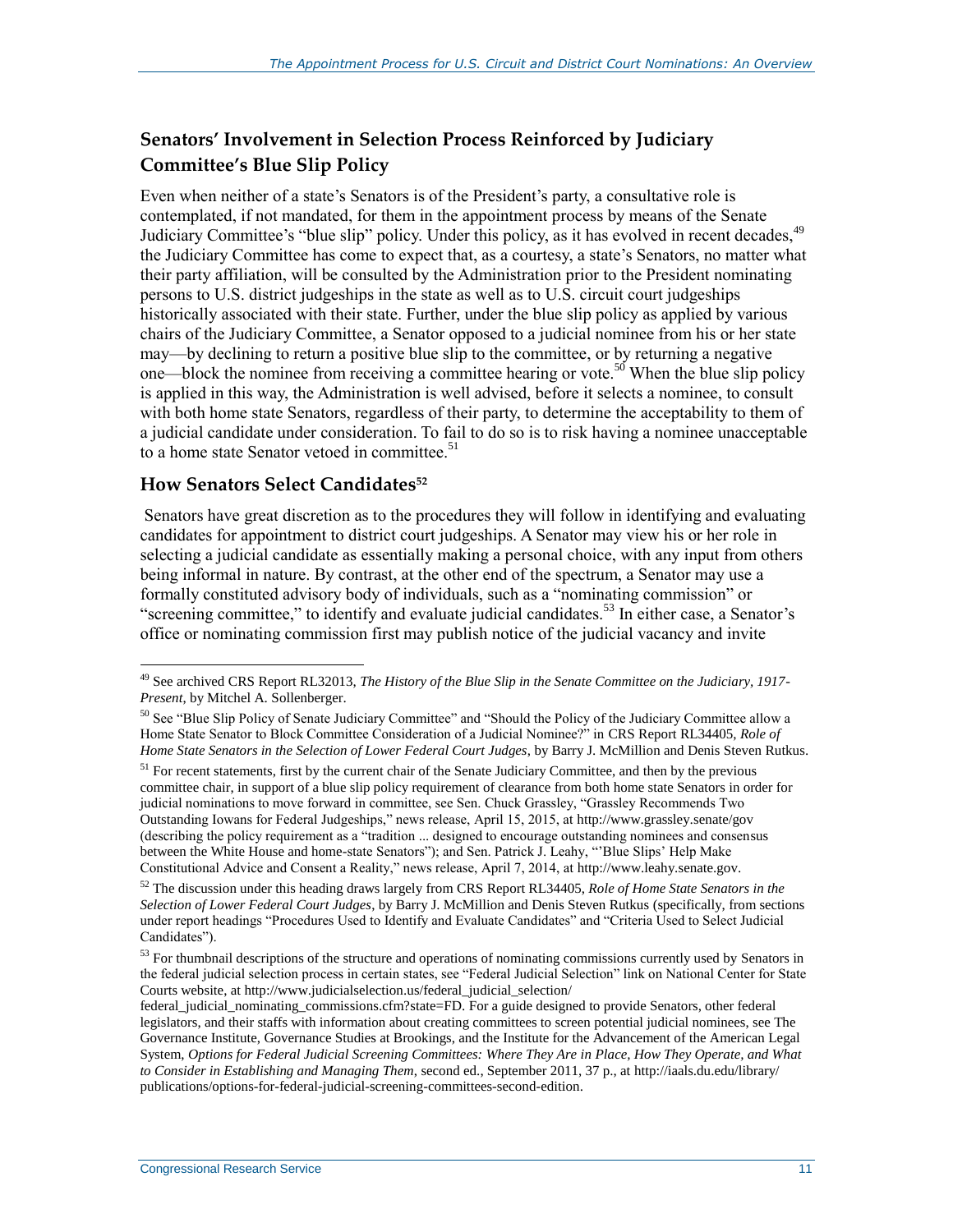applications from potential candidates. This typically will be followed by a screening and evaluation process that includes interviews of the most promising candidates by commission members, the Senator's staff, or the Senator. At the end of the process, the Senator will select one or more candidates to recommend to the President for nomination to the vacant judgeship.

Senators might use a number of criteria to determine the fitness of persons from their state to be recommended for district court judgeships. In nearly all cases, a fundamental starting requirement for judicial candidates presumably will be that any person selected have the professional qualifications, integrity, and judicial temperament needed to perform capably as a federal judge. Also, a Senator likely will be guided by at least some political party considerations in the judicial candidate search. (Traditionally, scholars have found, the overwhelming majority of all federal judicial nominees come from the same party as the nominating President.)<sup>54</sup> Further, a Senator may evaluate the suitability of a judicial candidate according to whether certain groups or constituencies are adequately represented on the court in question. A Senator as well may sometimes use normative criteria to evaluate judicial candidates, being concerned, for instance, with what values—legal, constitutional, political, social, economic, and philosophical—would underlie a candidate's reasoning and decision-making as a judge. Since it is the President who ultimately decides whether a candidate will be nominated, a Senator might also be expected to take into account any standards explicitly set by the Administration for judicial candidates.

### **Often a Lesser Role for Senators in Identifying Circuit Court Candidates<sup>55</sup>**

Eleven of the 13 U.S. circuit courts of appeals are geographically based courts encompassing three or more states.<sup>56</sup> In each of these circuit courts, many of the seats on the bench have traditionally been linked to a particular state. As a result, Presidents in recent decades usually, but not always, have been inclined to make a circuit court appointment in keeping with the "state seat" tradition by selecting a nominee from the same state as the vacating judge.<sup>57</sup>

Senators generally exert less influence over the selection of circuit court nominees than over the selection of district court nominees. Whereas home state Senators of the President's party often, if not always, dictate whom the President nominates to district judgeships, their recommendations for circuit court nominees, by contrast, typically compete with names suggested to the Administration by other sources or generated by the Administration on its own. Indicative of this, an Administration source, early in the Obama Administration, said that President Obama "retained the prerogative" to select circuit court nominees on his own, independently of Senators' recommendations.<sup>58</sup>

 $\overline{a}$ <sup>54</sup> Carp et al., *Judicial Process*, p. 122; Sheldon Goldman, Elliot Slotnick, and Sara Schiavoni, "Obama's First Term Judiciary; Picking Judges in the Minefield of Obstructionism," *Judicature,* vol. 97, July-August 2013, pp. 41, 43. (Hereinafter cited as Goldman et al., "Obama's First Term Judiciary.")

<sup>55</sup> For a more detailed discussion of the selection process for circuit court nominations, see CRS Report RL34405, *Role of Home State Senators in the Selection of Lower Federal Court Judges*, by Barry J. McMillion and Denis Steven Rutkus (specifically, report section "Lesser Role for Senators When Recommending Circuit Court Candidates").

<sup>&</sup>lt;sup>56</sup> There is also a 12<sup>th</sup> geographically based circuit court not encompassing any states, the U.S. Court of Appeals for the District of Columbia Circuit. Not geographically based is a 13<sup>th</sup> circuit court, the U.S. Court of Appeals for the Federal Circuit, a court that is headquartered in Washington, D.C. and has nationwide jurisdiction.

<sup>57</sup> See CRS Report RS22510, *"State Representation" in Appointments to Federal Circuit Courts*, by R. Sam Garrett, "Assessing Changes in State Representation on the U.S. Courts of Appeals," *Presidential Studies Quarterly*, vol. 41, no. 4 (December 2011), pp. 777-792.

<sup>58</sup> Cassandra Butts, Office of the White House counsel, Deputy Counsel to the President, telephone conversation with one of CRS authors, May 13, 2009. By early April 2010, CRS learned from another Administration source that of 18 persons nominated by that point to circuit judgeships, President Obama had selected 12 who were not candidates (continued...)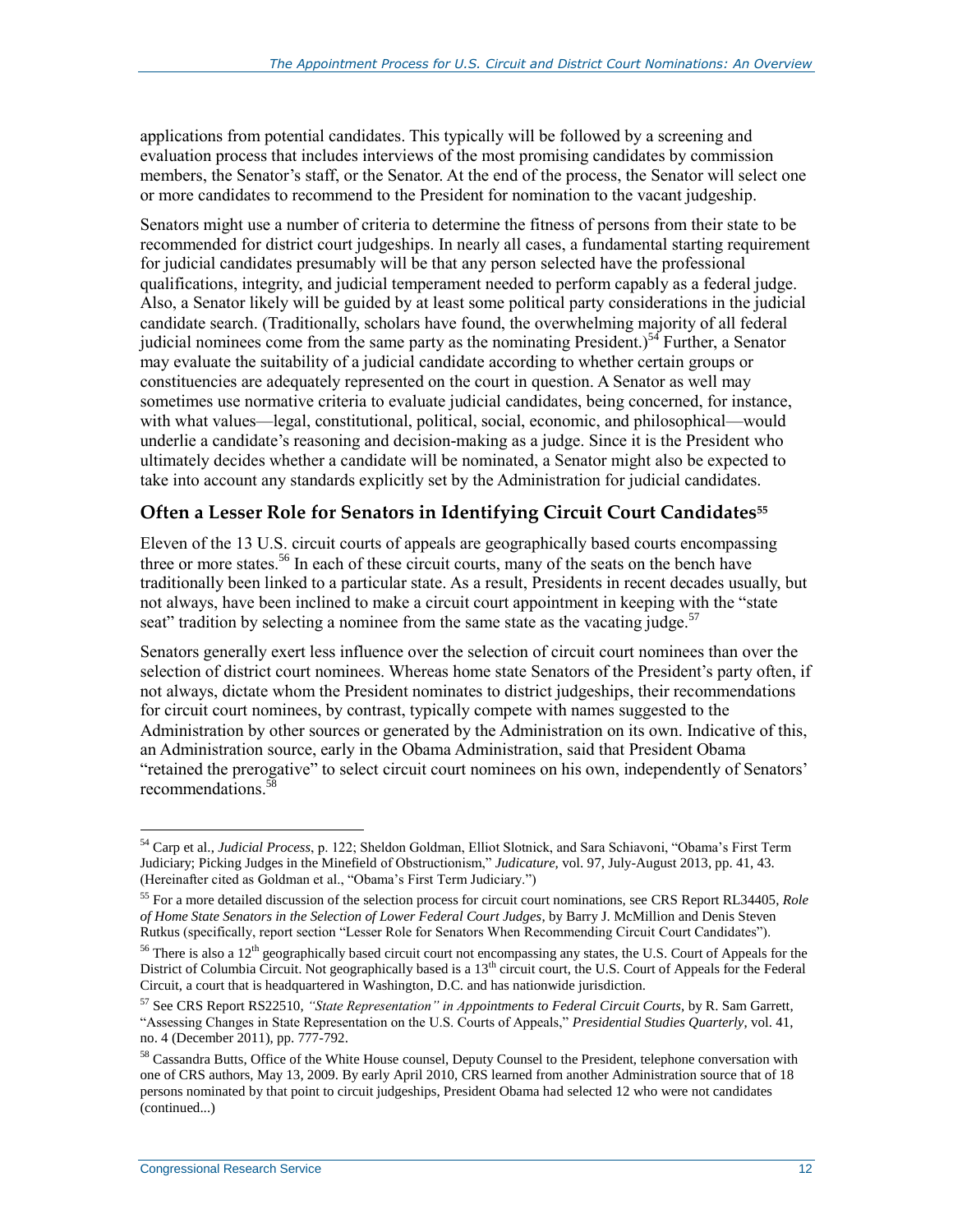While Senators usually are not the dominant or decisive players in the process of selecting circuit court nominees, they, nonetheless, do enjoy certain prerogatives in the process. Once a judgeship in a circuit becomes vacant, Senators in states falling within the circuit are free to suggest names to the Administration regarding possible nominees. If the Administration has indicated which state it wants the judgeship to represent—whether in keeping with a traditional state seat or in a break with that tradition—the Senators of that state, if they are of the President's party, customarily are among those who recommend candidates for the judgeship. Senators of the President's party, one authority has written, "expect judgeships on the federal courts of appeals going to persons from their states to be 'cleared' by them."<sup>59</sup> If the home state Senators are not of the President's party, they nonetheless have expectations—based on the Senate Judiciary Committee's long-standing blue slip policy—that they, too, will be consulted by the Administration for their views about the prospective nominee. A President typically will want to select a circuit court nominee unopposed by both home state Senators, to avoid having a negative or unreturned blue slip from either Senator block the nomination in committee.

### **Administration Offices that Receive Candidate Recommendations**

During the presidency of Barack Obama, the White House Counsel's Office has played the primary liaison role with Senators or other state officials regarding judicial appointments (as it did during the presidency of George W. Bush). As the primary consultative link with home state Senators, it is this office that ordinarily receives Senators' recommendations of specific candidates for judicial appointment.<sup>60</sup> During the Obama presidency, the White House's Office of Legislative Affairs, working with the Counsel's Office, has also sometimes consulted with Senators regarding judicial vacancies within their home states.<sup>61</sup>

### **Pre-nomination Evaluation of Judicial Candidates**

### **Vetting by Department of Justice and White House Counsel's Office<sup>62</sup>**

In recent presidential administrations, the task of evaluating the background and qualifications of judicial candidates has been apportioned between key staff persons in the White House Counsel's

l

<sup>(...</sup>continued)

recommended by home state Senators. CRS Report RL34405, *Role of Home State Senators in the Selection of Lower Federal Court Judges*, by Barry J. McMillion and Denis Steven Rutkus (under heading "Lesser Role Well Established by Custom").

<sup>59</sup> Goldman, in *Encyclopedia of American Judicial System*, p. 589*.*

<sup>60</sup> See Goldman et al., "Obama's First Term Judiciary," observing, at p. 15, that in "the name generation and 'political' phases of the selection process, it remains the case, as it has in past administrations, that interactions with senators are handled almost exclusively by the counsel's office...."

<sup>&</sup>lt;sup>61</sup> Elliot Slotnick, Sheldon Goldman, and Sara Schiavoni, "Writing the Book of Judges; Part 1: Obama's Judicial Appointments Record After Six Years," *Journal of Law and Courts*, vol. 3, no. 2, Fall 2015, p. 335. (Hereinafter cited as Slotnick et al., "Obama's Judicial Appointments Record After Six Years.") Authors also note, again on p. 335, the efforts of both the Counsel's Office and the Office of Legislative Affairs "to assure that the home state senators return to the [Senate] Judiciary Committee the Blue Slips ... that are required by committee practice before a nominee moves forward to a confirmation hearing."

<sup>62</sup> The discussion under this heading draws largely from CRS Report RL34405, *Role of Home State Senators in the Selection of Lower Federal Court Judges*, by Barry J. McMillion and Denis Steven Rutkus (specifically, report section "Administration Entities and Their Roles"). For additional description of the contemporary pre-nomination selection process, see "Contemporary Practice," in Mitchel A. Sollenberger, *Judicial Appointments and Democratic Controls* (Durham, NC: Carolina Academic Press, 2011), pp. 52-68 (hereinafter cited as Sollenberger, *Judicial Appointments*), and Sheldon Goldman et al., "Obama's First Term Judiciary," pp. 14-16 (under heading "Judicial Selection within the Obama Administration").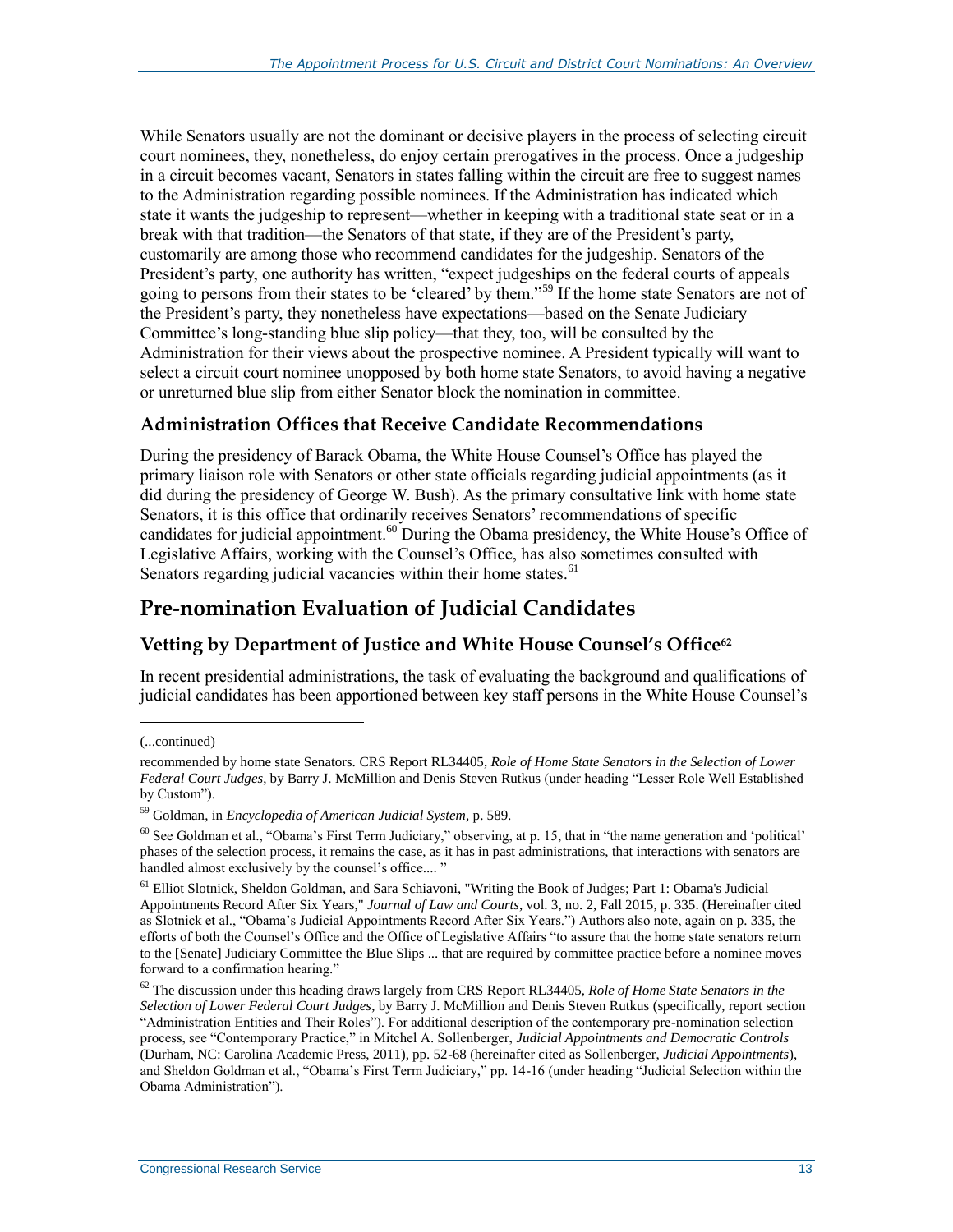Office and the Department of Justice. These staff, aided by the research of subordinate White House or DOJ personnel, as well as by investigations of the Federal Bureau of Investigation (FBI) into the backgrounds of judicial candidates, decide which candidates to recommend to the President for nomination.

The evaluation process of various candidates under consideration for nomination to a judgeship often involves a "preliminary vetting." In this initial vetting phase, Administration staff may interview some or all of the candidates (either by phone or in person) and review publicly available information about them (such as their published writings and news media accounts of their past activities in public life). The candidates also might be asked to fill out various forms and questionnaires, including a personal background information form for the FBI, a financial disclosure form, and a White House or Senate Judiciary Committee questionnaire. (In other cases, however, the Administration might wait until it has narrowed down the nominee search to one candidate, requiring only that candidate to fill out such forms.) After the evaluation process is narrowed down to one person (or after a single initial candidate passes the initial vetting phase), the candidate is cleared for "detailed vetting."

For its part, detailed vetting may move forward on different fronts. Administration staff can be expected to carefully review the candidate's written opinions or other legal writings (depending on whether the candidate is a judge or a practicing attorney), as well as the forms and questionnaires filled out by the candidate. If they have not already done so, they likely will now interview the candidate in person, as well as persons in the legal community who have had past contact with, or have knowledge about, the candidate. During or immediately after the detailed vetting process, the FBI will conduct a confidential background investigation of the candidate, which usually takes four to six weeks.<sup>63</sup>

During the Obama presidency, scholars have observed, preliminary vetting typically has been conducted by the White House Counsel's Office and more detailed vetting by the Department of Justice's Office of Legal Policy (OLP):

Once names—whether multiple recommendations or just one—have surfaced for a vacancy, preliminary vetting is done through the Counsel's Office to ensure that the administration's qualifications standards are met. Once that vetting has occurred, the names of viable potential nominees are forwarded to the Justice Department, where a much more elaborate vet occurs in the OLP. That vet, which generally takes about a month's time, usually, but not always, is limited to a single nominee per vacancy. Where more than one prospective nominee is vetted, the vacancy at issue is almost always at the circuit court level.<sup>64</sup>

#### **Evaluation of Candidate by ABA Committee**

The detailed vetting stage may also provide for, or be followed by, evaluation of the judicial candidate by a committee of the American Bar Association. The committee which performs this evaluation, the ABA's Standing Committee on the Federal Judiciary, is made up of 15 lawyers with various professional experiences.<sup>65</sup> Since 1953, every presidential Administration, except

 $63$  "FBI review of judicial candidates has been a routine part of the pre-nomination process since Richard Nixon's presidency, but the practice can be traced back to at least the Herbert Hoover administration when Attorney General William Mitchell ordered investigations on the qualifications of applicants for judicial positions." Sollenberger, *Judicial Appointments*, p. 80.

<sup>64</sup> Slotnick et al., "Obama's Judicial Appointments Record," pp. 335-336.

<sup>&</sup>lt;sup>65</sup> The 15 consist of two committee members representing the Ninth judicial circuit, one from each of the other federal judicial circuits, and the committee chair.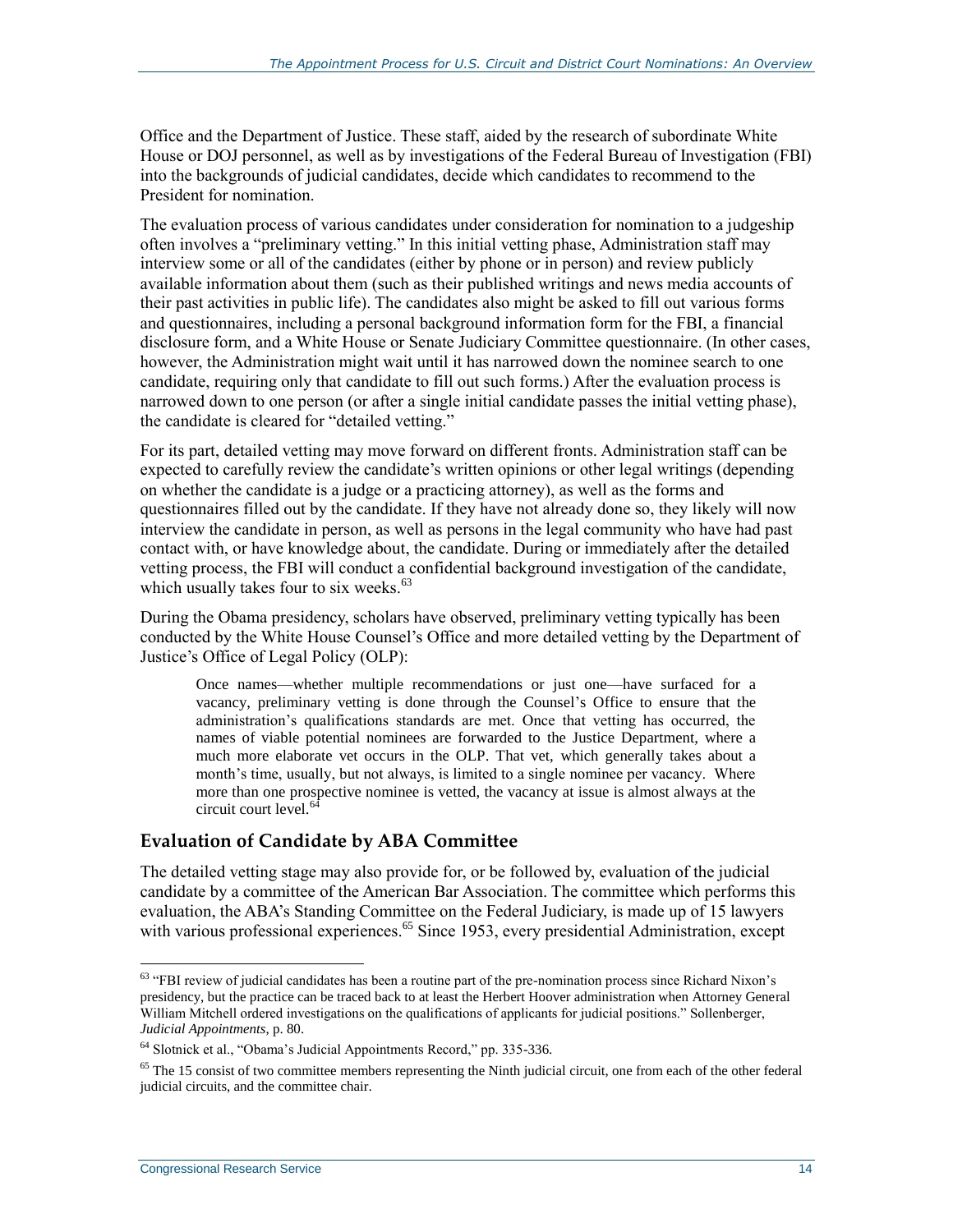that of George W. Bush, has sought ABA pre-nomination evaluations of its candidates for district and circuit court judgeships.<sup>66</sup>

The stated objective of the ABA committee is to assist the White House in assessing whether prospective judicial nominees should be nominated.<sup>67</sup> It seeks to do so by providing what it describes as an "impartial peer-review evaluation" of each candidate's professional qualifications. This evaluation, according to the committee, focuses strictly on a candidate's "integrity, professional competence and judicial temperament" and does not take into account the candidate's "philosophy, political affiliation or ideology."<sup>68</sup> In evaluating professional competence, the committee assesses the prospective nominee's "intellectual capacity, judgment, writing and analytical abilities, knowledge of the law, and breadth of professional experience."<sup>69</sup>

Evaluation of the judicial candidate is usually assigned to the ABA committee member from the judicial circuit in which the judicial vacancy exists. The committee evaluator assesses the qualification of the candidate in the following ways:

- by examining the candidate's responses to a comprehensive Personal Data Questionnaire, forwarded to the committee by the Department of Justice;
- by examining the candidate's legal writings and reviewing reported court decisions, briefs, legal memoranda, publications, speeches, hearing and argument transcripts, articles, and other writings by or involving the candidate;
- by conducting extensive confidential interviews of a broad cross section of judges, lawyers, and others who have served, or had other professional contact, with the candidate, to obtain their assessments of his or her integrity, professional competence, and judicial temperament; and
- by interviewing the candidate near the end of the evaluation process, affording him or her "a full opportunity to address and rebut any adverse information or comments" that might have come to the evaluator's attention during the evaluation process.<sup>70</sup>

After completing the above steps, the evaluator prepares an informal report for the committee chair. The report, in evaluating the candidate's professional qualifications, rates the candidate as either "well qualified," "qualified," or "not qualified." After reviewing the informal report for

<sup>&</sup>lt;sup>66</sup> In 2009, the Obama Administration reinstituted the White House practice, discontinued by the previous Administration of George W. Bush, of informing the ABA committee of judicial candidates under consideration and seeking the committee's evaluation of these candidates before making nomination decisions. Bringing the ABA committee investigation back into the pre-nomination stage, one scholar noted, injected into that stage an "additional 30 to 45 days typically consumed" by an ABA committee investigation of a nominee. Russell Wheeler, "Judicial Nominations in the First 14 Months of the Obama and Bush Administrations," *Governance Studies at Brookings*, April

<sup>7, 2010,</sup> at http://www.brookings.edu/~/media/research/files/papers/2010/4/

<sup>07%20</sup>judicial%20nominations%20wheeler/0407\_judicial\_nominations\_wheeler.pdf.

 $67$  The ABA committee's explanation of its role and the standards and procedures it uses in rating candidates for lower federal court judgeships is presented in the booklet *American Bar Association Standing Committee on the Federal Judiciary; What It Is and How It Works*, at

http://www.americanbar.org/content/dam/aba/uncategorized/GAO/Backgrounder.authcheckdam.pdf. (Hereinafter cited as *ABA Standing Committee; What It Is)*.

<sup>68</sup> *ABA Standing Committee; What It Is*, p. 1

<sup>69</sup> Ibid., p. 1.

 $70$  "In addition, interviews may be conducted of law school professors and deans; legal services and public interest lawyers; representatives of professional legal organizations; and community leaders and others who have information concerning the prospective nominee's professional qualifications." Ibid., p. 5.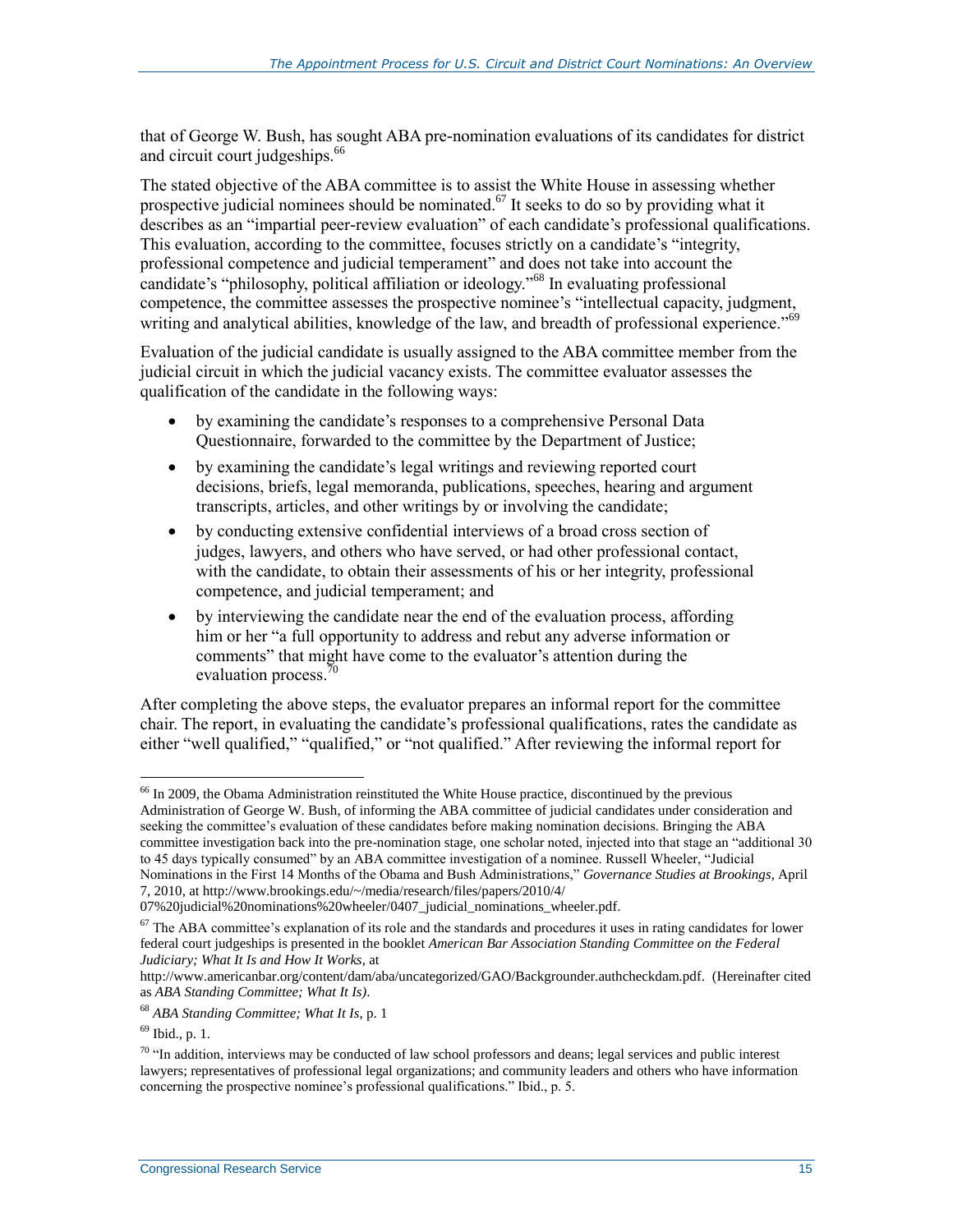thoroughness, the committee chair informs the White House of "the likely outcome of the evaluation" by the full committee. If the White House requests the process to continue (which it typically does if the candidate has received an informal report rating of "qualified" or better), the chair directs the evaluator to prepare a formal report.<sup>71</sup> After independently reviewing the formal report, each member of the committee votes on which rating category the candidate should receive. Once all votes are tallied, the chair confidentially advises the White House of the committee's rating, including whether the committee vote for it was unanimous.<sup>72</sup> The rating will remain confidential and not be disclosed publicly until the candidate is nominated by the President. If the candidate is not nominated, the rating is not publicly released.<sup>73</sup>

Conveyed to the White House on a confidential basis, the ABA committee rating becomes part of a judicial candidate's overall profile for the Administration to consider in the pre-nomination evaluation process. On the one hand, a "well qualified" or "qualified" rating by all or a substantial majority of the committee's members typically may be seen by the Administration to strengthen the case for a candidate's nomination. On the other hand, a "not qualified" rating may be a reason for the President not to nominate. In such instances, another pre-nomination consideration is that the "not qualified" rating, and the reasons for it, will be publicly disclosed if the candidate is nominated. (In keeping with standard ABA committee practice, if a candidate is nominated in spite of a majority "not qualified" rating, the reasons for this rating will be made public if the Senate Judiciary Committee holds a hearing on the nomination.<sup>74</sup> By contrast, it is not ABA committee practice to explain to the Judiciary Committee its reasons for any other ratings, including split votes in which a minority of committee members rate a nominee "not qualified.")

ABA committee evaluations of judicial candidates, it should be stressed, are provided to the Administration strictly on an advisory basis. It is solely in the President's discretion as to how much weight to place on a judicial candidate's ABA rating in deciding whether to nominate. Hence, a "not qualified" ABA rating of a judicial candidate in some instances may dissuade a President from nominating,  $^{75}$  while in other instances the President may nominate in spite of the rating.<sup>76</sup> Likewise, a favorable "well qualified" or "qualified" ABA rating of a judicial candidate does not oblige a President to nominate, and a President for his own reasons sometimes may choose not to nominate such a candidate.

 $71$  Ibid., pp. 5-6.

 $72$  When the committee vote is not unanimous, it is noted which rating received a majority of the committee's votes and which rating received a minority, as well as whether the majority and minority votes were or were not "substantial." Ibid., p. 7.

 $73$  If the informal report finds the candidate "not qualified," the White House may ask the chair of the ABA committee to appoint another evaluator to conduct a second review of the candidate's professional qualifications. Ultimately, formal reports of both the first and second evaluator will be sent to the full committee for its review. Ibid..

<sup>&</sup>lt;sup>74</sup> "In instances where a nominee has been rated 'Not Qualified' by the Committee and a hearing on the nomination is scheduled by the Senate Judiciary Committee at which the Committee is asked to testify, a written statement is prepared and submitted to the Senate Judiciary Committee explaining the reasons for the Committee's rating." Ibid., .

 $75$  For instance, a November 22, 2011, newspaper article reported that, in its pre-nomination evaluation of judicial candidates for the Obama Administration, the ABA committee had "secretly declared a significant number of President Obama's potential judicial nominees 'not qualified.'" As a result, the President, as of that point in his presidency, had "chosen not to nominate any person the bar association deemed unqualified." Charlie Savage, "Ratings Shrink President's List for Judgeships," *The New York Times*, November 22, 2011, at http://www.nytimes.com.

<sup>76</sup> See, for example, Harvey Berkman, "ABA's 'Unqualified' Judges Doing Well," *The National Law Journal*, vol. 19, January 13, 1997, pp. A1, A20.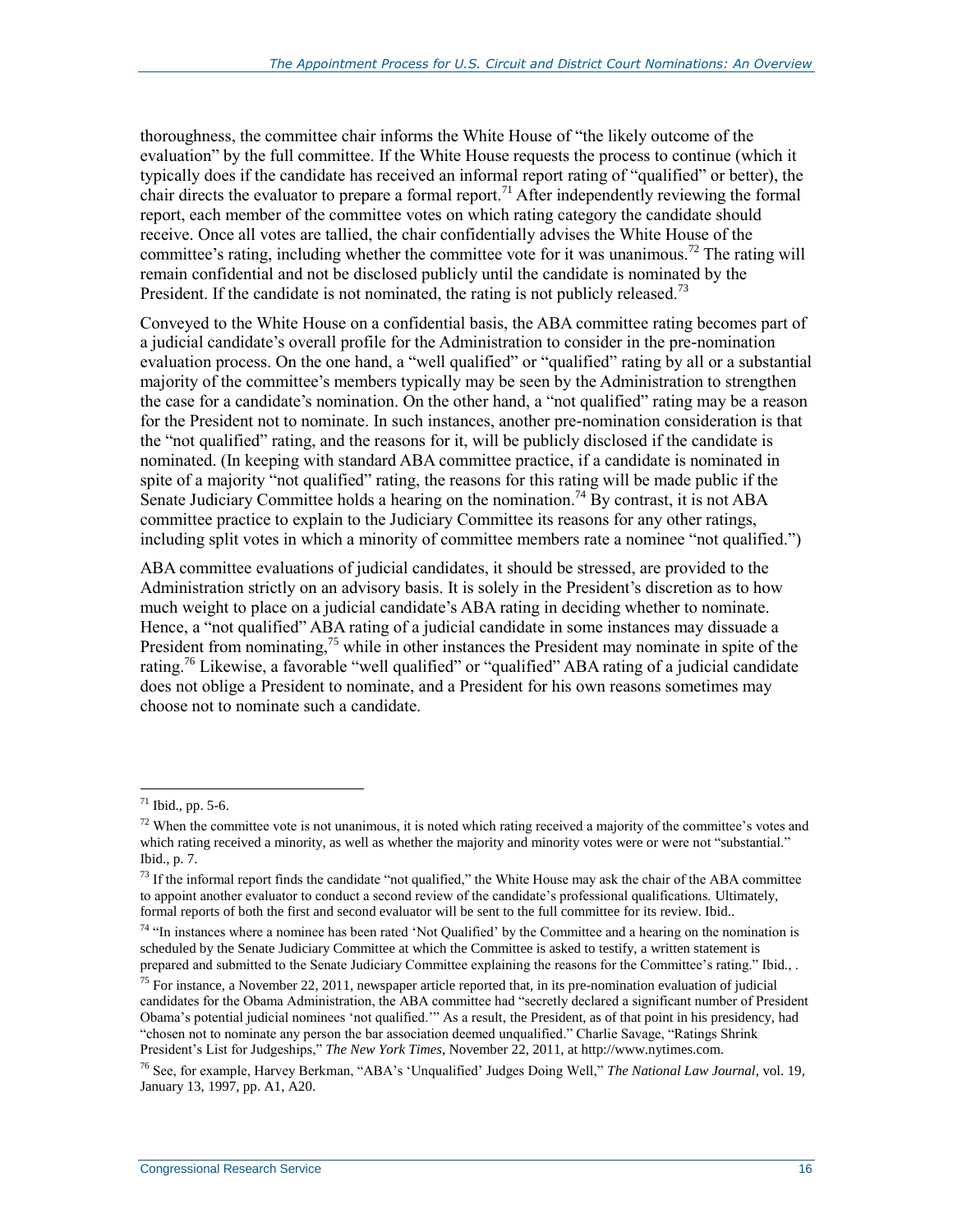#### **Staff Recommendation, Then Nomination by the President**

Near the end of detailed vetting, judicial selection staff in the Administration may, if necessary, conduct follow-up interviews of the candidate (either in person or by telephone) to address any new questions or confirm new information arising out of the detailed vetting process. Finally, Administration staff will evaluate the results of the detailed vetting effort and formally recommend to the President whether to nominate the candidate. If the recommendation is to nominate, and it meets with presidential approval, the President will sign a nomination message, which is then sent to the Senate.

### **Obama Administration Selection of Lower Court Nominees: A Chronology of Usual Steps**

In an article published in the summer of 2013, three political scientists examined in detail the selection and confirmation processes of U.S. circuit and district court judges during President Obama's first term.<sup>77</sup> Their examination, the scholars noted, relied on extensive interviews with officials in the Department of Justice (DOJ), the White House Counsel's Office, and Senate staff personnel.<sup>78</sup> Their narrative description of judicial selection within the Obama Administration, they said, focused in particular on the roles played by the White House Counsel's Office and the Office of Legal Policy in the DOJ. From their narrative,<sup>79</sup> CRS has culled, in bullet points, the following chronology of steps described by the authors as usually taken by the Administration in selecting circuit or district court nominees:

- White House Counsel's Office receives nominee recommendations from home state Senators; for each district court vacancy, the office asks Senators to send three recommendations.<sup>80</sup>
- Senators send one or more recommendations to the Counsel's Office.
- Counsel's Office does preliminary check of the recommended candidates, then selects one to be thoroughly vetted by the Department of Justice's Office of Legal Policy (OLP).<sup>81</sup>
- OLP does detailed vetting of the candidate, including exhaustive reading of candidate's past writings, speeches, interviews, etc., and making "about 25 to 50 phone calls."
- Counsel's Office and OLP jointly interview the candidate.
- Counsel's Office and OLP jointly review OLP's detailed vetting and interview record and decide whether to send candidate's name for ABA and FBI investigations.
- FBI and ABA's Standing Committee on the Federal Judiciary conduct separate evaluations of the candidate and then report their findings to the Administration.
- OLP and Counsel's Office sign off informally on the candidate.
- President selects the candidate for nomination.

## <span id="page-21-0"></span>**Consideration by Senate Judiciary Committee**

The President customarily transmits a circuit or district court nomination to the Senate in the form of a written nomination message. Once received, the nomination is numbered by the Senate executive clerk, read on the floor, and then immediately referred to the Judiciary Committee.<sup>82</sup>

<sup>77</sup> See Sheldon Goldman et al., "Obama's First Term Judiciary; Picking Judges in the Minefield of Obstructionism," *Judicature*, vol. 97, July-August 2013, pp. 7-47.

<sup>&</sup>lt;sup>78</sup> Also interviewed were "interest group representatives from groups ranging from very liberal to very conservative." Ibid., p. 7.

<sup>79</sup> Ibid., pp. 14-15.

<sup>&</sup>lt;sup>80</sup> Goldman et al., however, noted that the selection of district court nominees was "historically tied more closely to home state Senators than circuit nominees." Ibid., p. 15.

<sup>&</sup>lt;sup>81</sup> However, the scholars noted, unlike "virtually all cases of district court vetting" (where detailed vetting concentrated on only one person), sometimes more than one person would be thoroughly vetted for a circuit court vacancy. Ibid.

 $82$  The nomination is referred to the Judiciary Committee in conformance with two Senate rules—specifically Rule (continued...)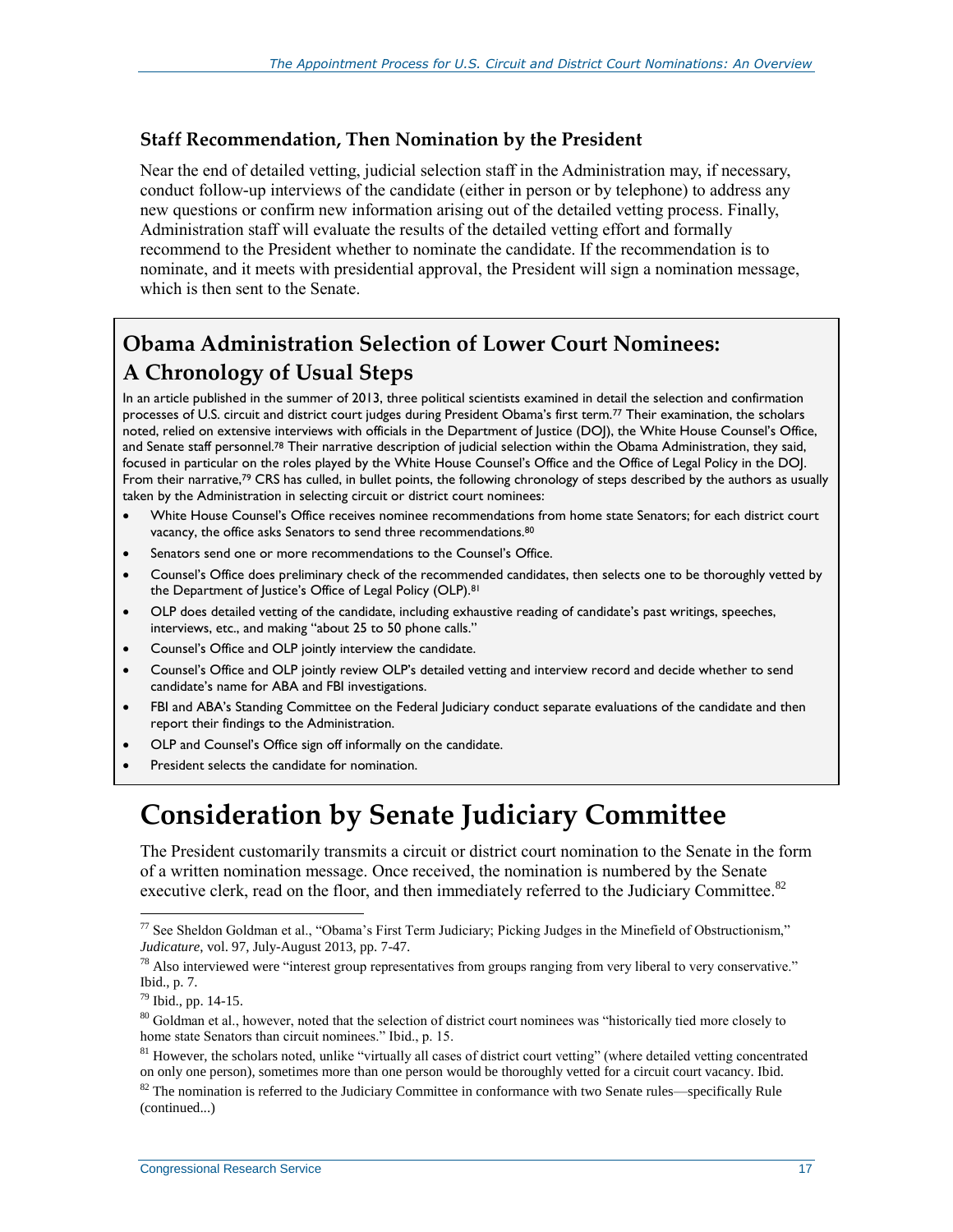The committee will play a key role, as an intermediary between the President and the full Senate, in deciding whether the nomination ultimately moves forward in the confirmation process. For the long-established Senate practice is that the Judiciary Committee must act on—and specifically "report"—a circuit or district court nomination before the whole Senate can act on it.<sup>83</sup>

The Judiciary Committee's processing of the nomination typically consists of three phases—a pre-hearing phase, the holding of a hearing on the nomination, and voting on whether to report the nomination to the Senate.

### **Pre-hearing Phase**

Upon referral of a judicial nomination to the Judiciary Committee, professional staff on the committee initiate an investigation into the nominee's background and qualifications. Nominations units for the majority and the minority staff, each with their own nominations counsel, clerk, and investigators, will do their own research and review of the background of the nominee. Resources closely examined in their investigation will be a committee questionnaire completed by the nominee and any documents concerning the nominee provided by the Administration. The pace and timing of the staff investigation of the nominee may also depend on whether, or how promptly, home state Senators return their blue slips to the committee. Of interest as well to the committee's pre-hearing evaluation will be the ABA rating that the nominee receives.

### **Committee Questionnaire**

One primary source of information for staff review will be the committee's "Questionnaire for Judicial Nominees," to which each nominee responds in writing. The questionnaire asks the nominee for detailed biographical and financial disclosure information, including a comprehensive listing of the nominee's published writings, speeches, and activities in law, politics, and academia.<sup>84</sup> If, as often is the case, the nominee has filled out the questionnaire prior  $\overline{a}$ 

<sup>84</sup> Specifically, in recent years, the Judiciary Committee's "Questionnaire for Judicial Nominees" has asked each circuit and district court nominee, among other things, for

- a complete employment record;
- a list of all professional, business, fraternal, scholarly, civic, charitable, or organizations in which the nominee had been a member since graduation from law school;

(continued...)

<sup>(...</sup>continued)

XXXI, which provides that nominations shall be referred to appropriate committees "unless otherwise ordered." and Rule XXV, paragraph 2(m), which outlines the jurisdiction of the Judiciary Committee. See CRS Report RL31980, *Senate Consideration of Presidential Nominations: Committee and Floor Procedure*, by Elizabeth Rybicki (under heading "Receipt and Referral").

<sup>&</sup>lt;sup>83</sup> As discussed later in this report, Senate rules permit the Senate to discharge the Judiciary Committee from a nomination by unanimous consent or by motion or resolution. CRS, however, in researching the processing of lower court nominations dating back to the early 1940s, has found no instances of the Judiciary Committee being discharged of a circuit or district court nomination. The Senate as well, by unanimous consent, could consider a circuit or district court nomination without first referring it to the Judiciary Committee. From the present day dating back to the early 1940s, however, CRS research has found only three instances of this occurring, all more than a half century ago. Specifically, on July 8, 1943, two district court nominations were by unanimous consent considered and then confirmed by the Senate without referral to the Judiciary Committee. U.S. Congress, Senate, *Journal of the Executive Proceedings of the Senate*, vol. 85, 78th Cong., 1943 (Washington: GPO, 1944), pp. 440, 450. In the most recent instance, a district court nomination made by President John F. Kennedy on August 2, 1961 was, by unanimous consent, confirmed the same day without reference to the Judiciary Committee. See Associated Press, "Senate Votes New Judge in Few Hours," *The Washington Post, Times Herald*, August 3, 1961, p. A2; also, Sen. Mike Mansfield, "Executive Session; U.S. District Judge," *Congressional Record*, vol. 107 (August 2, 1961), pp. 14432-14433.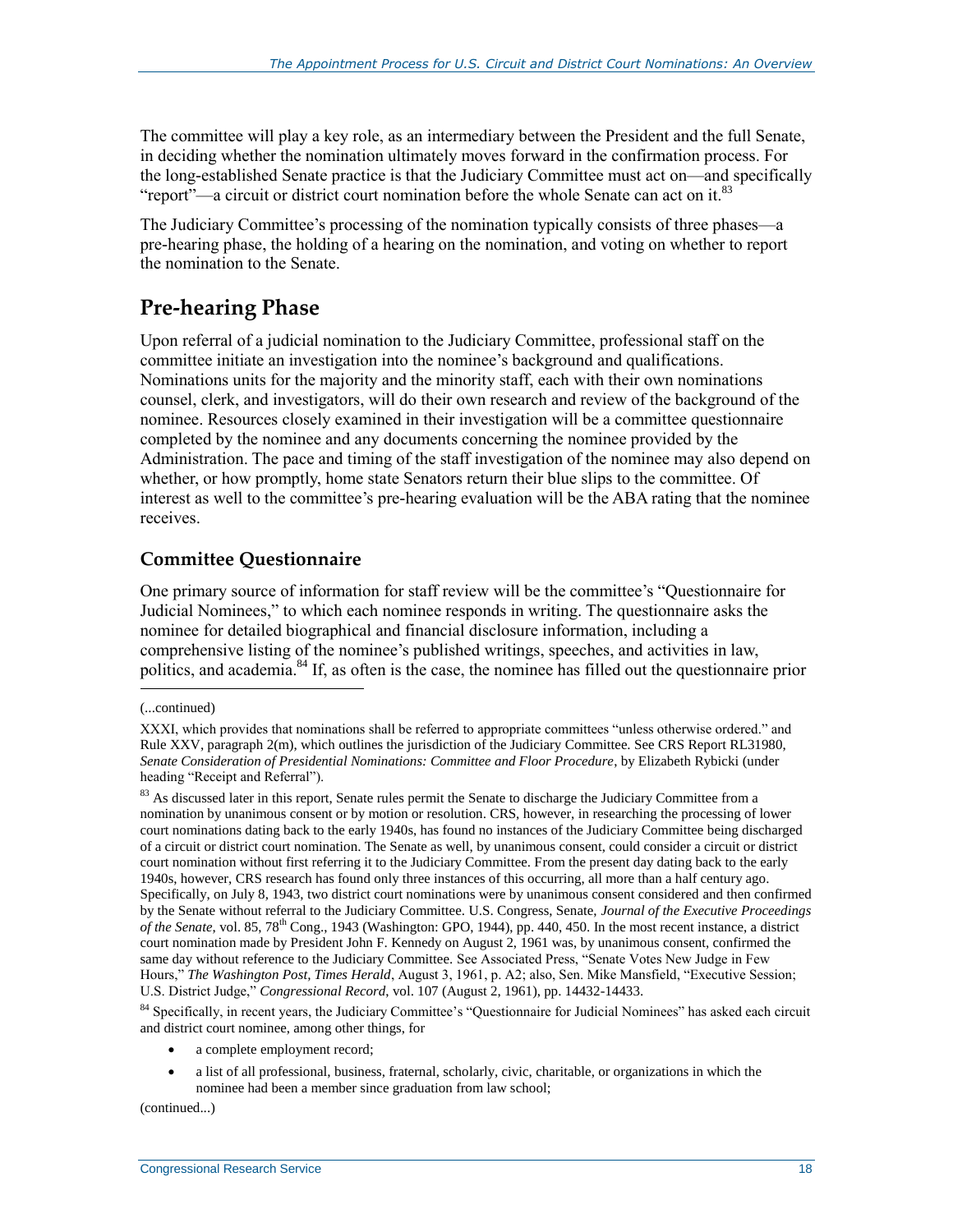to being nominated, the Administration will be able provide the questionnaire to the Judiciary Committee within days of the nomination being made. For its part, the committee expects the nominee to complete the questionnaire before it will hold a hearing on the nomination.

A chief purpose of the questionnaire is to provide members of the Judiciary Committee and their staffs with detailed pre-hearing information about the nominee, thereby better equipping the committee to gauge the professional qualifications of the nominee. The completed questionnaire also can be helpful to the committee in identifying new questions that Senators might have about the nominee's background and therefore want to pose at his or her hearing.

The committee typically treats the questionnaire's biographical and financial disclosure sections as public information.<sup>85</sup> The committee, however, treats as confidential (and not available to the news media or the public) the nominee's responses to more sensitive questions, such as whether he or she ever had been under investigation for possible violation of a civil or criminal statute.<sup>86</sup>

As one political scientist has observed, the committee questionnaire, including its financial disclosure sections, "have become a routine part of the confirmation process," with nominees expected to "respect the importance of the documents" and be fully responsive to their questions.<sup>87</sup> In the event a nominee discovers something omitted from the initial questionnaire, he  $\overline{a}$ 

(...continued)

- a list and copies of all his or her published writings and public statements, "including material published only on the Internet";
- any judicial offices held and, if ever a judge, "the 10 most significant cases over which you presided,"
- citations for all opinions the nominee had written, and citations to all cases in which the nominee had been a panel member but did not write an opinion;
- a list of any cases in which a litigant or party had requested that the nominee recuse himself or herself as a judge due to an asserted conflict of interest, along with the reason for recusing or declining to recuse;
- identification of any public offices held, unsuccessful candidacies for elective office, or role played in a political campaign;
- a description of the 10 "most significant litigated matters which you personally handled, whether or not you were the attorney of record";
- a list of any clients for whom the nominee performed lobbying activities, with a description of the lobbying activities performed;
- teaching experience, including titles of courses and subject matter of courses taught;
- the sources, amounts and dates of all anticipated deferred income and future benefits;
- the sources and amounts of all income received during the calendar year preceding nomination and for the current calendar year;
- completion of an attached financial net worth statement in detail;
- "potential conflicts of interest when you first assumed the position to which you have been nominated";
- a description of instances and amount of time devoted in the past "to serving the disadvantaged"; and
- a description of his or her experience in the "entire judicial selection process, from beginning to end," including the interviews in which he or she participated (any interviews, for example, with home state Senators, or with White House Counsel's Office or Department of Justice staff).

<sup>85</sup> The Judiciary Committee's website provides online access to the completed public portions of the "Questionnaire for Judicial Nominees" for each circuit and district court nominee nominated in the current 114<sup>th</sup> Congress, at https://www.judiciary.senate.gov/nominations/judicial. The completed public portions of the questionnaires for judicial nominees in previous Congresses can be found (if the nominees received a committee hearing), in the applicable confirmation hearing documents of the Judiciary Committee printed by the Government Publishing Office.

<sup>86</sup> See Mitchel A. Sollenberger, *Judicial Appointments,* pp. 222-223, for a blank copy of the confidential portion of the Judiciary Committee's "Questionnaire for Judicial Nominees."

<sup>87</sup> Ibid., p. 107.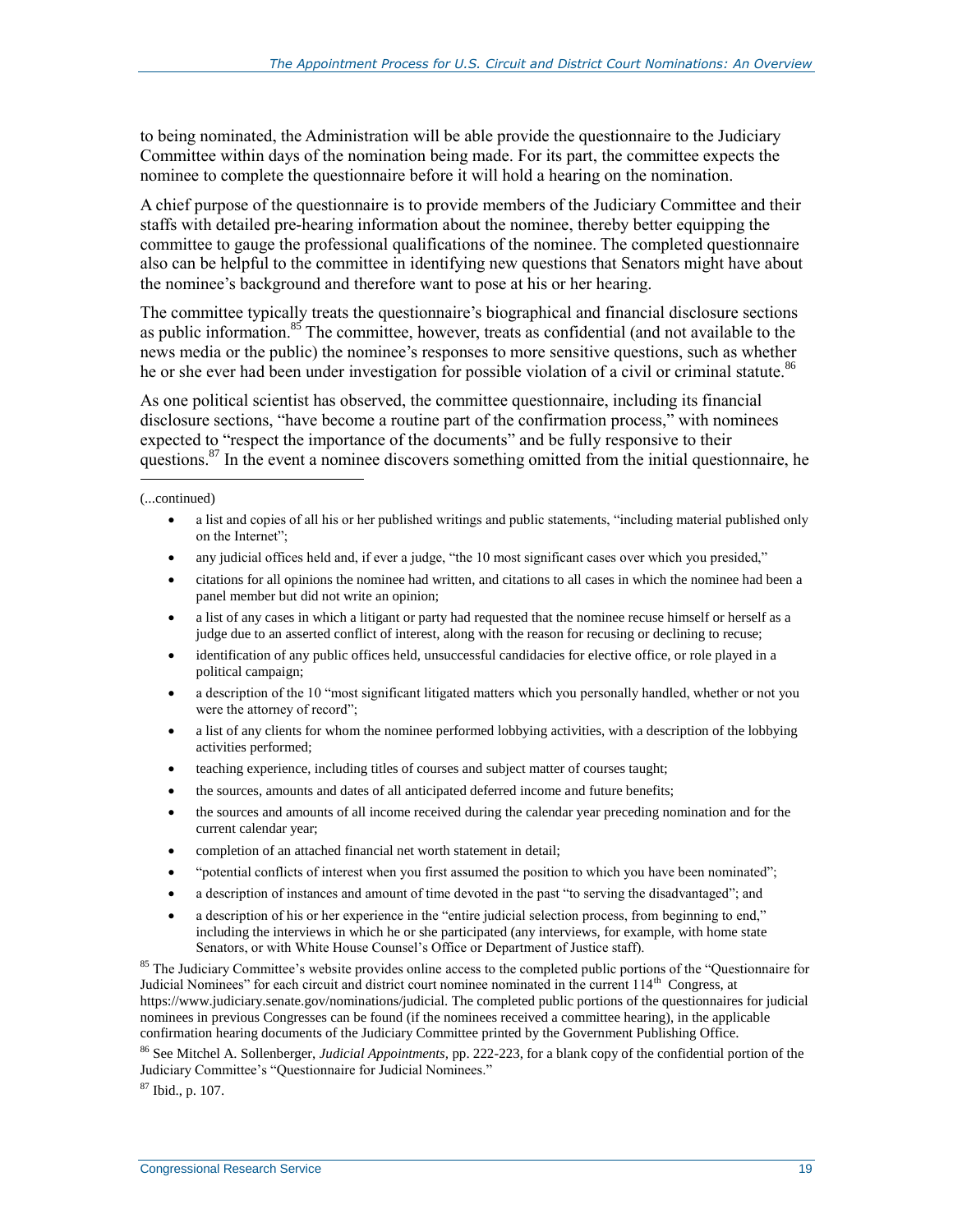or she is expected to provide the committee, as soon as possible, with follow-up supplemental questionnaire responses.<sup>88</sup>

#### **Administration Documents**

The Judiciary Committee also may receive documents concerning the nominee from the White House, the Department of Justice, and the Federal Bureau of Investigation. Confidential FBI reports on the nominee are an important and regular source of background information for the committee. These reports are available only to committee members, a small number of designated staff, and home state Senators.<sup>89</sup> (The reports are distinct from the records of FBI investigations, which are provided only to the White House.) The reports, a scholar has noted, ordinarily "do not provide damaging information about nominee," but "in a small number of cases, the material may require the committee to look further into a matter of concern."<sup>90</sup>

#### **Blue Slips from Home State Senators**

During the pre-hearing phase, the committee also formally solicits the opinions that home state Senators have of judicial nominees. Under its long-standing blue slip procedure, the chair of the Judiciary Committee seeks the assessment of home state Senators regarding circuit and district court nominees to judgeships within or associated with their state, including whether they approve having the committee consider and take action on the nominee. The chair does this by sending a blue-colored form to the Senators regarding the nominations.<sup>91</sup> Through return of the blue slip to the committee, the committee's website has noted, home state Senators "can approve moving the nominee through the Committee process."<sup>92</sup> Conversely, however, a home state Senator may prevent committee consideration of the nomination if he or she decides not to return the blue slip or to return it with a negative response. Recent chairs of the Judiciary Committee have required a return of a positive blue slip by both Senators in a state delegation before allowing a nomination to advance in the committee process.  $93$ 

### **ABA Rating**

Also of interest to the Judiciary Committee is the rating that each circuit and district court nominee receives from the American Bar Association's Standing Committee on the Federal

<sup>&</sup>lt;sup>88</sup> On a few occasions, the scholar noted, a nominee's omissions of relevant information in the committee's questionnaire, when brought to the committee's attention, have moved some committee members to question the nominee's competence or integrity and to oppose the nomination moving forward. Ibid., pp. 107-109.

<sup>&</sup>lt;sup>89</sup> These reports were produced initially for the Administration as part of its pre-nomination evaluation of judicial candidates.

<sup>90</sup> Sollenberger, *Judicial Appointments*, p. 109,

<sup>&</sup>lt;sup>91</sup> See earlier section of this report under heading "Senators' Involvement in Selection Process Reinforced by Judiciary Committee's Blue Slip Policy."

<sup>92</sup> Senate Judiciary Committee website, "Judicial Nominations, and Confirmations," at http://www.judiciary.senate.gov/ nominations/judicial.cfm (accessed on January 17, 2013). The committee website statement noted, however, that a Senator may return a blue slip that approves committee consideration of a judicial nomination without also endorsing the nominee. "It is important to note," the statement said, "that the return of a positive 'blue slip' is not a commitment by either home state Senator to support or oppose a pending nomination."

<sup>&</sup>lt;sup>93</sup> See again "Blue Slip Policy of Senate Judiciary Committee" and "Should the Policy of the Judiciary Committee Allow a Home State Senator to Block Committee Consideration of a Judicial Nominee?" in CRS Report RL34405, *Role of Home State Senators in the Selection of Lower Federal Court Judges*, by Barry J. McMillion and Denis Steven Rutkus.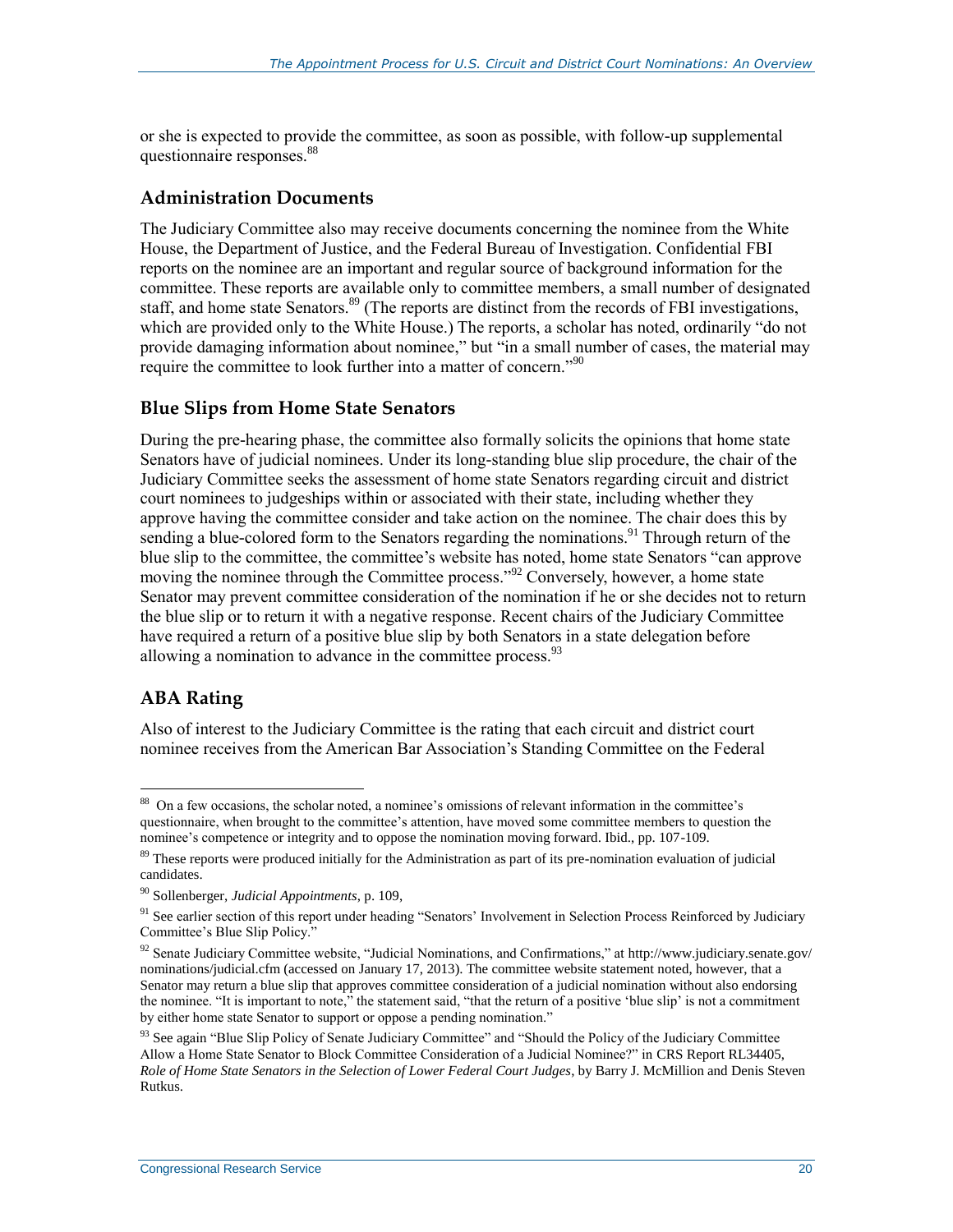Judiciary.<sup>94</sup> The chair of the ABA committee provides formal notification of this rating in a letter to the chair of the Judiciary Committee, typically soon after the person is nominated.<sup>95</sup> The letter tells the Judiciary Committee whether the nominee received a "well qualified," a "qualified," or (on rare occasions) a "not qualified" rating, and whether the ABA committee members were unanimous in their rating. If the rating is not unanimous, the letter will indicate whether a "majority" or "substantial majority" of committee members voted in favor of it.<sup>96</sup>

The ABA committee also, after informing the Judiciary Committee, makes its ratings of the judicial nominee available to the public, on its website, at http://www.americanbar.org/groups/ committees/federal judiciary.html. On the website, a ratings chart for nominees in the current Congress is updated regularly, while ratings for nominees in earlier Congresses (dating back to the 101<sup>st</sup> Congress) are also available online.<sup>97</sup>

The ABA committee letter informs the Judiciary Committee only of the nominee's ABA rating, without providing any explanation of the rating. If the nominee received either a unanimous or majority "well qualified" or "qualified" rating, the Judiciary Committee will receive no further information from the ABA committee concerning the rating. Likewise, in the event that a minority of the ABA committee's members rated a nominee "not qualified," their reasons for doing so will not be provided to the Judiciary Committee prior to, at, or after the nominee's confirmation hearing.<sup>98</sup>

By contrast, in the rare instance where a nominee receives either a unanimous or majority "not qualified" rating, the ABA committee will submit a written statement to the Judiciary Committee explaining the rating. The statement, however, ordinarily will be submitted to the committee only  $48$  hours in advance of the nominee's confirmation hearing.<sup>99</sup> (The chair of the ABA committee also will testify at the confirmation hearing to further explain, and answer questions about, the committee's rating.)

A nominee's ABA rating will be one among many factors for the Judiciary Committee to consider in its pre-hearing investigation of the nominee's judicial qualifications. At the outset, a unanimous "qualified" or higher rating may be considered, by its very nature, a plus for the nominee, with

 $94$  The Judiciary Committee's website has noted that, in the case of judicial nominations, an evaluation from the ABA committee "is needed before the Judiciary Committee will schedule a hearing to consider a nomination." Senate Judiciary Committee website, "FAQ," at https://www.judiciary.senate.gov/about/faq (accessed on April 29, 2016).

<sup>&</sup>lt;sup>95</sup> The Judiciary Committee often will receive the ABA rating of the nominee within days of the President transmitting the nomination to the Senate. This will be typical if, as has been the case in most, if not in all, recent presidential administrations, the judicial candidate has undergone ABA committee evaluation prior to being nominated. If, however, as was the case during the presidency of George W. Bush, the ABA committee was not included in the Administration's pre-nomination investigative process, the ABA evaluation would be conducted after the President selected the nominee. In such a case, the Judiciary Committee, after receipt of the nomination, might have to wait six or more weeks to receive an ABA rating, depending on the time needed by the ABA committee to complete its evaluation of the nominee.

<sup>&</sup>lt;sup>96</sup> A majority in favor of a particular rating category will be identified as a "substantial majority" if 10 to 13 of the committee's 15 members voted for it, or as a "majority" if 8 to 9 members voted for it. (The chair, as the 15<sup>th</sup> member, would not vote on the rating except in the rare instance of a tie vote among committee members.)

 $97$ The ratings can be accessed on-line at http://www.americanbar.org/groups/committees/federal\_judiciary/ratings.html. 98 Background information provided to CRS by staff of Senate Judiciary Committee.

<sup>&</sup>lt;sup>99</sup> The ABA committee's booklet about itself explains that the written statement is submitted to the Judiciary Committee 48 hours in advance of the nominee's scheduled confirmation hearing if the ABA committee "has at least seven days' advance notice of the hearing and is assured that the statement will not be disseminated publicly until the day of the hearing. Otherwise, the Committee submits its written statement 24 hours in advance of the nominee's confirmation hearing." *ABA Standing Committee; What It Is,* p. 9.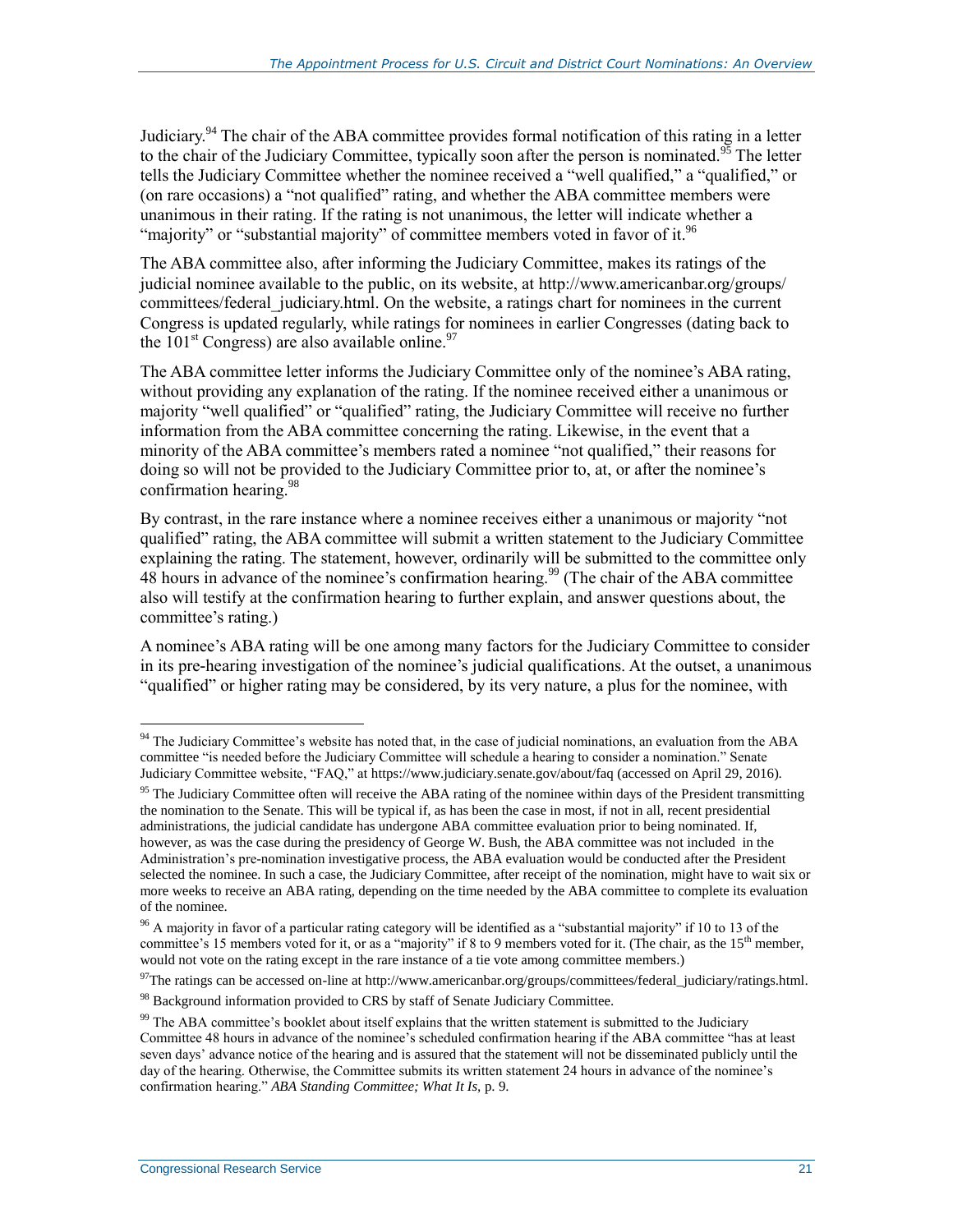the nominee's fitness to be a judge attested to by the ABA committee's peer review evaluation. On the other hand, a "not qualified" rating, or even a split vote by the ABA committee with a minority rating the nominee "not qualified," might raise questions for the Judiciary Committee to investigate further in its pre-hearing investigation of the nominee.

### **Length of Pre-hearing Phase**

The pre-hearing phase for a circuit or district court nominee may extend over a period of months. There is variation across presidencies (as well as Congresses) in the length of time that circuit and district court nominees wait, on average, to receive a hearing after being nominated by a President.<sup>100</sup>

How quickly a lower court nominee will receive a confirmation hearing may be affected by a variety of factors. These factors may include, but not be limited to (1) how quickly the committee's questionnaire is filled out and provided to the committee; (2) the volume of investigative information there is about the nominee for committee staff to review and analyze; (3) whether any controversy surrounds the nominee; (4) partisan or ideological differences over judicial nominations between the President and the party of the Judiciary Committee's majority or minority; and (5) the inclination of the committee chair as to when to schedule a confirmation hearing.

The scheduling of a confirmation hearing for a circuit or district court nominee is at the discretion of the chair of the Judiciary Committee. Under the committee's rules, the committee must provide public announcement of any hearing at least seven calendar days prior to the start of the hearing (unless the chair, with the consent of the ranking minority member, "determines that good cause exists to begin such hearing at an earlier date").<sup>101</sup> Such notice is posted on the Judiciary Committee's website at http://www.judiciary.senate.gov.

### **Hearing Phase**

 $\overline{a}$ 

At a confirmation hearing, lower court nominees engage in a question and answer session with members of the Senate Judiciary Committee. The hearing typically is held for more than one judicial nominee at a time. In such situations, the hearing sometimes may consist of two consecutive panels—for example, one panel for several district court nominees, followed by another for a circuit court nominee.

### **Dynamics of the Hearing**

At the hearing, either the chair of the Judiciary Committee, or another committee member delegated the task, will preside. Each judicial nominee will be "presented," or introduced, to the committee by one or both of his or her home state Senators. (Sometimes as well a senior House member or other state official may make a statement in support of the nominees.<sup>102</sup>)

 $100$  For data related to the average and median wait time from nomination to committee hearing (as well for other stages of the confirmation process), see CRS Report R43369, *U.S. Circuit and District Court Nominations During President Obama's First Five Years: Comparative Analysis With Recent Presidents*, by Barry J. McMillion; see also CRS Report R43058, *President Obama's First-Term U.S. Circuit and District Court Nominations: An Analysis and Comparison with Presidents Since Reagan*, by Barry J. McMillion.

<sup>&</sup>lt;sup>101</sup> Rule II.1 of "Rules of Procedure United States Senate Committee on the Judiciary," at https://www.judiciary.senate.gov/about/rules

 $102$  See, for example, the April 13, 2011, confirmation hearing on the circuit court nomination of Henry F. Floyd to the (continued...)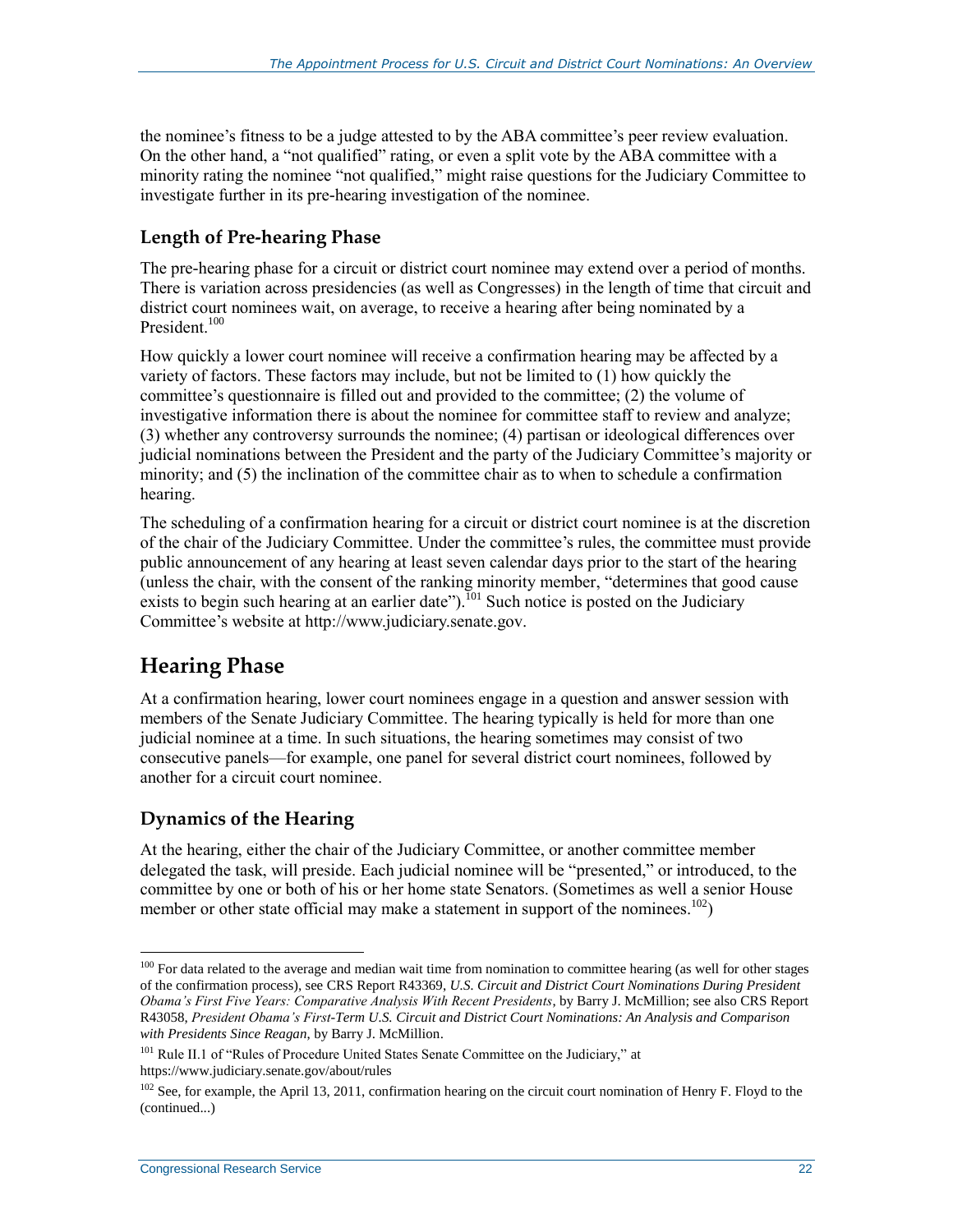The presiding Senator, after calling the hearing to order, may make a short introductory statement. He or she will then invite the presenters to make their statements in support of the nominees. After this, the nominees will make brief opening statements (which typically include noting the presence at the hearing of family members and friends). Then, the hearing begins in earnest, with Senators on the committee posing questions to each nominee. The questions, it has been noted,

... typically address the individual's qualifications, understanding of how to interpret and apply the law, previous experiences in court, judicial temperament, and the role of judges. However, the Committee's members are not limited to these topics and may ask about anything contained in the Committee questionnaire. In essence, the nominee should be prepared to speak to the entirety of his/her legal career, writings, and speaking engagements.<sup>103</sup>

Most confirmation hearings for circuit and district court nominees, a scholar has observed, are not attended by all members of the Judiciary Committee.<sup>104</sup> If a Senator does not attend, others have noted, "it is likely that his or her staff will, and will report back to the senator."<sup>105</sup> (While the committee's quorum requirement for a hearing is only one Senator,<sup>106</sup> typically at least one committee member of the minority party is present along with the presiding Senator at confirmation hearings for district court nominees, with a greater number of Senators of both parties typically in attendance for a hearing on a circuit court nominee.)

Sometimes, however, confirmation hearings may prove less routine, particularly if there are concerns among committee members about a nominee's qualifications. In such an event, the questioning of a nominee may be more intensive or extended than otherwise, and more Senators than usual may attend to engage in the questioning. Further, if a nominee is relatively controversial, a hearing occasionally may be held exclusively for that nominee. On rare occasions, the committee may hold more than one day of hearings on a lower court nomination, if such additional time is considered needed for adequate questioning of the nominee.

While a confirmation hearing is a means for the Judiciary Committee to evaluate a judicial nominee firsthand, it also, a scholar has suggested, serves a public education function (with the committee's website making available to the public a live webcast of each hearing). As well, it affords judicial nominees an opportunity to address any concerns that Senators might have about them. $107$ 

<sup>(...</sup>continued)

U.S. Court of Appeals for the Fourth Circuit, who was presented to the Judiciary Committee by Representative James E. Clyburn of South Carolina as well as by Senator Lindsey Graham of South Carolina. U.S. Congress, Senate Committee on the Judiciary, *Confirmation Hearings on Federal Appointments*, Hearings, 112<sup>th</sup> Cong., 1<sup>st</sup> sess., April 13, 2011, S. Hrg. 112-72, Pt. 2 (Washington: GPO, 2012), pp. 6-7, 11-12.

<sup>103</sup> American Constitution Society et al., *The Path to the Federal Bench*, May 11, 2011, pp. 16-17, at http://napaba.org/ uploads/napaba/path\_to\_federal\_bench-053111.pdf. (Hereinafter cited as American Constitution Society, *Path to Federal Bench*.) This 30-page pamphlet, in its introduction (at p. 1), stated it was "intended to serve as a guide for law students and lawyers early in their careers who are interested in pursuing an Article III federal judgeship in the future."

<sup>104</sup> Sollenberger, *Judicial Appointments*, p.120, commenting, also at p. 120, that most such hearings have a "pro forma quality" which "produces little public attention."

<sup>105</sup> American Constitution Society, *Path to Federal Bench*, p. 16.

<sup>&</sup>lt;sup>106</sup> Rule III.2 of "Rules of Procedure United States Senate Committee on the Judiciary," at https://www.judiciary.senate.gov/about/rules.

<sup>&</sup>lt;sup>107</sup> Sollenberger, *Judicial Appointments*, p. 118, commenting that "the hearing stage ... provides an opportunity for the public to see the individuals who may eventually sit on the federal bench. In addition, a hearing is often the only time judicial nominees are able to publicly address charges made against them and explain their approach to deciding cases."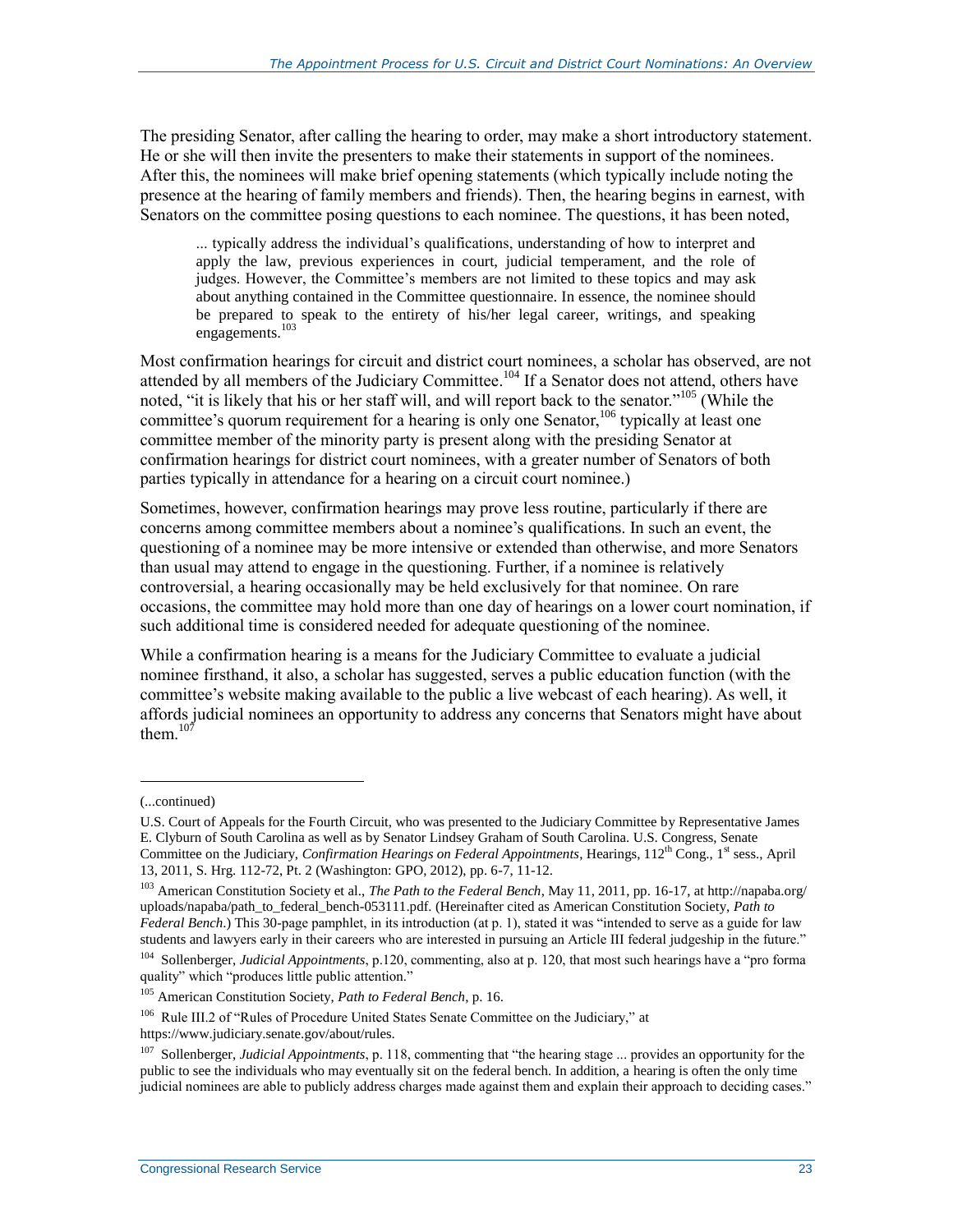#### **Statements from Public Witnesses**

The confirmation hearing may also receive statements from public witnesses. Typically, if not always, these statements, whether in support of or in opposition to the nominee, will be written submissions. For example, if the nominee received a positive ABA rating, the Judiciary Committee's published hearing record will include only a letter attesting to that rating from the ABA's Standing Committee on the Federal Judiciary—rather than any oral testimony about that rating from an ABA spokesperson. Likewise, any statements to the Judiciary Committee by local or state bar associations or interest groups, either for or against the nominee, usually are submitted only in written form, rather than by in-person testimony. Sometimes, as well, the Judiciary Committee may receive written statements, rather than testimony, concerning a nominee from Senators not on the committee (usually home state Senators).<sup>108</sup>

In some instances, however, public witnesses may testify in person. This occurs, for instance, on the rare occasions when a lower court nominee has received a negative ABA rating. In these instances, the chair and another member of the ABA committee customarily appear at the confirmation hearing to explain the rating and answer any questions that Senators on the Judiciary Committee may have about it. Also, the committee sometimes, though infrequently, has permitted in-person testimony by public witnesses speaking for and against confirmation when nominees have been highly controversial.

#### **Follow-Up Questions**

After the hearing, circuit or district court nominees sometimes may be required to provide written responses to follow-up questions from Senators on the Judiciary Committee. In some instances, Senators may pose these questions at the hearing, for a nominee to reply to afterwards. In other instances, Senators at the hearing may request that the nominee reply to a list of written questions that they will provide after the hearing. Follow-up questions often raise issues that Senators were unable to bring up at the hearing due to time constraints or other reasons, or they may ask the nominee to elaborate on responses he or she provided to certain questions at the hearing. Written responses to these questions, the Judiciary Committee has indicated, are necessary before the committee will consider whether to report the nomination to the Senate.<sup>109</sup> The nominee's written responses will be included in the public record of the hearing that is subsequently printed by the Government Publishing Office.

Hearings on judicial nominations are not required under the rules of the Senate or the Judiciary Committee. As noted earlier, whether or when a hearing will be held on a circuit or district court nominee is at the discretion of the committee's chair. At the same time, it is well-established practice of the Judiciary Committee that it will not vote on whether to report a circuit or district court nominee without having first held a hearing on the nominee.<sup>110</sup> Some nominations, therefore, will fail to advance to the committee reporting stage if the Chair, for a policy or other

<sup>&</sup>lt;sup>108</sup> All of the aforementioned kinds of written statements will be included in the Judiciary Committee's published hearings document, along with the transcripts of the proceedings of the confirmation hearings themselves.

<sup>&</sup>lt;sup>109</sup> Attesting to this practical requirement, the Judiciary Committee's website has stated that "After the completion of any follow-up questions, a nomination can then be listed for Committee consideration during an Executive Business Meeting." Senate Judiciary Committee website, "Judicial Nominations, and Confirmations," at http://www.judiciary.senate.gov/nominations/judicial.cfm. (accessed on January 17, 2013).

 $110$  This unofficial hearing requirement for circuit and district court nominees is to be distinguished from the Judiciary Committee's practice with regard to nominations for U.S. Marshal and U.S. Attorney positions, which the committee almost invariably reports to the Senate without the need first for confirmation hearings.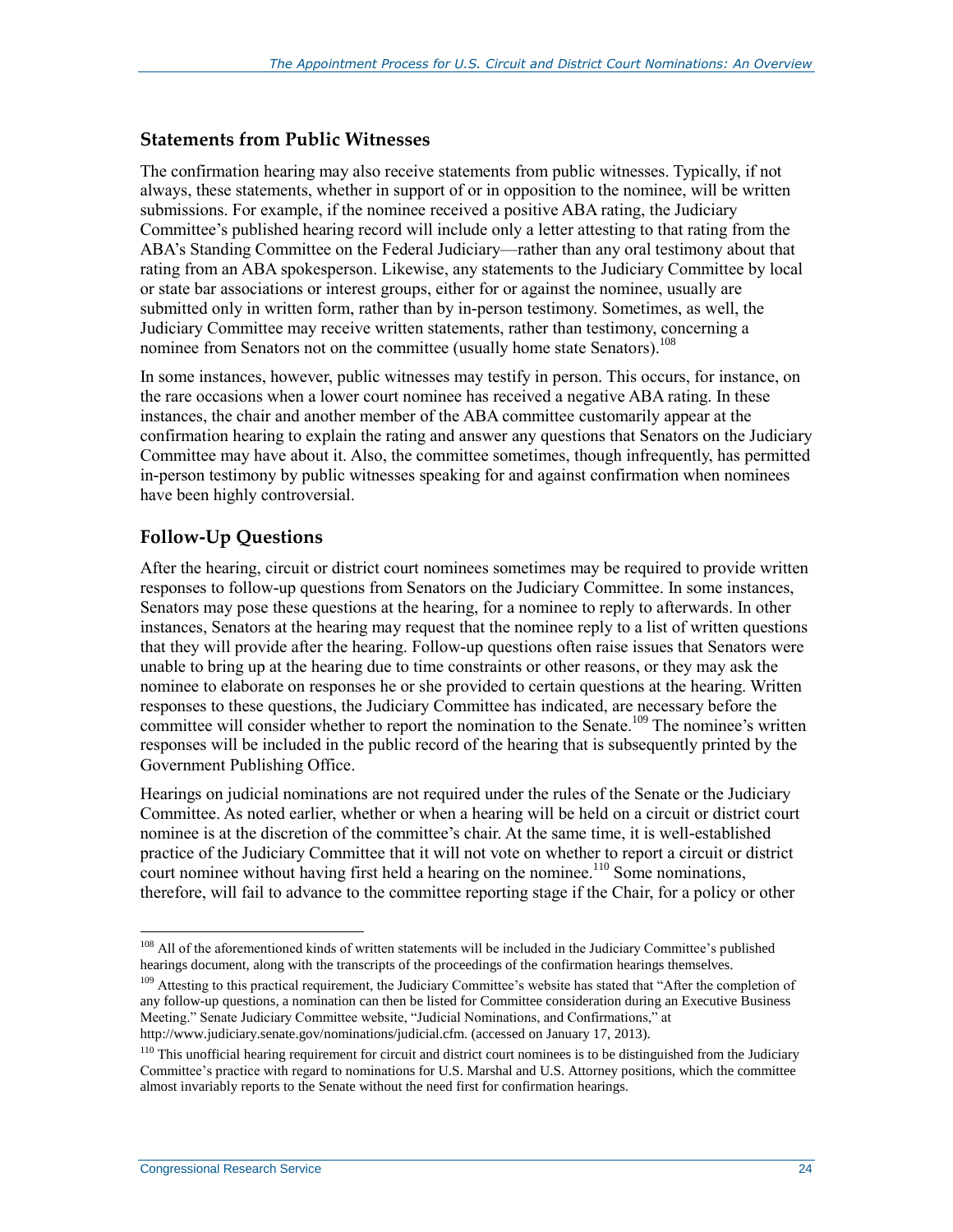reason, decides against scheduling a hearing. (The hearing, for example, might not be held because a home state Senator has declined to return a blue slip, or because the nomination was referred to the committee with little time left in the congressional session.)

Sometimes, however, judicial nominees who fail to receive a hearing on their first nomination receive a hearing on a later nomination to the same court. For example, a nominee's first nomination, under Senate rules, may be returned to the President upon a Senate *sine die* adjournment at the end of a session or any recess of more than 30 days, only to have the person involved later re-nominated by the President. Hearings on second nominations also are particularly common for judicial nominees initially nominated late in a Congress and then renominated by the President early in the next Congress.<sup>111</sup>

Typically, for a circuit or district court nominee who receives a hearing, there will be only one hearing—even if he or she were nominated more than once. The Judiciary Committee, in other words, typically will not require a new hearing for a re-nominated judicial nominee who already received a hearing on a previous nomination (for instance, during the previous Congress). An additional hearing for a nominee, however, may always be held if new circumstances are perceived by the committee to warrant one.

### **Committee Reporting Phase**

At the beginning of this phase, the nomination awaits a vote by the Judiciary Committee on whether it should be reported to the Senate as a whole. A committee vote in favor of reporting is the crucial step needed to send the nomination forward to the Senate. Conversely, if the nomination is not put to the committee for a vote, or if the committee votes against reporting it, the nomination will not move forward, ultimately failing to receive Senate confirmation.

### **Scheduling a Vote on the Nominee**

Decisions of whether or when to schedule judicial nominations for vote in committee are made by the committee's chair. Nominees slated for this vote are publicly listed in the agenda for the committee's next scheduled business meeting.<sup>112</sup> The meeting itself, when it occurs, typically will, in line with recent committee practice, be webcast live from the committee. After the fact, a link on the committee website will list the results of the meeting (including whether and how the committee voted on judicial nominations).<sup>113</sup>

When the meeting of the Judiciary Committee is held, a sufficient number of members must be present for the committee to report a nomination. The committee's rules provide that no nomination (or bill or matter) "shall be ordered reported ... unless a majority of the Committee is actually present at the time such action is taken and a majority of those present support the action taken<sup>,114</sup>

<sup>111</sup> See, for example, archived CRS Report RL33839, *Returns and Resubmissions of Nominees to the U.S. Courts of Appeals and District Courts, 1977-2006*. (Copy available from author.)

<sup>&</sup>lt;sup>112</sup> Advance public notice of the meeting and its agenda are posted on the Judiciary Committee's website, at https://www.judiciary.senate.gov/, as well as printed in the Daily Digest of the *Congressional Record*, under the Digest heading "Congressional Program Ahead."

<sup>113</sup> See, for example, "Results of Executive Business Meeting—April 28, 2016," on Judiciary Committee's website, at https://www.judiciary.senate.gov/imo/media/doc/Results of Executive Business Meeting 04-28-16.pdf.

<sup>&</sup>lt;sup>114</sup> Rule III.1 of "Rules of Procedure United States Senate Committee on the Judiciary," at https://www.judiciary.senate.gov/about/rules. This is also a requirement in Senate Rules (Rule XVI, paragraph 7). See (continued...)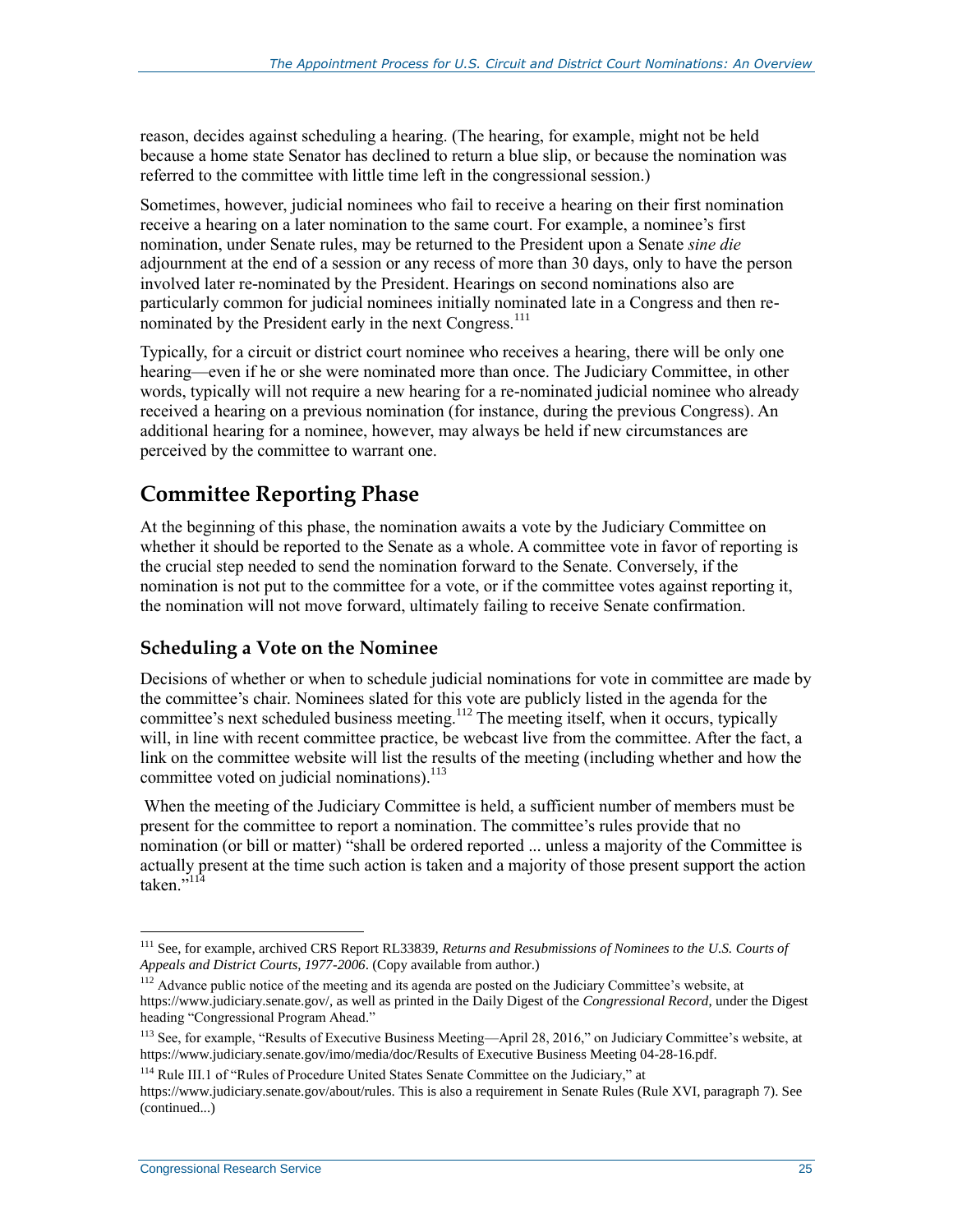If quorum requirements are met, the chair may then move or ask for unanimous consent that the nominations on the agenda either individually or *en bloc* be ordered reported to the Senate. It is not uncommon, however, for such votes to be delayed (or "held over") by one business meeting, at the request of a committee member. This comports with committee rules, under which any Senator on the committee may delay the vote by one committee business meeting or for one week, "whichever occurs later."<sup>115</sup> It is at the chair's discretion as to whether to honor requests to delay a nomination over longer periods.

### **Reporting Options**

The committee, when it ultimately votes on the nomination, has three reporting options—to report favorably, unfavorably, or without recommendation. Almost always, when the committee votes on a nomination, it votes to report favorably. The committee, however, may vote (as it has done in the past, but only on rare occasions) to report unfavorably or without recommendation.<sup>116</sup> Such a vote advances the nomination for Senate consideration despite the lack of majority support for it in committee.

The Judiciary Committee may vote on a motion to report a judicial nomination either by voice vote or by roll call. Historically, in the vast majority of cases (if not all cases), votes on motions to report district or circuit court nominations were by voice vote. In recent years, however, with committee members more frequently requesting the yeas and nays, roll call votes on judicial nominations have become somewhat more common.<sup>117</sup> Motions to gain approval in Senate committees require a majority vote in favor and thus fail if there is a tie vote.

#### **Nominations that Die in Committee**

In contrast to nominations reported to the Senate, some lower court nominations never leave the committee and die there. This occurs most dramatically when the Judiciary Committee votes against reporting a nomination. Historically a rare occurrence, a majority vote against reporting is an explicit act of rejection by the committee that also serves to prevent the nomination from receiving Senate consideration.<sup>118</sup> However, the much more common way in which a nomination dies in committee is for it to fail ever to receive committee action. In most such cases, the

<sup>(...</sup>continued)

also CRS Report RS22952, *Proxy Voting and Polling in Senate Committee*, by Christopher M. Davis.

<sup>&</sup>lt;sup>115</sup> The governing rule of the Judiciary Committee in this case provides that "At the request of any member, or by action of the Chairman, a bill, matter, or nomination on the agenda of the Committee may be held over until the next meeting of the Committee or for one week, whichever occurs later." Rule I.3 of "Rules of Procedure United States Senate Committee on the Judiciary," at https://www.judiciary.senate.gov/about/rules.

<sup>&</sup>lt;sup>116</sup> The most recent example of the Judiciary Committee voting to report a judicial nomination other than favorably occurred on May 1, 2003. The committee that day approved, by a 10-9 roll call vote, a motion to report without recommendation the nomination of J. Leon Holmes to the U.S. District Court for the Eastern District of Arkansas. Subsequently, on July 6, 2004, the Senate confirmed the nomination by a 51-46 vote. For discussion of this and earlier instances of lower court nominations reported by the Judiciary Committee other than favorably, see CRS Report R40470, *U.S. Circuit and District Court Nominations: Senate Rejections and Committee Votes Other Than to Report Favorably, 1939-2013*, by Barry J. McMillion.

<sup>&</sup>lt;sup>117</sup> According to CRS data, for example, during President Ronald Reagan's first term, a total of 135 district court nominations were reported by the committee—none by roll call vote. In contrast, during President Barack Obama's first term, 169 district court nominations were reported, 24 (14.2%) by roll call vote.

<sup>&</sup>lt;sup>118</sup> Usually, a judicial nominee rejected by the Judiciary Committee is not nominated again by the President. However, in some instances, a President has waited until a subsequent Congress to re-nominate, in the hope of a more favorable outcome in committee for the previously rejected nominee.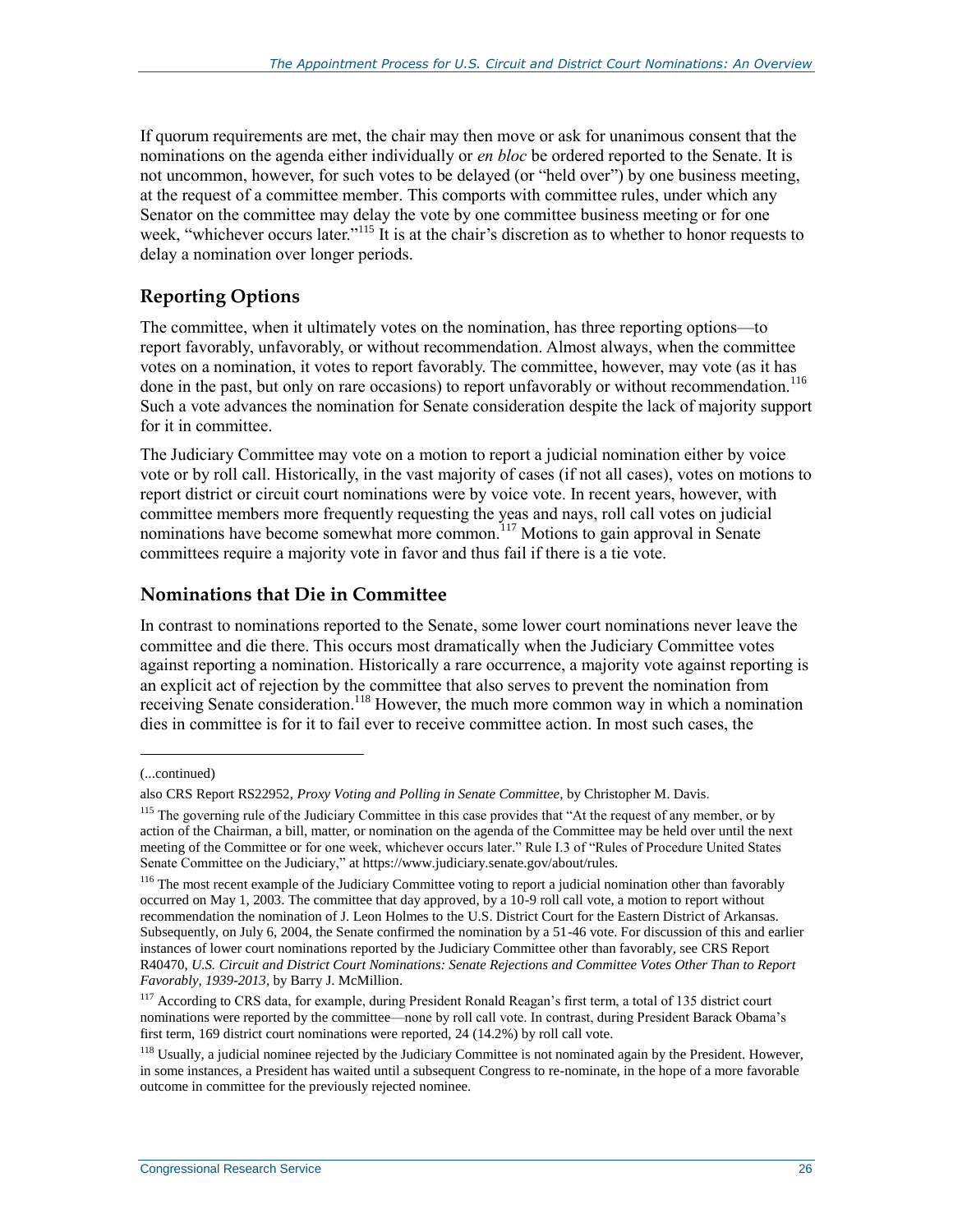nomination, having not advanced out of committee, is, under Senate rules, returned to the President when the Senate adjourns or recesses for more than 30 days, or at the final adjournment of a Congress.<sup>119</sup> Also, on infrequent occasions, judicial nominations have failed when, while in committee, they were withdrawn by the President.<sup>120</sup>

Under Senate rules, it might be noted, a judicial nomination pending in the Judiciary Committee could also reach the Senate floor without being reported out of committee—if the Senate agreed to discharge the committee from consideration of the nomination.<sup>121</sup> As a CRS report observes, it is "fairly common for committees to be discharged from noncontroversial nominations by unanimous consent, with the support of the committee, as a means of simplifying the process."<sup>122</sup> Nonetheless, in a database search of judicial nominations dating back to the mid-1940s, CRS research has identified no instances in which the Senate has discharged the Judiciary Committee of a judicial nomination.<sup>123</sup>

## <span id="page-31-0"></span>**Senate Floor Consideration**

### **Executive Calendar and Going into Executive Session to Take Up a Nomination**

After it is reported by the Judiciary Committee, a circuit or district court nomination is listed on the *Executive Calendar*, with a number assigned to it by the Senate's executive clerk. On this calendar, the nomination joins a list of other nominations (judicial and executive branch), as well as treaties, that have been reported out of committee and are eligible for floor consideration.<sup>124</sup>

 $119$  In between the 1<sup>st</sup> and 2<sup>nd</sup> sessions, and prior to adjournments or recesses of more than 30 days within a Congress, the Senate by unanimous consent may waive Paragraph 6 of Rule XXXI to have specific nominations not be returned to the President and instead remain pending in status quo, where they are, either in Senate committee or on the Senate's *Executive Calendar*. However, at the final adjournment of a Congress, all nominations still pending in committee or on the Senate floor fail of confirmation and are returned to the President, The nominees, nevertheless, may be renominated by the President in the next Congress, if the President chooses to exercise this option.

<sup>&</sup>lt;sup>120</sup> Presidents have withdrawn judicial nominations under various circumstances. They have done so, for example, when the Judiciary Committee has voted against reporting the nomination, when there appeared little chance the committee would act on a nomination, or when the nominee has requested that his or her nomination be withdrawn.

<sup>&</sup>lt;sup>121</sup> A CRS report explains that, under Senate Rule XVII, a Senator is allowed "to submit a motion or resolution to discharge a committee from consideration of a nomination. Such a motion or resolution would itself be subject to debate and potentially to a cloture process. The Senate does not, in current practice, employ a discharge procedure in relation to nominations, except in agreeing to unanimous consent to discharge a committee from consideration of a noncontroversial nomination." CRS Report R43331, *Majority Cloture for Nominations: Implications and the "Nuclear" Proceedings*, by Valerie Heitshusen (footnote to text under heading "Other Potential Effects on Presidential Nominations").

<sup>122</sup> CRS Report RL31980, *Senate Consideration of Presidential Nominations: Committee and Floor Procedure*, by Elizabeth Rybicki (under heading "Reporting").

<sup>&</sup>lt;sup>123</sup> However, at least one notable, if unsuccessful, attempt to discharge the Judiciary Committee of judicial nominations occurred in 2003. In that instance, then-Majority Leader Bill Frist submitted four resolutions to discharge the Judiciary Committee from further consideration of four circuit court nominations. In each case, a Senator objected to immediate consideration of the resolution, and all four resolutions were placed on the *Executive Calendar*. No further action was taken on the resolutions to discharge, which under Senate rules would have been subject to debate and therefore subject to filibuster. See "Resolutions Placed on the Executive Calendar," *Congressional Record*, vol. 149 (July 7, 2003), pp. 16949-16950.

<sup>&</sup>lt;sup>124</sup> In addition, some executive branch nominations are listed, even though they have never been referred to or reported by committee. For more information on these "privileged" nominations," see CRS Report R41872, *Presidential Appointments, the Senate's Confirmation Process, and Changes Made in the 112th Congress*, by Maeve P. Carey (continued...)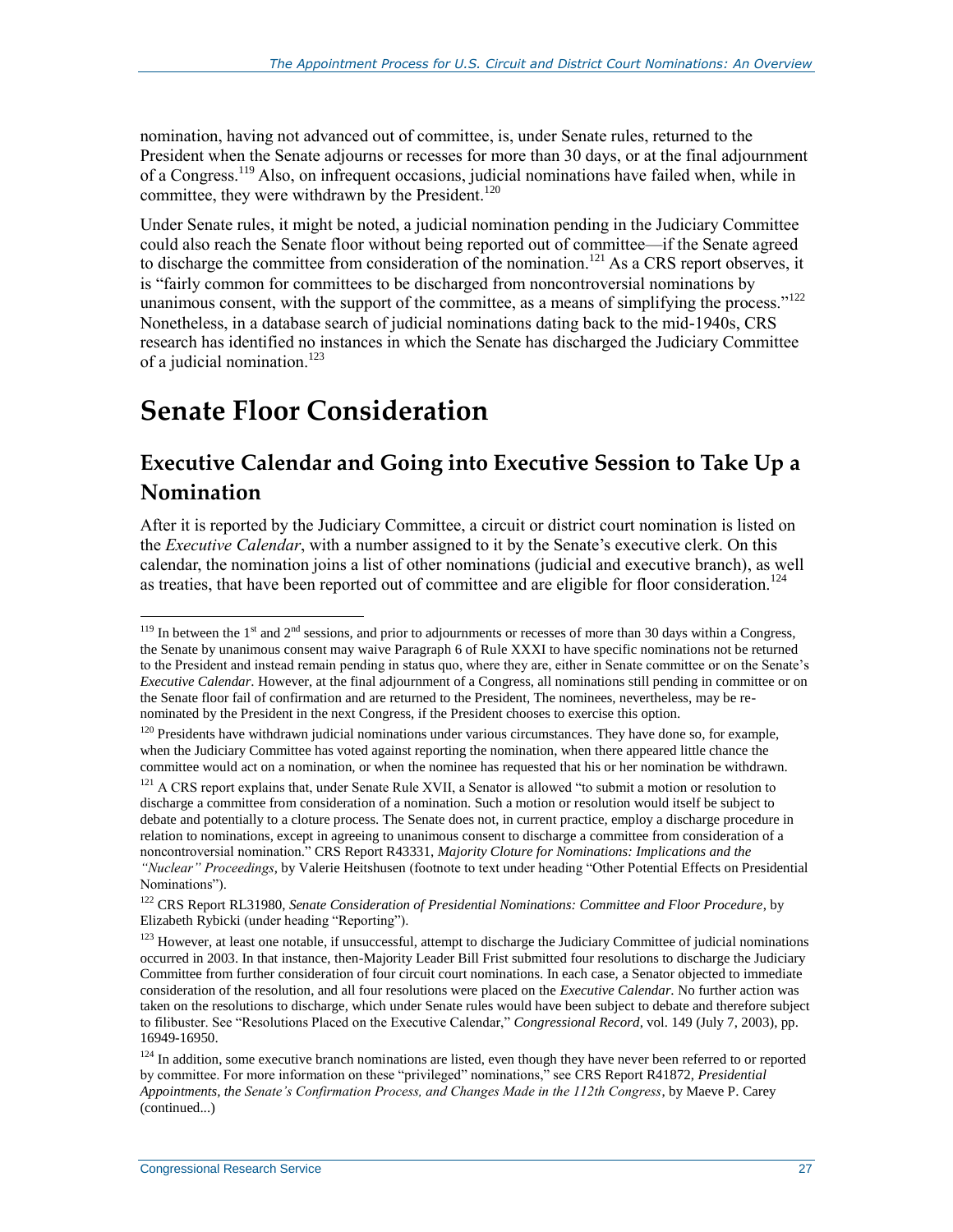(The *Executive Calendar* is separate from the Senate's *Calendar of Business*, which lists bills and resolutions eligible to be taken up by motion.) The nominations are listed chronologically according to the date each was reported. The *Executive Calendar* provides basic information for each nomination, including the nominee's name and office, the name of the previous holder of the office, and when the committee reported the nomination.<sup>125</sup> In the rare instance that a committee has reported a nomination unfavorably or without recommendation, instead of favorably, that information is supplied as well.<sup>126</sup>

The *Executive Calendar* is published each day the Senate is in session and distributed to Senate personal offices and committee and subcommittee offices. It is also available to congressional personnel online by following the link to *Executive Calendars* under the "Senate" tab of the website of the Legislative Information System of the U.S. Congress.<sup>127</sup>

Business on the *Executive Calendar,* including a circuit or district court nomination, is considered by the Senate in executive session. While the Senate usually begins the day in legislative session, it subsequently enters executive session either by a non-debatable motion or, far more often, by unanimous consent.<sup>128</sup> By custom, most motions and requests to go into executive session to consider a judicial or other nomination are made by the Senate majority leader. Under Senate rules, the nomination cannot be taken up until it has been on the *Executive Calendar* at least one calendar day.<sup>129</sup>

### **Two Alternate Procedural Tracks Followed by Senate in Confirming Lower Court Nominations**

In practice, Senate floor consideration of circuit or district court nominations follows one of two procedural tracks. Customarily, most of these nominations, particularly if uncontroversial, have reached confirmation under the terms of unanimous consent agreements. On this procedural track, the Senate by unanimous consent not only takes up nominations for floor consideration, but also arranges for them to either receive up-or-down confirmation votes or be confirmed simply by unanimous consent.

For other judicial nominations, however, particularly those facing strong opposition, unanimous consent to reach confirmation may not always be attainable. In these instances, the procedural track, for a nomination to move forward without unanimous consent, involves the Senate, after taking up the nomination, voting on a cloture motion to bring floor debate to a close. If the

<sup>(...</sup>continued)

<sup>(</sup>under heading "Privileged Nominations, S. Res. 116").

<sup>125</sup> For a fuller description of this calendar, see CRS Report 98-438, *The Senate's Executive Calendar*, coordinated by Elizabeth Rybicki.

<sup>126</sup> A typical listing for a nomination on the *Executive Calendar*, in other words, simply reports that it has been reported by the committee in question, which is understood to mean (without information to the contrary) that the nomination has been reported favorably.

<sup>127</sup> The direct online link to the *Executive Calendar*, as of the cover date of this report, was: http://www.senate.gov/ legislative/LIS/executive\_calendar/xcalv.pdf.

<sup>&</sup>lt;sup>128</sup> "By precedent," a CRS report notes, "the motion to go into executive session to take up a specified nomination is not debatable. The nomination itself, however, is debatable." CRS Report RL31980, *Senate Consideration of Presidential Nominations: Committee and Floor Procedure*, by Elizabeth Rybicki (under heading "Taking Up a Nomination").

<sup>&</sup>lt;sup>129</sup> Ibid., elaborating that a "day for this purpose is a calendar day. In other words a nomination reported and placed on the Calendar on a Monday can be considered on Tuesday, even if it is the same legislative day."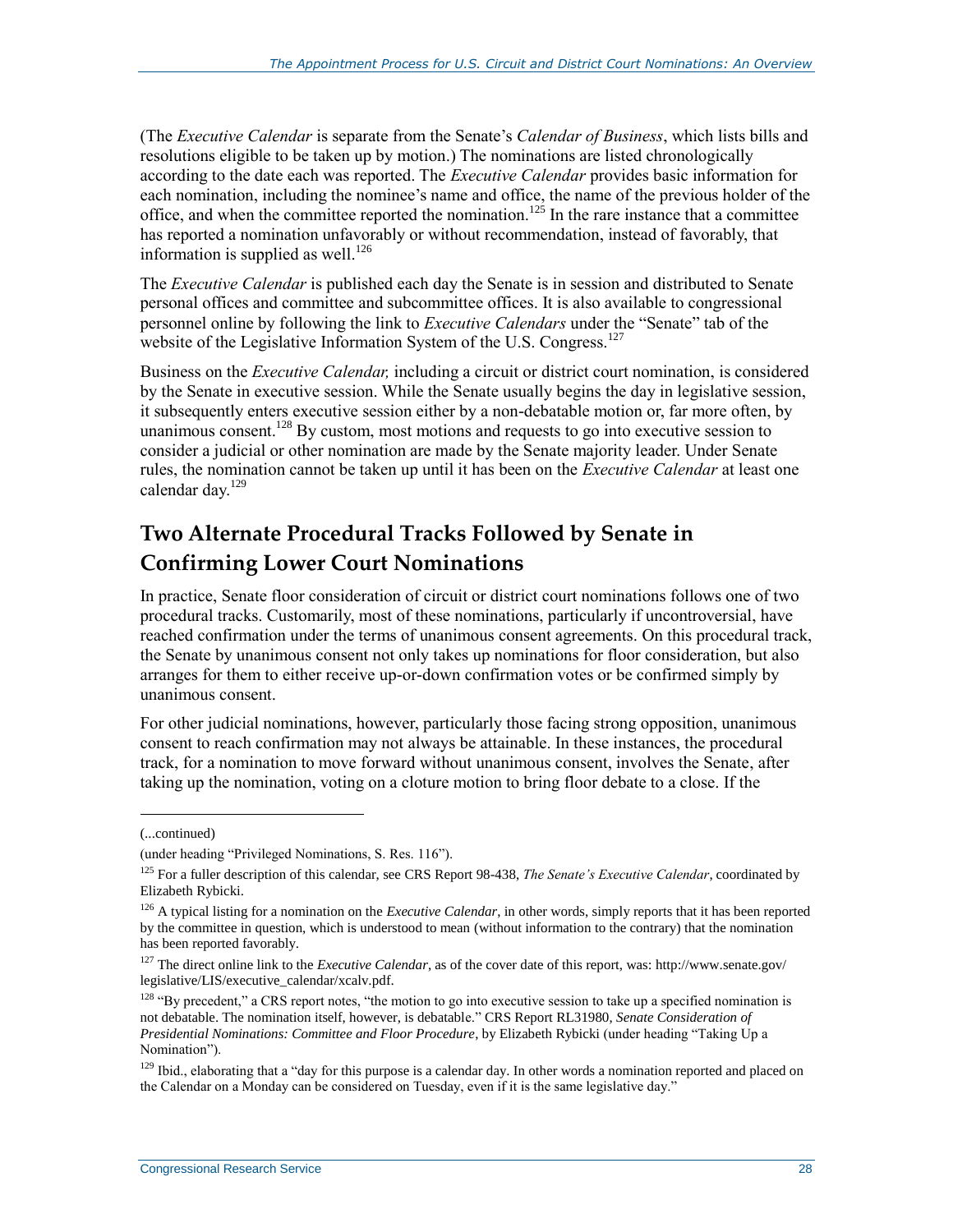requisite majority under Senate rules supports closing debate, a confirmation vote on the nomination must be held after a limited period for consideration.

For many decades, until late into the first session of the  $113<sup>th</sup>$  Congress, the Senate used unanimous consent agreements to decide how and when to act on the vast majority of circuit and district court nominations that ultimately were confirmed. However, the routine use of the unanimous consent process in confirming lower court nominations stopped after the Senate, on November 21, 2013, reinterpreted paragraph 2 of Senate Rule XXII, also known as the "cloture rule." In reinterpreting the rule, the Senate lowered the number of votes needed to close debate on nominations, other than to the Supreme Court, from three-fifths of the Senate to a simple majority of those voting.<sup>130</sup> Hence, under the reinterpreted rule, a simple majority of Senators, by voting in favor of a motion to close debate on a circuit or district court nomination, could compel a Senate vote on confirmation—something that, prior to the rule's reinterpretation, would occur only if a three-fifths supermajority voted in favor of cloture.

The November 21, 2013, reinterpretation of Rule XXII was followed, during nearly all of the rest of the 113<sup>th</sup> Congress, by a basic change in the Senate's floor practice in confirming circuit and district court nominations. For the next 13 months, votes on confirmation, even for uncontroversial judicial nominations, no longer were reached by unanimous consent, but instead by the cloture process. Used primarily in the past to close debate on a relatively small number of nominations that did not enjoy wide bipartisan support, the cloture motion became, until the last day of the  $113<sup>th</sup>$  Congress, the invariable procedural tool used to reach confirmation votes for circuit and district court nominations.

The routine use of the cloture process on judicial nominations, however, ceased on December 16, 2014. That day, just before the  $113<sup>th</sup>$  Congress's final adjournment, the Senate reverted, for the first time in more than a year, to using a unanimous consent agreement, rather than the cloture process, to reach confirmation votes, specifically on 11 district court nominations. Since then, in the  $114<sup>th</sup>$  Congress (2015-2016), following a switch in party control of the Senate, all confirmations of judicial nominations have been reached by the unanimous consent (UC) process, and none by use of cloture. In so doing, the Senate in the  $114<sup>th</sup>$  Congress returned to its traditional reliance on the UC process to confirm most judicial nominations.

The following paragraphs discuss in more detail the manner in which circuit and district court nominations reach confirmation on the Senate floor, depending on whether unanimous consent or cloture is the procedural track taken. Descriptions of Senate procedures draw from relevant CRS reports as well as from research for this report that examined Senate floor treatment of judicial nominations over a 30-year period (starting with the  $100<sup>th</sup>$  Congress (1987-1988) and carrying up to the current  $114^{\text{th}}$  Congress).<sup>131</sup>

<sup>&</sup>lt;sup>130</sup> For an examination of the Senate's November 21, 2013, precedent (including an explanation of the procedural context in which the precedent was set and a discussion of the precedent's immediate and potential effects on the nominations process, see CRS Report R43331, *Majority Cloture for Nominations: Implications and the "Nuclear" Proceedings*, by Valerie Heitshusen.

 $<sup>131</sup> CRS$  research for typical examples of the use of the unanimous consent process to reach judicial confirmations, over</sup> a period of several decades, relied heavily on the tracking of this procedure in the Nominations database of Congress's Legislative Information System (accessed at http://www.lis.gov/nomis/). The database accounts for all nominations received in the Senate starting with the year  $1987$  in the  $100<sup>th</sup>$  Congress.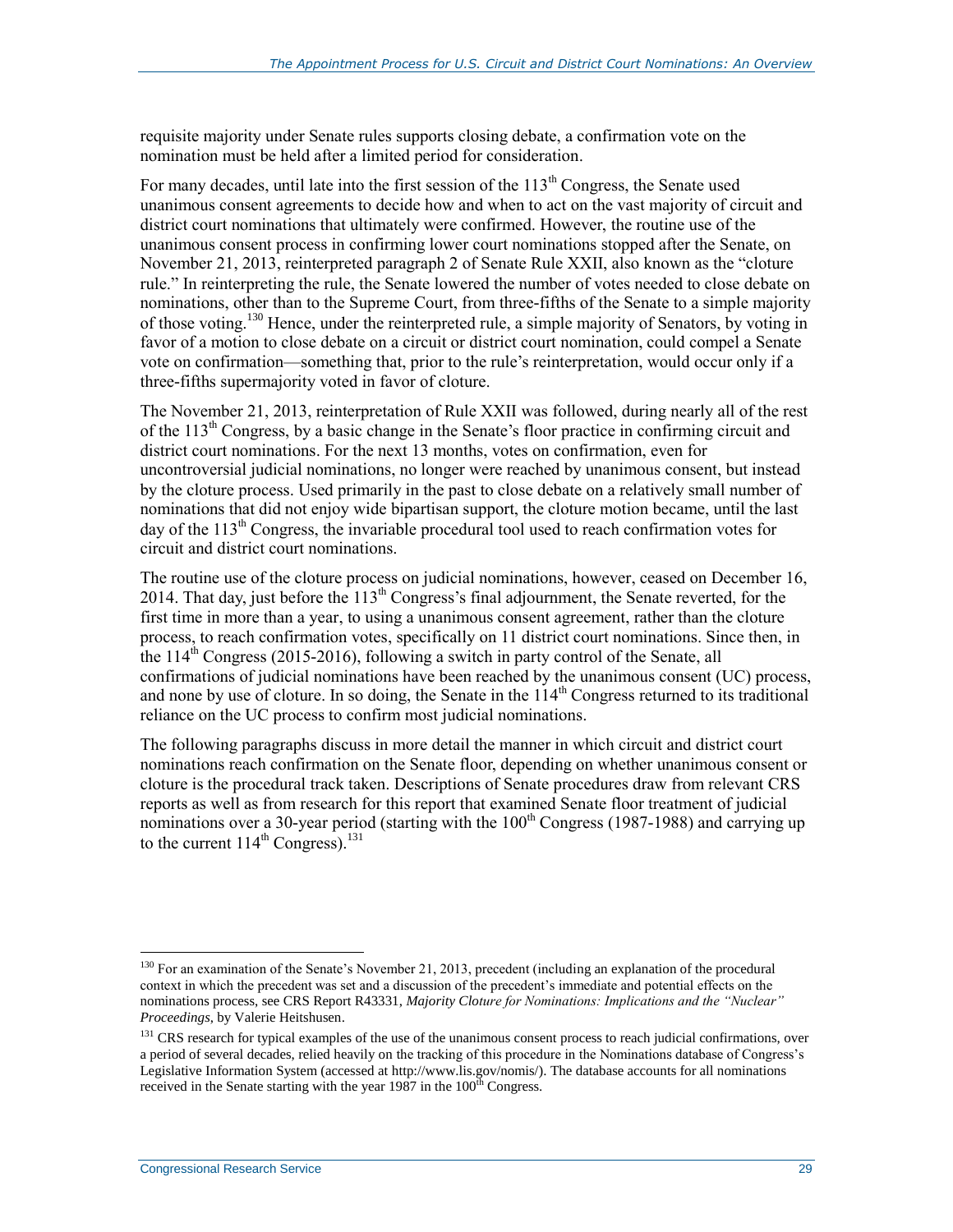### **Reaching Confirmation through the Unanimous Consent Process**

Senate floor consideration of a judicial nomination by unanimous consent typically is scheduled by the majority leader in consultation with the minority leader and with all interested Senators. The majority leader, in such consultation, ordinarily seeks to establish that, if requested on the floor, no Senator will object to the nomination receiving a vote on confirmation. If this can be established, the leader will make the unanimous consent request at a convenient agreed-upon time.

The UC request usually, if not always, is made while the Senate is in legislative session. In making the request, the majority leader (or, in some instances, another Senator acting on behalf of the majority leader) asks for unanimous consent to proceed to executive session—immediately, at some specified future time, or at a time to be determined later by the majority leader—to consider and then vote on the nomination. The unanimous consent request might or might not provide for debate prior to the Senate voting on the nomination. UC requests also, if less often, have been made for the Senate to consider and agree to confirm judicial nominations simply by unanimous consent rather than by voice or roll call vote.

### **UC Agreements to Vote with Limited Debate Prior to Vote**

If providing for debate and vote, the UC request usually includes a limit on the total time for debate (for instance, up to 30 minutes). The request will also set the date and time at which the Senate is to begin consideration of, or vote on, the nomination.<sup>132</sup>

Typically, the amount of time for debate is divided evenly between the majority and minority parties, who usually have as their respective floor managers the chair and ranking minority member of the Judiciary Committee. If agreed to, a time limit on debate forecloses the use of unlimited debate or other tactics to delay or prevent a vote on the nomination. The UC request also generally provides for the "yielding back" of time in case either or both sides choose not to use all the time allotted to them and, further, that, upon the use or yielding back of time, the Senate vote "without intervening action or debate" on the nomination.

When there is debate on a circuit or district court nomination, it will usually include a statement by the chair of the Judiciary Committee, often followed by remarks by the committee's ranking minority member. One or both of a judicial nominee's home state Senators often may speak on the nominee as well, particularly if they were involved in the selection process.

At the end of debate, the presiding officer puts the following question before the Senate: "Will the Senate advise and consent to the nomination of [the judicial nominee in question]?" If no Senator asks for a roll call vote, the Senate may approve the nomination by voice vote. In other instances, however, a roll call vote will be taken on the nomination if any Senator present "asks for the yeas and nays."<sup>133</sup> A simple majority of Senators voting (with a minimal quorum of 51 being present) is required to approve a nomination.

Roll call votes on judicial nominees scheduled for a vote by unanimous consent may be close or lopsided. In recent decades, such roll calls have ranged from Senators voting unanimously in

 $\overline{a}$ <sup>132</sup> See, for example, "Unanimous Consent Agreement—Executive Calendar," March 26, 2015, *Congressional Record*, daily edition, vol. 161, p. S2085; "Unanimous Consent Agreement—Executive Calendar," August 5, 2015, *Congressional Record*, daily edition, vol. 161, p. S6356.

<sup>&</sup>lt;sup>133</sup> Technically, the support of 10 other Senators is necessary to order a roll call vote. See CRS Report RS20199, *Ordering a Roll Call Vote in the Senate*, coordinated by Elizabeth Rybicki.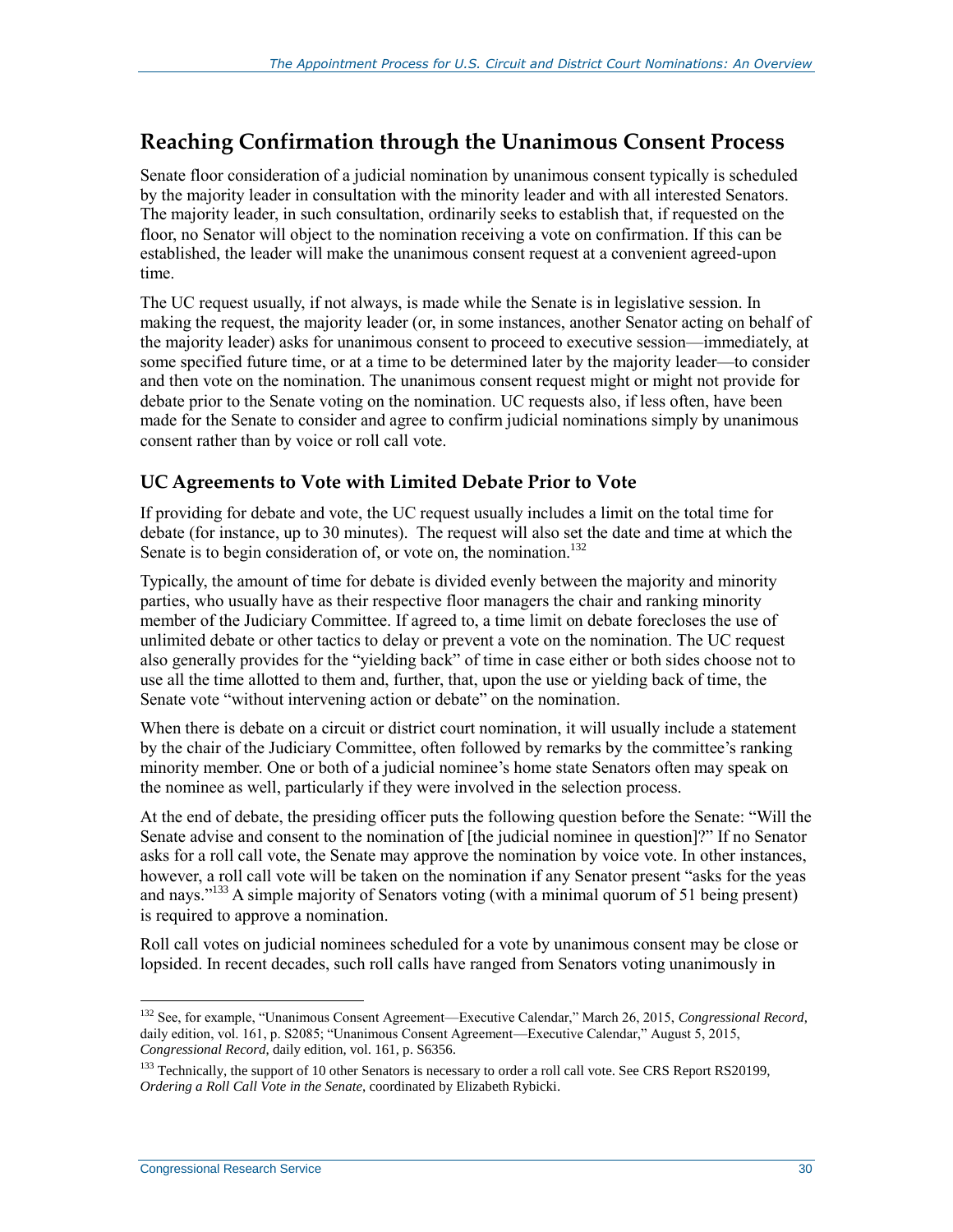favor of confirmation to other instances with more than a third of Senators present voting against.<sup>134</sup> Hence, a UC agreement to vote on a judicial nomination does not always indicate the absence of Senate opposition to the nominee; however, it does mean that, in instances where some Senators will oppose confirmation, they have not objected, but rather have agreed (through unanimous consent), to the Senate voting on the question of whether to confirm.

### **UC Agreements to Vote without Prior Debate**

Sometimes a UC request will provide that the Senate consider and vote on a judicial nomination without prior debate. The Senate, for instance, may agree to proceed to executive session at a specified time to consider a nomination and to vote on it "without intervening action or debate."<sup>135</sup> Subsequently, at the appointed time for its consideration, the nomination, after being read by the legislative clerk, is immediately put by the presiding officer to the Senate for a vote. A UC agreement's explicit provision for no debate on a nomination prior to a Senate vote typically has indicated that the nomination is uncontroversial and will be confirmed by the Senate by voice vote or unanimous roll call vote.

### **UC Agreements to Confirm Without Debate or Vote**

Sometimes, a unanimous consent request may ask for the Senate to proceed immediately to executive session to consider and confirm particular judicial nominations, without providing for any debate on them or for a vote by Members on whether to confirm. Such a request may be for consideration and confirmation of a single nomination or of an "*en bloc*" group of nominations. (For instance, the request, if involving several nominations, might ask both that the Senate proceed to consider the nominations and that they "be confirmed *en bloc*.") If the request is agreed to, the nomination or nominations are confirmed immediately, upon the presiding officer stating, "Without objection, it is so ordered."<sup>136</sup> UC agreements to confirm without debate or vote, in the absence of any objection to confirmation, typically involve only judicial nominations on which no Senator wishes to record formal opposition.

### **UC Agreements Simply to Consider a Nomination**

Unanimous consent sometimes also is requested for the Senate to proceed only to consideration of a nomination, without further providing for a vote on confirmation. This typically indicates that the majority leader, or other Senator making the request, anticipates an objection would be raised on the floor to an up-or-down confirmation vote. Although the request, if agreed to, falls

 $\overline{a}$ <sup>134</sup> Senate experience in recent decades has included one instance in which a majority of the Senate voted against confirmation of a judicial nomination when the vote had been scheduled by unanimous consent. This occurred on October 5, 1999, when the Senate rejected the nomination of Ronnie L. White to be a U.S. district judge for the Eastern District of Missouri by a 45-54 vote. The Senate voted on the nomination pursuant to an October 4, 1999, unanimous consent agreement. This also was the last instance in which the Senate, in a confirmation vote, rejected a district or circuit court nomination. See CRS Report R40470, *U.S. Circuit and District Court Nominations: Senate Rejections and Committee Votes Other Than to Report Favorably, 1939-2013*, by Barry J. McMillion.

<sup>135</sup> See, for example, "Unanimous Consent Request—Executive Calendar," June 24, 2015, *Congressional Record*, daily edition, vol. 161, p. S4608; and "Unanimous Consent Request—Executive Calendar," May 21, 2015, *Congressional Record,* daily edition, vol. 161, p. S3221.

<sup>136</sup> See, for example, "Executive Calendar," December 21, 2012, *Congressional Record*, daily edition, vol. 158, p. S8374; "Executive Calendar," August 2, 2011, *Congressional Record*, daily edition, vol. 157, p. S5285; and "Executive Calendar," November 7, 1997, *Congressional Record*, daily edition, vol. 143, p. S11960.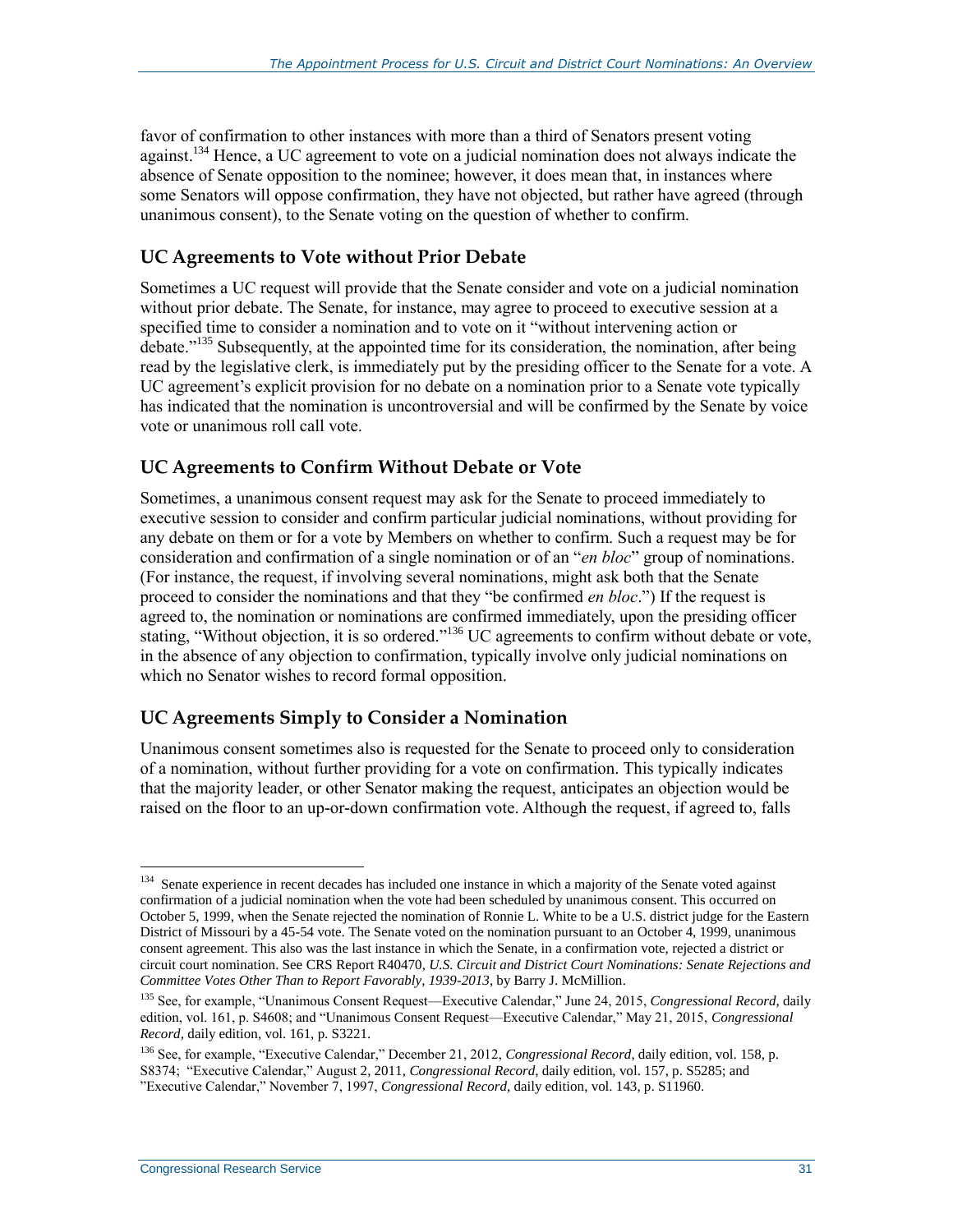short of bringing the nomination to a vote, it at least places the nomination on the floor, for it to be championed by Senate supporters in executive session.<sup>137</sup>

A UC agreement to proceed to consider a judicial nomination, without also providing for a Senate vote, leaves open the option for supporters to make another UC request for a confirmation vote at a later time.<sup>138</sup> Far more frequently, however, the agreement serves a different strategic purpose: By bringing the nomination to the floor, it sets the stage for Senate supporters to try to use the cloture process to force a vote on confirmation, a process described next in this report.

### **Reaching a Vote on Confirmation through the Cloture Process**

As discussed above, historically the usual route to confirmation for circuit and district court nominations has been for Senate floor votes on confirmation to be scheduled by unanimous consent. The Senate, however, has not always been able to agree unanimously on whether or when certain judicial nominations (often because of controversy associated with the nominees) should receive up-or-down votes. This particularly proved to be the case during more than half of the  $113<sup>th</sup>$  Congress, when the Senate was unable to use the UC process to schedule a confirmation vote on any circuit or district court nomination. During that period—from the Senate's November 21, 2013, reinterpretation of its rules for ending debate on most nominations, through December 15, 2014—every confirmation of a circuit or district court nomination was reached through the cloture process. Only a few UC requests for the Senate to consider and then vote on such nominations were made during that period, with objection heard to each request.<sup>139</sup>

#### <span id="page-36-0"></span>**Without Time Limit on Nomination, Senate Rules Permit Unlimited Debate**

A nomination under floor consideration without a time agreement for a vote is, under Senate rules, susceptible to being blocked indefinitely by opponents. That is because, as a CRS report has noted, "Senate rules place no general limits on how long consideration of a nomination (or most other matters) may last. Owing to this lack of general time limits, opponents of a nomination

<sup>&</sup>lt;sup>137</sup> Some UC requests in 2003, for example, gained Senate agreement to consider, but not to vote on, a number of controversial circuit court nominations. See "Unanimous Consent Agreement—Executive Calendar, " January 30, 2003, *Congressional Record*, daily edition, vol. 149, p. S1842; "Nomination of Priscilla Richman Owen of Texas, to be United States Circuit Judge for the Fifth Circuit," April 7, 2003, *Congressional Record*, daily edition, vol. 149, p. S4892; and "Orders for Tuesday, April. 8, 2003," April 7, 2003, *Congressional Record*, daily edition, vol. 149, p. S4917.

<sup>&</sup>lt;sup>138</sup> Unanimous consent also may occasionally be requested for the holding of a confirmation vote on a nomination, or for confirming the nomination simply by unanimous consent, even when objection to the request is expected and in fact subsequently is heard. For the Senator asking it, the UC request, despite the objection raised, serves as a means to convey the Senator's view that the nomination in question is deserving of Senate approval. Also, objection to the request does not foreclose future UC requests from being made or agreed to that would provide for a vote on the nomination or for confirmation by UC. For an example of four successive UC requests being made for the Senate to consider and confirm various district court nominations, with objection heard to each request, see "Unanimous Consent Request—Executive Calendar," April 20, 2010, *Congressional Record*, daily edition, vol. 157, pp. S2440-S2441.

<sup>139</sup> See "Unanimous Consent Requests—Executive Calendar," December 9, 2013, *Congressional Record*, daily edition, vol. 159, p. S8558; "Unanimous Consent Request—Executive Calendar," February 12, 2014, *Congressional Record*, daily edition, vol. 160, pp. S928, S939; and "Unanimous Consent Request—Executive Calendar," February 27, 2014, *Congressional Record*, daily edition, vol. 160, p. S1223. All four of these UC requests (with two separate requests made on February 12, 2014) were for the Senate to consider and confirm en bloc two or more district court nominations.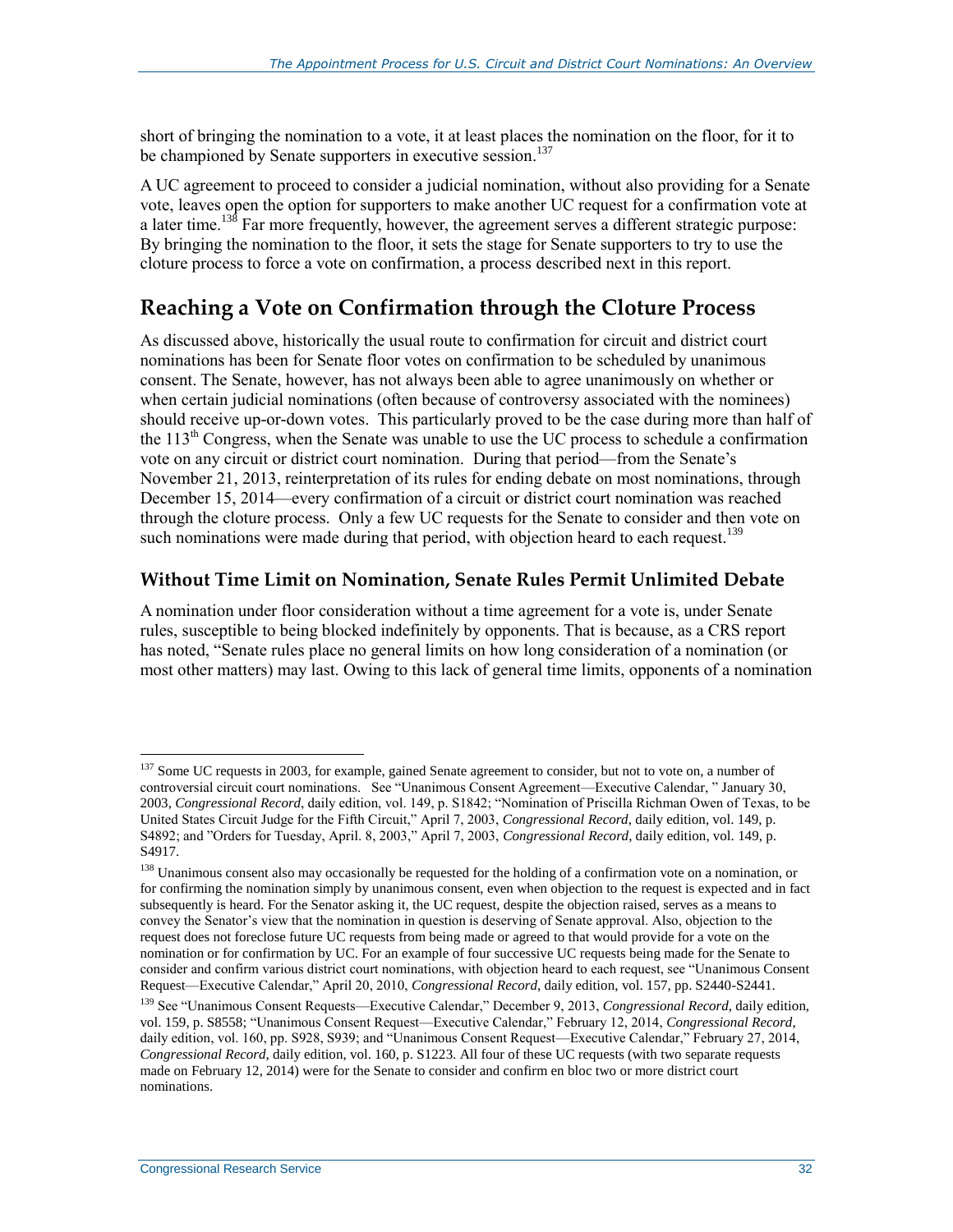may be able to use extended debate or other delaying actions to prevent a final vote from occurring."<sup>140</sup>

As long as at least one Senator is understood to be opposed to a nomination receiving a confirmation vote, an objection can be expected if unanimous consent is requested for that purpose.<sup>141</sup> As a result, the procedural track, if the nomination is to move forward to a vote in the absence of unanimous consent, will involve the Senate voting on a motion for cloture (the motion to bring floor debate to a close). $142$ 

#### **Presenting Motion to Close Debate on a Nomination**

Before such a motion can be filed, the Senate must be considering the nomination. To get to this point, unanimous consent ordinarily would be requested (or less frequently, a non-debatable motion made) that the Senate go into executive session to consider the nomination.<sup>143</sup> Once the Senate has agreed to take up the nomination, a cloture motion to close debate can be made. Under the cloture rule (paragraph 2 of Senate Rule XXII), at least 16 Senators must sign a cloture motion. Typically, in recent years, the cloture motion has been sent to the desk immediately after the nomination has been taken up, although it can be done at any time the nomination is under Senate consideration.<sup>144</sup> The motion, which is read by the clerk, states that the "undersigned" Senators, in accordance with the provisions of Rule XXII of the Standing Rules of the Senate, hereby move to bring to a close debate on" the nomination.

### **Voting on the Cloture Motion**

#### *Passing of Two Session Days for Cloture Motion to "Ripen"*

The Senate, unless deciding otherwise by unanimous consent, will not vote on the cloture motion until the second day of session after the motion has been presented. For example, if the motion were presented on a Monday, the Senate would act on it on Wednesday. (During the two days of session that elapse prior to the cloture vote, the Senate can and typically does turn to other business.)

Typically, on the day the cloture motion "ripens," a unanimous consent agreement will provide for a specified period of time for debate, divided equally between the two parties, immediately

 $\overline{a}$ <sup>140</sup> CRS Report RL32878, *Cloture Attempts on Nominations: Data and Historical Development*, by Richard S. Beth.

<sup>&</sup>lt;sup>141</sup> The difficulty in securing unanimous consent for an up-or-down vote on confirmation may be due to one or more Senators placing, through their party leaders, an anonymous "hold" on the nomination. Alternately, the leadership of one party, in the absence of a hold request, may, for other reasons, oppose a UC agreement setting a time certain for a Senate confirmation vote. For fuller discussion of "holds," see CRS Report R43563, *"Holds" in the Senate*, by Mark J. Oleszek.

<sup>&</sup>lt;sup>142</sup> The motion for cloture, a CRS report notes, is the "only procedure by which the Senate can vote to place time limits on its consideration of a matter." CRS Report RL32878, *Cloture Attempts on Nominations: Data and Historical Development*, by Richard S. Beth (under heading "Cloture and the Consideration of Nominations").

<sup>&</sup>lt;sup>143</sup> "In practice, the Senate agrees to unanimous consent requests (typically proposed by the majority leader or his designee) to proceed to executive session to take up a nomination on the Calendar; this practice is common since any Senator opposing the nomination knows that a majority could prevail on the motion to proceed if unanimous consent to proceed could not be secured." CRS Report R43331, *Majority Cloture for Nominations: Implications and the "Nuclear" Proceedings*, by Valerie Heitshusen.

<sup>&</sup>lt;sup>144</sup> In recent years, cloture motions on most nominations have been filed by the majority leader. In some instances, however, when the party of the Senate minority and the President have been the same, cloture motions have been filed by the minority leader.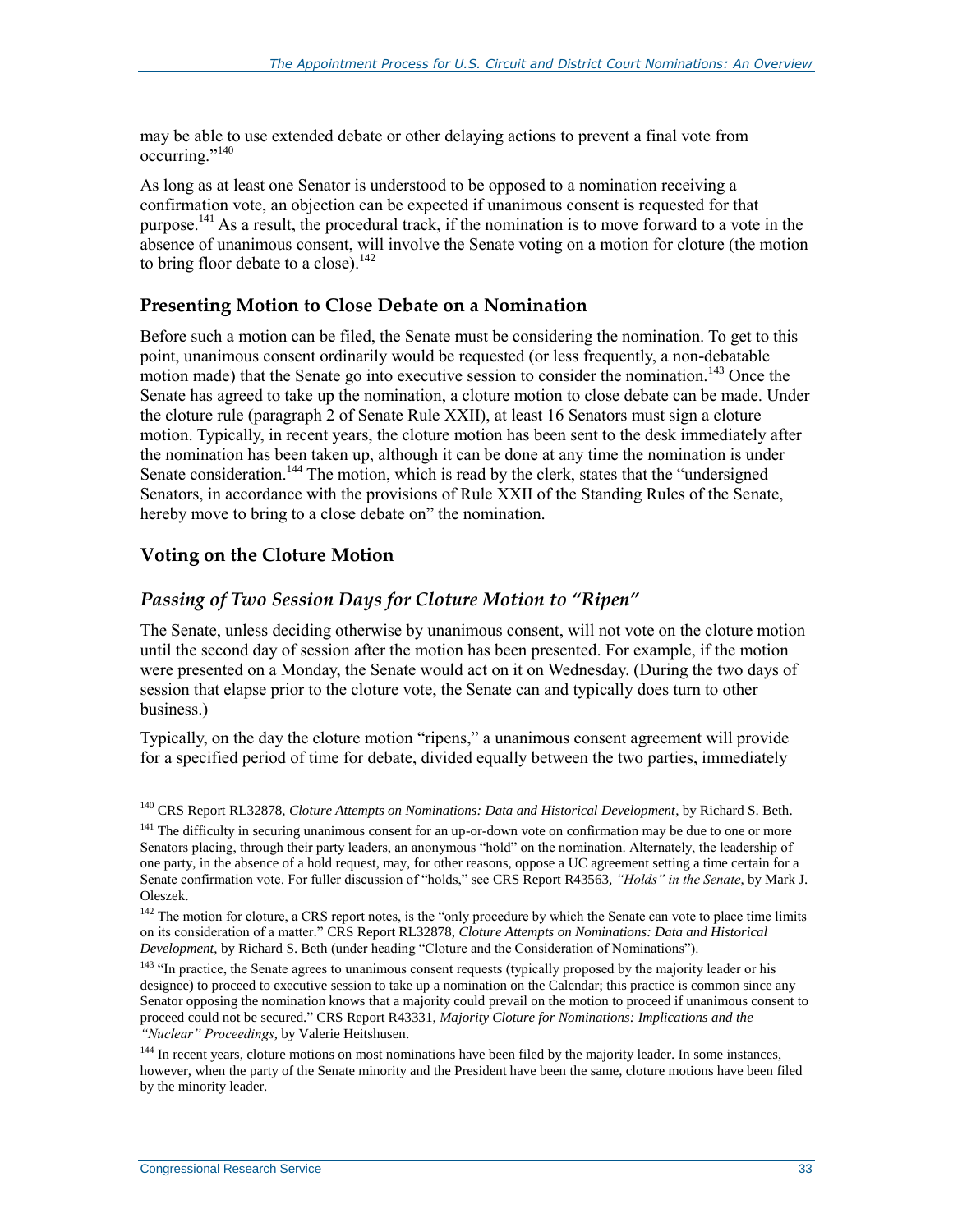prior to the cloture vote. Then, at the appointed time, with the Senate in executive session, Senators will vote either yea or nay on the question, "Is it the sense of the Senate that debate ... shall be brought to a close?"

#### *Cloture Invoked by Simple Majority Voting in Favor*

Pursuant to the November 21, 2013, decision of the Senate, cloture can be invoked in the Senate on most nominations, including circuit and district court nominations, by a simple majority of Senators voting in favor, a quorum being present. (Prior to that decision, dating back to 1975, it took three-fifths of the Senate, or 60 Senators if no more than one Senate vacancy, voting in favor of the motion to invoke cloture on a nomination.)

### **"Post-Cloture" Time, After Cloture Is Invoked**

Under Senate Rule XXII, when cloture is invoked on a nomination, there can be, prior to the Senate voting on confirmation, a maximum of 30 hours of consideration (including debate and time consumed by quorum calls, parliamentary inquiries, and all other proceedings).<sup>145</sup> Pursuant to a standing order of the Senate, nominations of district court judges during the 113<sup>th</sup> Congress were subject to a lower, 2-hour maximum of post-cloture consideration.<sup>146</sup> However, in the  $114<sup>th</sup>$ Congress (2015-2016), time limits on post-cloture consideration reverted back to 30 hours for all nominations.

After cloture is invoked, a frequent practice of the Senate (even when closely divided over whether to confirm a nominee) is to proceed to a vote on confirmation without debating the nomination for the maximum amount time allowed prior to the vote. This may be achieved by UC agreements that, for instance, yield back all or most "post-cloture" time prior to the scheduled votes on confirmation, $147$  count time during adjournment or recess as post-cloture time,  $148$  or use large blocks of time, leading up to the confirmation vote, for consideration of legislative or other business unrelated to the nomination.<sup>149</sup> When all post-cloture time has expired or been yielded back, the Senate then takes up the question of whether to confirm the nomination. As previously noted, the vote threshold by which the Senate can confirm is a numerical majority of those voting (provided a minimal quorum of 51 is present).

### **Filing of Multiple Cloture Motions on Same Day**

Sometimes, multiple cloture motions are filed on judicial nominations in a single day. Doing so allows the motions to ripen simultaneously two days of session later. Further, during the  $113<sup>th</sup>$ 

<sup>145</sup> CRS Report RL30360, *Filibusters and Cloture in the Senate*, by Richard S. Beth and Valerie Heitshusen.

<sup>&</sup>lt;sup>146</sup> The standing order was part of S.Res. 15 approved by the Senate on January 25, 2013. See CRS Report R42996, *Changes to Senate Procedures at the Start of the 113th Congress Affecting the Operation of Cloture (S.Res. 15 and S.Res. 16)*, by Elizabeth Rybicki.

<sup>&</sup>lt;sup>147</sup> See, for example, "Executive Session," *Congressional Record*, daily edition, vol. 160, February 24, 2014, p. S995; "Unanimous Consent Agreement—Executive Calendar," *Congressional Record,* daily edition, vol. 160, May 7, 2014, p. S2780; and "Unanimous Consent Agreement—Executive Calendar," *Congressional Record*, daily edition, vol. 160, May 20, 2014, p. S3161.

<sup>148</sup> See, for example, "Orders for Tuesday, June 12, 2012," *Congressional Record*, daily edition, vol. 158, June 11, 2012, p. S3930.

<sup>&</sup>lt;sup>149</sup> See, for example, "Nomination of Andrew David Horowitz to be United States Circuit Judge for the Ninth Circuit," *Congressional Record*, daily edition, vol. 158, June 12, 2012, pp. S3931-S3949.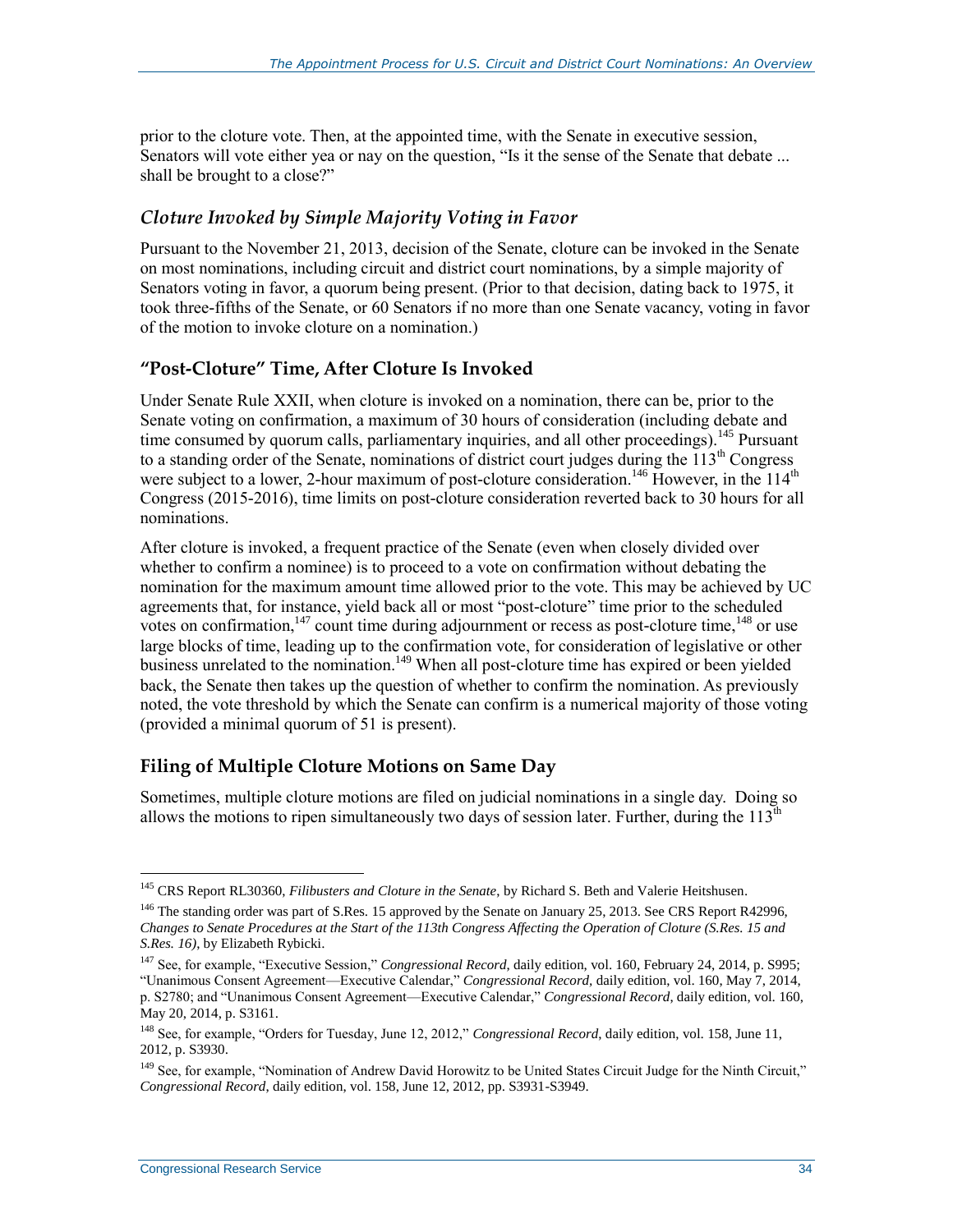Congress (2013-2014), multiple cloture motions of some district court nominations resulted in multiple confirmations on the same day that the cloture motions ripened.

#### *Procedure Followed When Filing Multiple Cloture Motions*

Same-day multiple cloture motions may be filed, as they were in the  $113<sup>th</sup>$  Congress, pursuant to use of motions to enter executive session. Specifically, when using this non-debatable motion, the majority leader moves that the Senate proceed from legislative to executive session to consider the first of a series of nominations. Immediately after this, the leader presents a cloture motion. The leader then moves to proceed back to legislative session. After that motion is agreed to, the leader has the Senate proceed to executive session to consider the second nomination, immediately thereafter presenting a cloture motion for that nomination, and so on.<sup>150</sup> Same-day multiple cloture motions were filed in this way by the Senate majority leader on at least five different occasions during the  $113<sup>th</sup>$  Congress.<sup>151</sup> Another (but less common) way to file multiple cloture motions on judicial nominations, instead of using motions to proceed to executive session, has been to proceed by unanimous consent.<sup>152</sup>

#### *Voting on Multiple Cloture Motions and on the Nominations Themselves*

Multiple cloture motions on nominations, as already noted, ripen simultaneously two days of session after being filed. On the day of their ripening, the Senate, at a time typically agreed on by unanimous consent, votes on cloture on the first nomination. Assuming cloture is invoked, the Senate would then consider the nomination under the applicable time limit. After the time expires, the Senate would vote on confirmation. Then the cloture motion on the second nomination would be voted on. The processing of confirmation votes on multiple nominations on the same day may

 $\overline{a}$ <sup>150</sup> For an example of cloture motions being filed on a series of four district court nominations, see "Executive" Session," February 12, 2014, *Congressional Record*, daily edition, vol. 160, pp. S939-S940.

In the absence of unanimous consent, filing cloture motions on a series of nominations could take time if 11 or more Senators were willing to demand roll call votes on several questions. A nomination must be under Senate floor consideration before cloture can be filed on it. The motion to go into executive session for the consideration of a specific nomination is not debatable; however, once in executive session, a motion to proceed to a nomination is debatable. As a result, the Senate would need to move out of and return to executive session each time it wished to take up a nomination on which cloture was considered necessary, in order to avoid having to obtain cloture twice: first on a motion to proceed directly from the consideration of one nomination to another nomination and second on the nomination itself. These two motions (to go out and to go in) could be subject to roll call votes (taking approximately 10-15 minutes each) if one-fifth of a quorum (11 Senators) demand the yeas and nays on each vote. Such roll calls are not typical, however. (For instance, they were not demanded in the February 12, 2014, example of multiple cloture motions being filed on district court nominations, cited at the start of this footnote.)

<sup>151</sup> See February 12, 2014, *Congressional Record*, daily edition, vol. 160, p. S939-S940; February 27, 2014, *Congressional Record*, daily edition, vol. 160, pp. S1223-S1224; March 13, 2014, *Congressional Record*, daily edition, vol. 160, pp. S1643-S1644; May 6, 2014, *Congressional Record*, daily edition, vol. 160, pp. S2684-S2685; and December 13, 2014, *Congressional Record*, daily edition, vol. 160, pp. S6806-S6809.

<sup>&</sup>lt;sup>152</sup> Same-day multiple cloture motions were filed in this way by the majority leader on at least one occasion during the  $112<sup>th</sup>$  Congress. On this occasion, cloture motions relative to 17 district court nominations were filed at once by unanimous consent. See "Executive Session," March 12, 2012, *Congressional Record*, daily edition, vol. 158, p. S1569. Two days later, however, when the cloture motions had ripened, a unanimous consent agreement was reached providing that the 17 cloture motions be withdrawn. "Cloture Votes Vitiated," March 14, 2012, *Congressional Record*, daily edition, vol. 158, p. S1658. (The cancellation of the scheduled cloture votes came after the Senate's majority and minority leaders reached an agreement to schedule confirmation votes on 12 district court and 2 circuit court nominations at various points over the next seven weeks. See Alan K. Ota, "Reid, McConnell Agree to Allow Votes on 14 Judicial Nominees," *CQ Today Online News*, March 14, 2012, at http://www.cq.com.)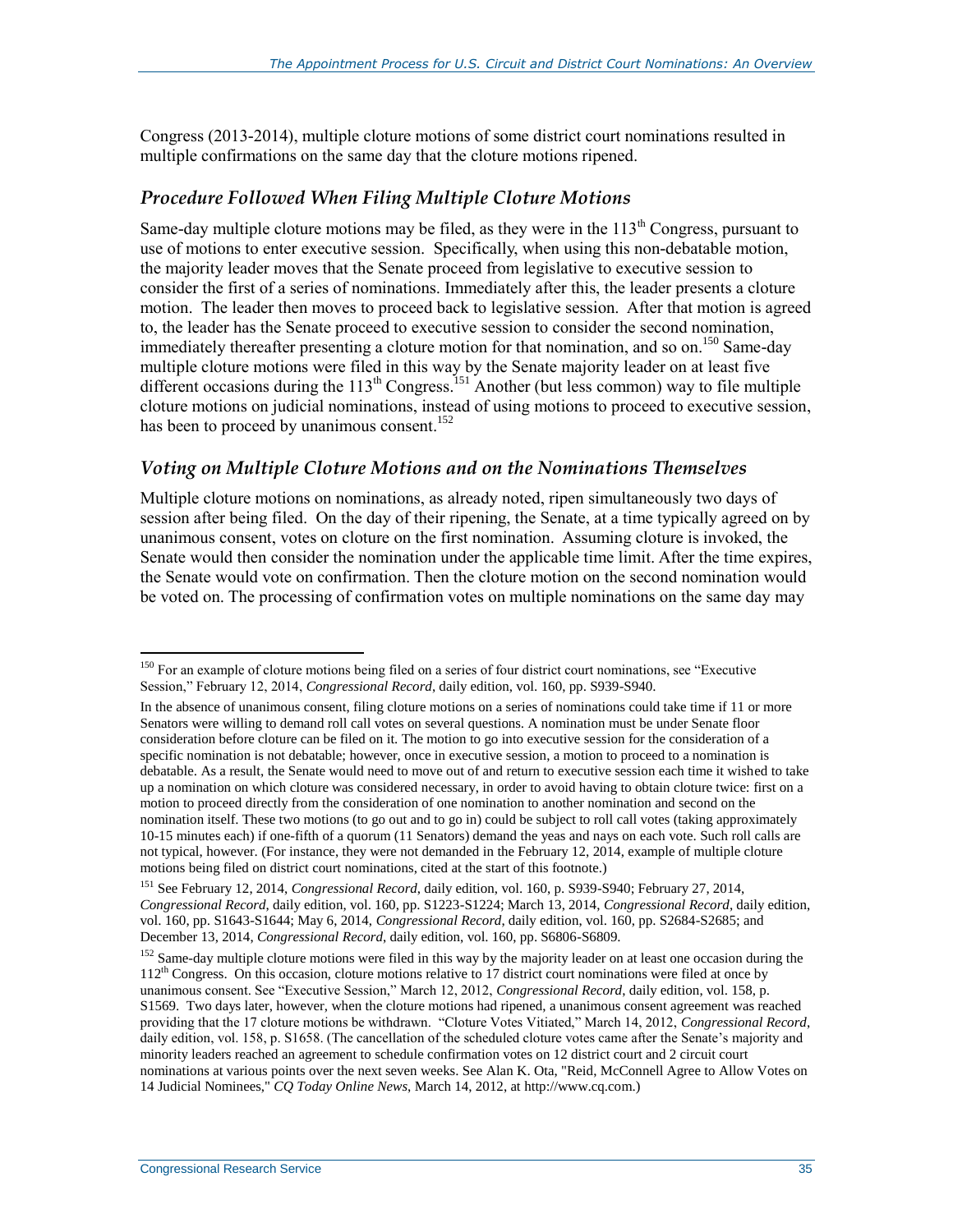be achieved by UC agreements limiting or dispensing with time for post-cloture debate as well as those limiting time for voting on the nominations themselves.<sup>153</sup>

In the case of district court nominations, which in the  $113<sup>th</sup>$  Congress were considered for a maximum of two hours post-cloture (half of which could be yielded back by the majority), the Senate could invoke cloture and confirm multiple nominations in a single day.<sup>154</sup> As noted previously, however, post-cloture consideration limits, pursuant to a Senate standing order, reverted back in the  $114<sup>th</sup>$  Congress to 30 hours for all nominations. As current rules allow 30 hours of post-cloture time for each judicial nomination, same-day confirmations of multiple cloture-invoked nominations could occur now only if not all post-cloture time were used.

#### **If a Cloture Motion Is Rejected**

If a cloture motion is rejected, a nomination remains on the *Executive Calendar* (unless it is withdrawn by the President or returned to the President at the end of a congressional session or at the start of a recess of more than 30 days). During the remainder of the Congress, supporters are free, if they wish, to file additional cloture motions on the nomination (a relatively rare occurrence).<sup>155</sup> Ultimately, however, the nomination, if not confirmed before the final adjournment of the Congress, is returned to the President at that time.

### **Procedural Track Taken to Reach Confirmations—Past and Current Practice**

### **Pre-November 21, 2013—Nearly All Confirmations Reached through the Unanimous Consent Process**

In recent decades, prior to November 21, 2013, the vast majority of circuit and district court nominations that reached confirmation did so under the terms of unanimous consent agreements. That is, these nominations were confirmed on the Senate floor either by unanimous consent or by a vote on confirmation scheduled pursuant to a UC agreement. Under Senate rules, it was not until 1949 that nominations could be subjected to cloture attempts, and the first such attempt on a circuit or district court nomination did not occur until 1980. Subsequently, cloture motions were filed to limit debate on only a small share of the judicial nominations taken up for floor

<sup>&</sup>lt;sup>153</sup> See, for example, a UC time agreement concerning successive cloture votes on three district court nominations at "Executive Session," February 24, 2014, *Congressional Record*, daily edition, vol. 160, p. S995. The agreement provided that, if cloture were invoked on the first nomination, all post-cloture time be dispensed with, and that the Senate then vote on confirmation of the nomination; further, that following disposition of the first nomination, the Senate vote, successively for each of the next two nominations, first on cloture and then immediately on confirmation, with (in the case of each of these nominations) all post-cloture time being dispensed with. The UC agreement further expedited the processing of the nominations by providing that the confirmation votes on the second and third nominations each be 10 minutes in length instead of 15 minutes otherwise allowed under Senate rules.

<sup>154</sup> See CRS Report R42996, *Changes to Senate Procedures at the Start of the 113th Congress Affecting the Operation of Cloture (S.Res. 15 and S.Res. 16)*, by Elizabeth Rybicki.

<sup>&</sup>lt;sup>155</sup> Multiple cloture attempts on the same lower court nomination have occurred infrequently. CRS has identified, over a period from 1968 to 2012, six circuit court nominations on which two or more cloture attempts were made during a Congress, These specifically were one nomination in the  $96<sup>th</sup>$  Congress, another in the  $98<sup>th</sup>$  Congress, and four nominations in the  $108<sup>th</sup> Congress$ . For one of the nominations in the  $108<sup>th</sup> Congress$ , four cloture attempts were made (all unsuccessful); for another, seven cloture motions were made (all unsuccessful as well). No district court nominations, however, have been identified on which more than one cloture attempt was made. CRS Report RL32878, *Cloture Attempts on Nominations: Data and Historical Development*, by Richard S. Beth.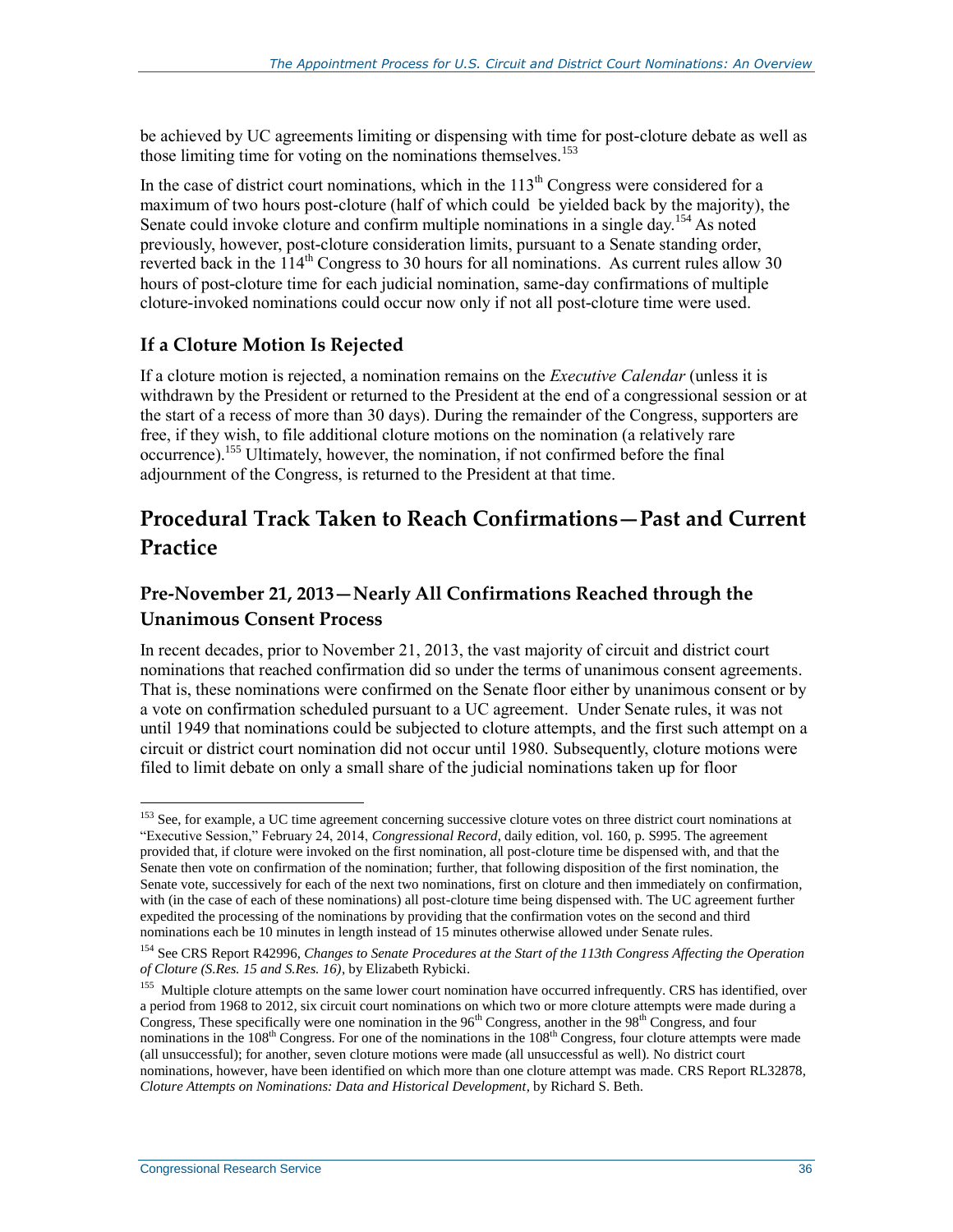consideration.<sup>156</sup> From 1980 up to November 21, 2013, the Senate on just 22 occasions confirmed a circuit or district court nomination after first invoking cloture on the nomination. The 22 confirmations represented 1.4% of the 1,525 total circuit and district court nominations confirmed during the same period.<sup>157</sup>

One disincentive to the more frequent use of cloture motions to limit debate on judicial nominations was the super-majority vote required to invoke cloture. As noted above, prior to November 21, 2013,  $^{158}$  it took three-fifths of the Senate, or 60 Senators if there were no more than one vacancy, to invoke cloture on a nomination. With such a threshold requirement in effect, supporters of a blocked judicial nomination in some situations might have declined to file a cloture motion, anticipating difficulties in getting supermajority support for it. (The potential difficulty of attaining 60 votes to invoke cloture was underscored in certain Congresses, when cloture attempts on particular judicial nominations were rejected, with only simple, but not threefifths, majorities, voting for cloture.)<sup>159</sup> Another disincentive to filing for cloture was that greater floor time was required to confirm judicial nominations through the cloture process than by unanimous consent agreements—time which arguably the Senate might often have preferred to devote to other business than judicial nominations.

### **November 21, 2013-December 15, 2014—All Confirmations Reached through Cloture Process**

By contrast, after November 21, 2013 (when it decided to require only a simple majority to invoke cloture on most nominations), the Senate—until the last day of the  $113<sup>th</sup> Congress$  reached all confirmations of circuit and district court nominations through the cloture process. Specifically, from November 21, 2013, through December 15, 2014 (the day before the final adjournment of the  $113<sup>th</sup>$  Congress), the Senate confirmed 14 circuit court nominations and 71 district court nominations. The process for each of these judicial confirmations involved the filing of a cloture motion, with the Senate then voting to invoke cloture, prior to a confirmation vote.<sup>160</sup> All but a few of the votes invoking cloture during this period involved majorities of less than three-fifths of the Senate voting in favor of closing debate. (As such, these voting majorities fell short of the 60 Member supermajority number previously required to invoke cloture prior to November 21, 2013.) Further, voting on nearly all of the cloture motions was along party lines, with cloture typically invoked by nearly all of the Senate's majority party Members voting in favor, joined by no more than a few Members of the minority party.<sup>161</sup>

<sup>156</sup> For data on nominations subjected to cloture attempts from 1968 through 2012, see CRS Report RL32878, *Cloture Attempts on Nominations: Data and Historical Development*, by Richard S. Beth.

<sup>&</sup>lt;sup>157</sup> Statistics for this sentence were derived from CRS's internal judicial nominations database.

<sup>&</sup>lt;sup>158</sup> This, as discussed above, was when the Senate reinterpreted the application of its cloture rule, to require only a simple majority to invoke cloture on most nominations.

 $159$  The Senate, for example, had rejected cloture motions on five circuit court nominations during the  $108<sup>th</sup>$  Congress and on three circuit court nominations during the 112th Congress. See Table 6 in CRS Report RL32878, *Cloture Attempts on Nominations: Data and Historical Development*, by Richard S. Beth.

<sup>&</sup>lt;sup>160</sup> Record of Senate votes invoking cloture for each district or circuit court nomination receiving confirmation during the period November 21, 2013, through December 15, 2014, can be found in the "Nominations" database of LIS (the Legislative Information System of the U.S. Congress), at http://www.lis.gov/nomis/.

<sup>&</sup>lt;sup>161</sup> Ibid. While the cloture votes on lower court nominations confirmed in the  $113<sup>th</sup>$  Congress post-November 21, 2013, were invariably along party lines, most of the subsequent confirmation votes on them were not. Rather, more than half of the district court confirmations and almost half of the circuit court confirmations were by voice vote or unanimous roll call vote. For discussion by scholars distinguishing the extent to which cloture votes and confirmation votes on judicial nominees in the 113<sup>th</sup> Congress post-November 21, 2013 were along party lines, see Elliot Slotnick, Sara (continued...)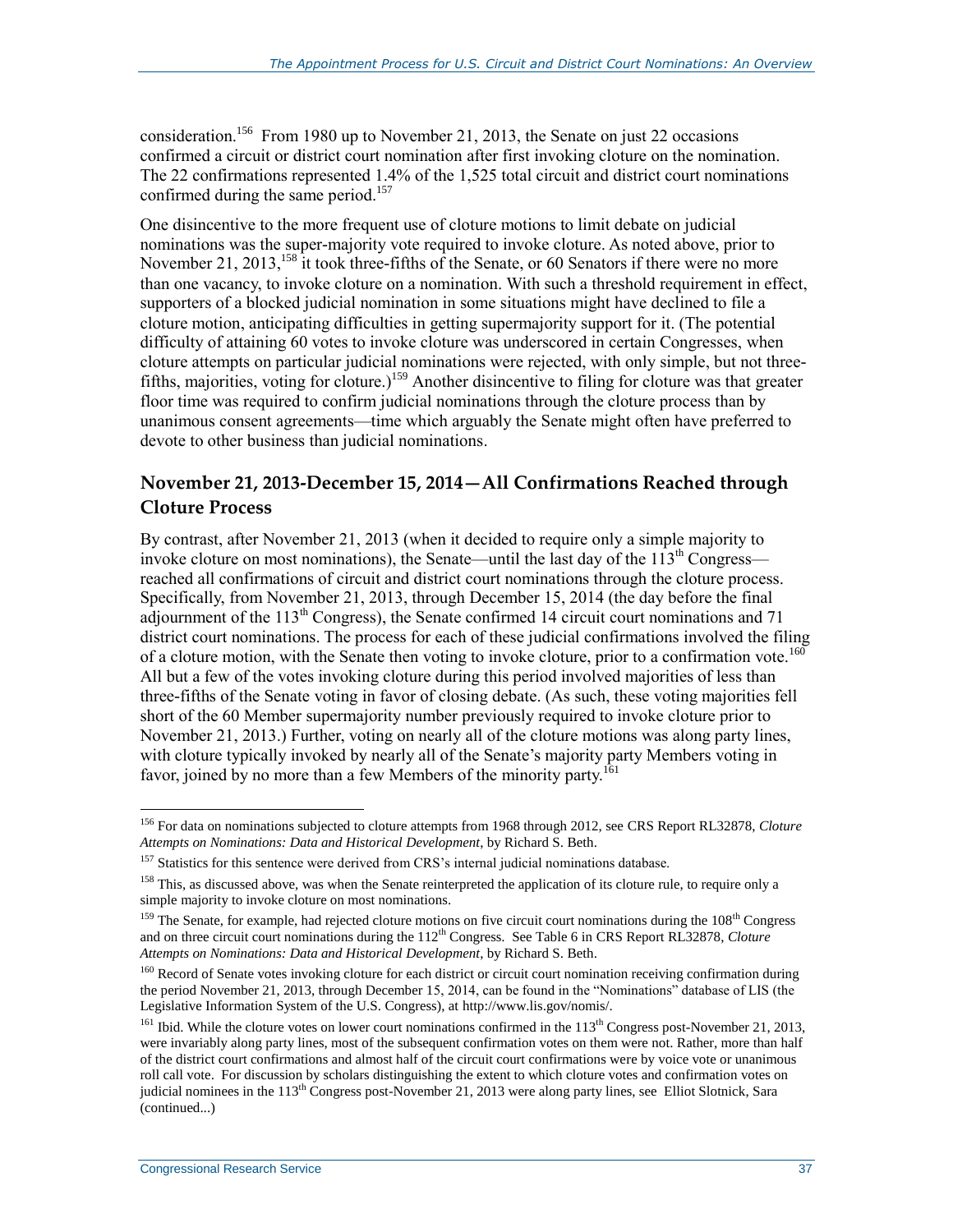During this period, no confirmations of circuit or district court nomination were reached through the unanimous consent process. Requests for unanimous consent to confirm or vote on circuit and district court nominations, as noted earlier,<sup>162</sup> were made on only a handful of occasions, with objections from the minority party heard to each request.<sup>163</sup>

### **December 16, 2014—Senate Agrees by Unanimous Consent to Withdraw Cloture Motions and Vote on District Court Nominations**

On December 16, 2014, the day of the final adjournment of the  $113<sup>th</sup>$  Congress, the Senate reverted, for the first time in more than a year, to using a unanimous consent agreement, rather than the cloture process, to reach confirmation votes on district court nominations. Specifically, the UC agreement, requested by the Senate majority leader, affected 11 district court nominations on which cloture had been filed three days earlier. Pursuant to the agreement, all 11 cloture motions were withdrawn, with the Senate then voting on the nominations in the order on which cloture had been filed, in each case confirming by voice vote.<sup>164</sup>

### **In 114th Congress, All Confirmations Thus Far Reached through Unanimous Consent Process**

As noted above, the Senate, over a 13-month period after its November 21, 2013, reinterpretation of Rule XXII, confirmed judicial nominations only through the cloture process. This usually involved the Senate, prior to voting on a nominee's confirmation, invoking cloture by party line or near party line votes. With only a simple majority of Senators voting needed to close debate on a nomination, the majority party in the Senate (which also was the party of the President) could, by its own Members alone voting in favor, invoke cloture on circuit or district court nominations, even against unified opposition to cloture by the party in the minority.

The November 2014 congressional elections, however, ended this advantage for the President's party. In the elections, the minority party won a majority of Senate seats, making the party of the President the new Senate minority. By being in the Senate minority, the President's party no longer would be able to close debate on judicial nominations and secure their confirmations by party line or near party line votes. Instead, circuit and district court nominations in the  $114<sup>th</sup>$ Congress thus far have received Senate confirmation votes only pursuant to unanimous consent

<sup>(...</sup>continued)

Schiavoni, and Sheldon Goldman, "Writing the Book of Judges; Part 2: Confirmation Politics in the 113th Congress," *Journal of Law and Courts*, Spring 2016, p. 14-16.

 $162$  See footnot[e 139.](#page-36-0)

<sup>&</sup>lt;sup>163</sup> However, sometimes during this period, it should be noted, the Senate, in reaching confirmation votes on judicial nominations, did use UC agreements in conjunction with the cloture process. The purpose of the UC agreements typically was to shorten the time otherwise required to confirm nominations under the Senate's cloture rule, and in all of these instances, confirmations were reached through a cloture process expedited by UC agreements. These specifically included agreements, concerning nominations on which cloture had been invoked, to limit or "yield back" post-cloture time, to count time during adjournments or recesses as post-cloture time, and to reduce the time ordinarily allowed for roll call votes on whether to confirm. See, for example, "Nomination of Pamela L. Reeves to be United States District Judge for the Eastern District of Tennessee," *Congressional Record*, daily edition, vol. 160, March 5, 2014, p. S1302; also, "Unanimous Consent Agreement—Executive Calendar," *Congressional Record*, daily edition, vol.160, May 7, 2014, p. S2780. (The Senate, in both cited instances, agreed by unanimous consent to 10-minute time limits for Senators to vote on a nomination instead of the usual minimum of 15 minutes allowed for roll call votes.)

<sup>&</sup>lt;sup>164</sup> "Nomination of Stephen R. Bough to be United States District Judge for the Western District of Missouri," *Congressional Record*, daily edition, vol. 160 (December16, 2014), pp. S6906-S6908.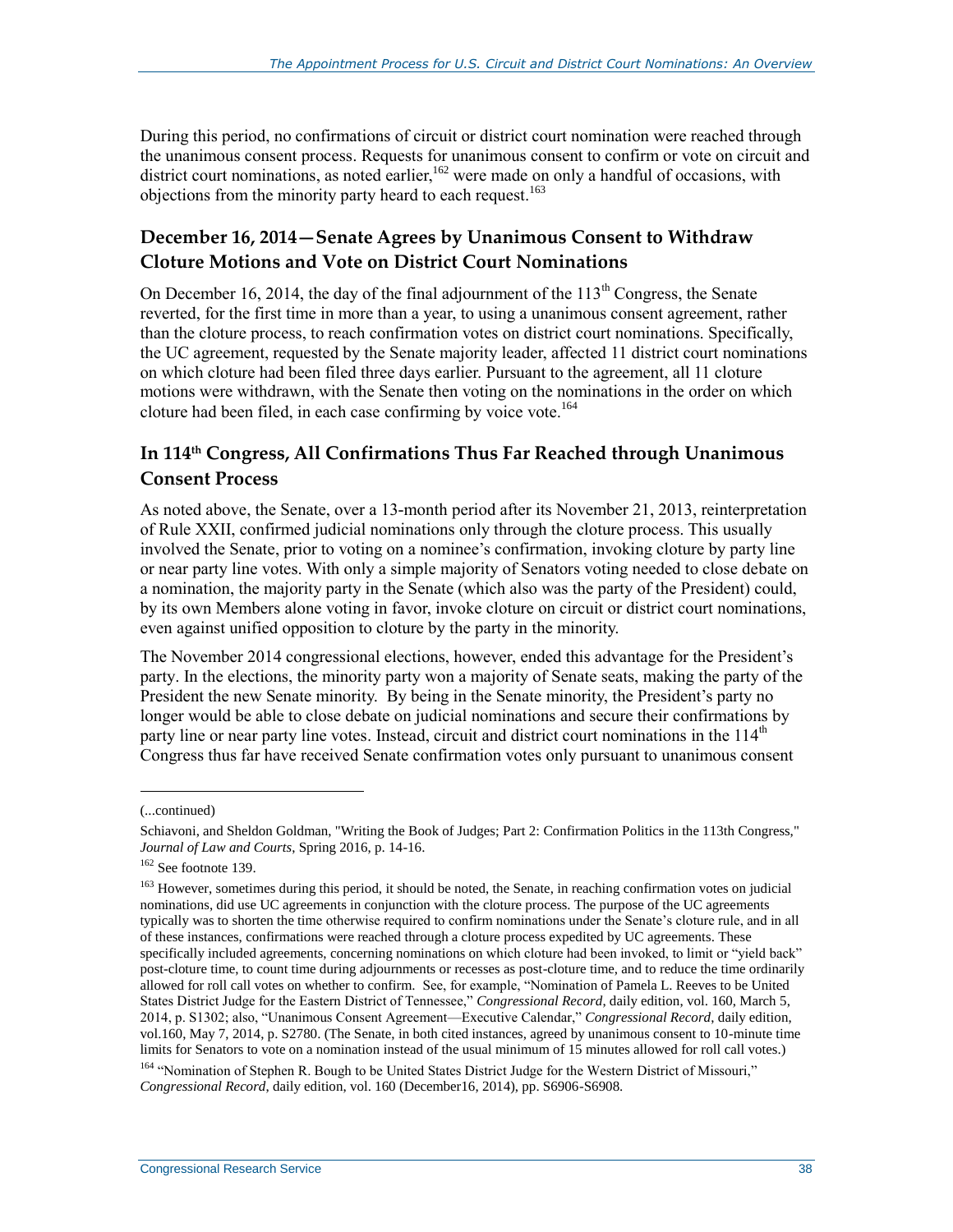agreements requested by the majority leader or his designee.<sup>165</sup> With all confirmations of judicial nominations reached by the unanimous consent process, and none by use of cloture, the Senate has returned in the  $114^{th}$  Congress to its traditional reliance on the UC process to confirm most judicial nominations.

### **The Procedural Track to be Taken in Future Congresses**

In future Congresses, the extent to which the Senate will rely mostly on the unanimous consent or the cloture process to confirm district and circuit court nominations could depend on a number of factors. One key factor could be whether the majority party in the Senate was also the party of the President. With just a simple Senate majority needed to close debate on a nomination, under the Senate's November 2013 reinterpretation of its cloture rule, the party of the President conceivably, in any given Congress, could use the cloture process to confirm judicial nominations—provided it were in the Senate majority and all or (depending on the size of its majority) nearly all its Members could be counted on to vote in favor of motions to close debate. For such a majority, if intent on bringing a nomination to a confirmation vote, filing for cloture might be an effective alternative path to take if UC to vote on the nomination could not be attained<sup>166</sup>

By contrast, if in the Senate minority, the President's party, even if unified in favor of invoking cloture, could not achieve cloture by their votes alone and might not expect Members of the majority party to join them in creating a voting majority supporting the closing of debate. Instead, when the party not of the President was in the Senate majority, confirmations of district and circuit court nominations typically might be expected to be reached, as they all have been thus far in the  $114<sup>th</sup>$  Congress, by the unanimous consent process.

In future Congresses, another important factor likely to affect the Senate's relative use of the unanimous consent or the cloture process to confirm nominations could be whether many of them were viewed as controversial or were otherwise opposed by one or more Senators. For nominations that are uncontroversial, and unopposed by any Senator, the unanimous consent process might be the routine procedural path taken to confirmation, whichever party was in the Senate majority. For controversial nominations, however, scheduling confirmation votes by unanimous consent typically could be expected to be problematic and often not possible. Further, for such nominations, a cloture process to reach confirmation also would be problematic if this procedural path were opposed by the majority party.

In some future Congresses, however, the cloture path to confirmation might again be frequently used, as it was in the  $113<sup>th</sup>$  Congress, to process controversial judicial nominations—if the Senate majority were the same party as the President's and opposition to a nominee came from the Senate's minority party alone or also from a small number of majority party Senators. In these circumstances, the Senate majority might sometimes choose to use the cloture process. It could do so aware that, if a UC agreement to schedule a confirmation vote were unattainable, it could

<sup>&</sup>lt;sup>165</sup> See, for example, "Nominations" database of LIS (the Legislative Information System of the U.S. Congress), at http://www.lis.gov/nomis/. The database shows that, thus far in the 114<sup>th</sup> Congress, every confirmation of a district or circuit court nomination has occurred pursuant to a unanimous consent agreement scheduling a Senate vote on the nomination.

<sup>&</sup>lt;sup>166</sup> For discussion by political scientists of the relative ease with which the President's party, if possessing a majority in in future Congresses, could use the post-November 2013 cloture process to confirm judicial nominees, see Slotnick et al., "Confirmation Politics in the  $113<sup>th</sup>$  Congress," pp. 17-18.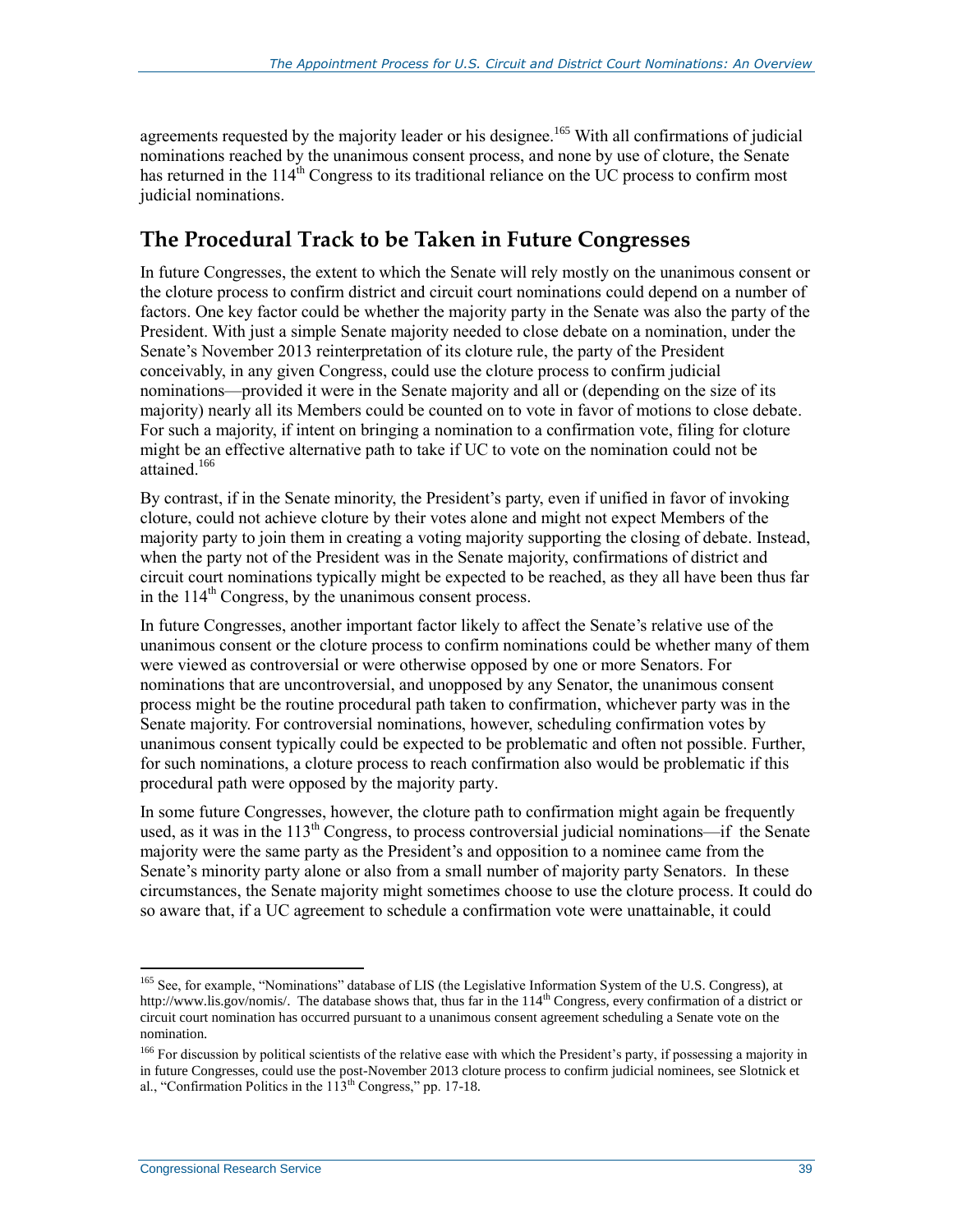instead compel a confirmation vote with just a simple majority of the Senate voting to close debate. 167

The relative use of the UC and cloture processes, however, could be affected by still another factor—the potentially time-consuming nature of the cloture process. This factor would be important if, in future Congresses, it discouraged a Senate majority from readily using the cloture process and inclined it instead to seek unanimous consent to consider judicial nominations. As explained above,  $168$  the cloture process can potentially require up to 30 hours of floor consideration on each nomination after cloture is invoked. After November 21, 2013, many nominations were able to be considered in the  $113<sup>th</sup>$  Congress through the cloture process in part because the maximum time for post-cloture consideration had been temporarily lowered to two hours for district court nominations (and to eight hours for many executive branch nominations), and half of that time could be yielded back by the majority. The regular 30-hour maximum could lead proponents to seek unanimous consent to consider nominations, in order to save floor time. Nevertheless, the cloture process would remain an option for the majority, perhaps particularly for nominations which would normally be debated on the floor.

### **Use of Roll Call Votes to Confirm Nominations**

As noted earlier, the Senate may confirm nominations by unanimous consent, voice vote, or by recorded roll call vote. When the question of whether to confirm a nomination is put to the Senate, a roll call vote will be taken on the nomination if the Senate has ordered "the yeas and nays." (The support of 11 Senators is necessary to order the roll call.)<sup>169</sup>

Historically, the Senate has confirmed most district and circuit court nominations by unanimous consent or by voice vote. In recent decades, however, confirmations by roll call votes have become more common, and during the presidencies of George W. Bush and Barack Obama, they have been the most common way that the Senate has confirmed lower court nominations.

A relatively small percentage of President Ronald Reagan's and George H.W. Bush's lower federal court nominees received Senate confirmation by roll call vote. According to CRS data, 5 (or 6.0%) of President Reagan's 83 confirmed circuit nominees and only 1 (2.4%) of President Bush's 42 circuit court nominees were approved by roll call votes.<sup>170</sup> Additionally, only 1 district court nominee was confirmed by roll call vote during the Reagan presidency,  $^{171}$  and no district court nominees were confirmed by roll call votes during President Bush's presidency.

Confirmation by roll call vote became more common during William J. Clinton's presidency, with 16 (24.6%) of 65 confirmed circuit court nominees and 32 (10.5%) of 305 confirmed district court nominees receiving Senate roll call votes. It was not, however, until President George W. Bush's tenure that a majority of lower court nominees were approved by roll call votes, with 49 (80.4%) of 61 circuit court nominees and 141 (54.0%) of 261 district court nominees confirmed

 $\overline{a}$ <sup>167</sup> Ibid.

<sup>&</sup>lt;sup>168</sup> See earlier section in this report under heading ""Post-Cloture Time,' After Cloture Is Invoked."

<sup>&</sup>lt;sup>169</sup> One Senator would need to request the roll call, and 10 would need to second the request. See CRS Report RS20199, *Ordering a Roll Call Vote in the Senate*, coordinated by Elizabeth Rybicki.

<sup>&</sup>lt;sup>170</sup> According to CRS records, the five confirmed Reagan circuit court nominees who received roll call votes were James L. Buckley (DC Circuit; confirmed 84-11), Alex Kozinski (Ninth Circuit; 54-43), Daniel A. Manion (Seventh Circuit; 48-46), David B. Sentelle (DC Circuit; 87-0), and James H. Wilkinson, III (Fourth Circuit; 58-39). The George H.W. Bush circuit nominee who received a roll call vote was Edward E. Carnes (Eleventh Circuit; 62-36).

<sup>&</sup>lt;sup>171</sup> Sidney A. Fitzwater (N. TX), first nominated by President Reagan on October 29, 1985, was confirmed 52-43.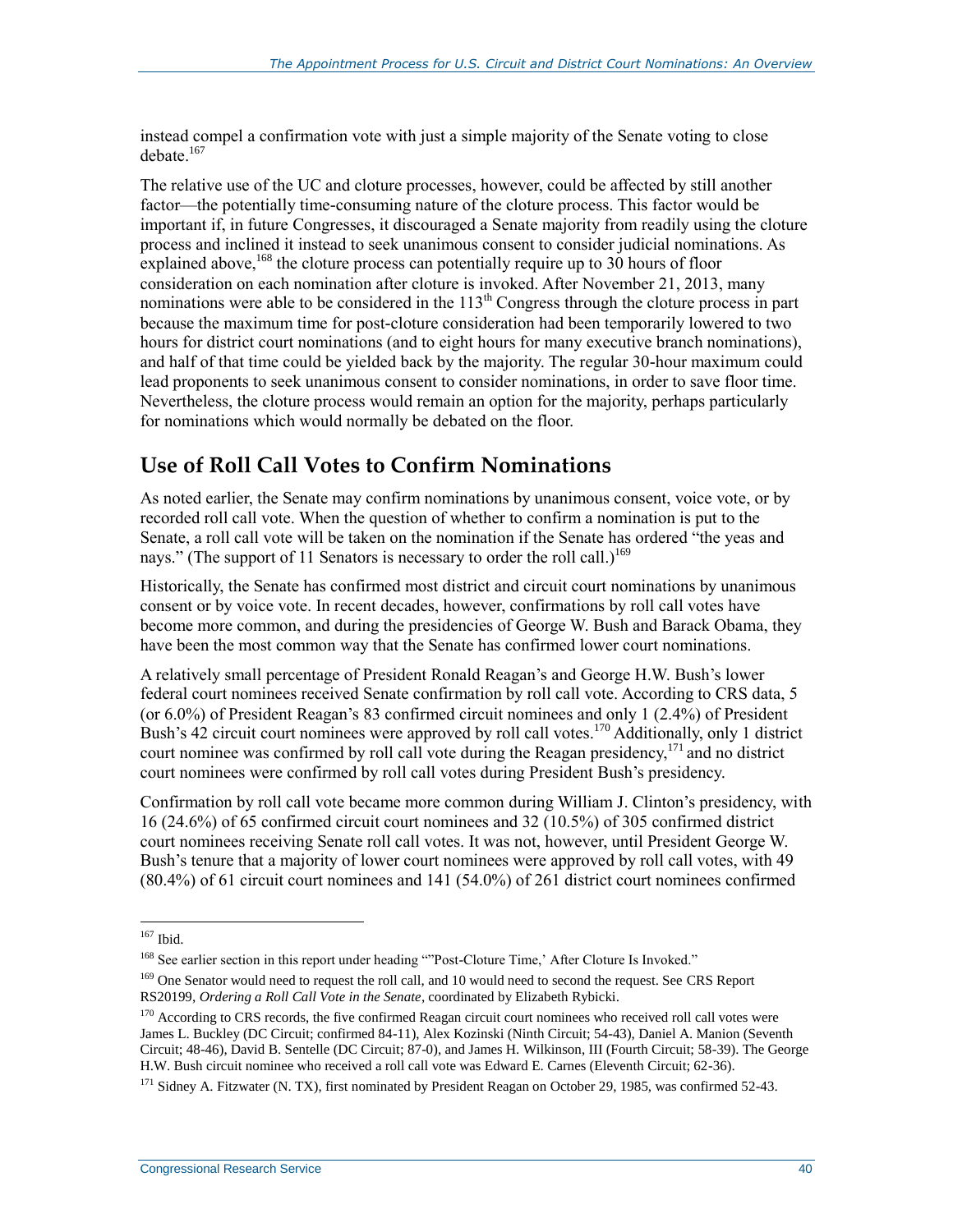in this way. This trend has continued under President Obama, with 49 (89.1%) of 55 confirmed circuit court nominees receiving roll call votes and 169 (63.8%) of 265 district court nominees receiving roll call votes (as of May 11, 2016).<sup>172</sup>

### **After Confirmation of a Nomination**

### **Reconsideration**

Senate Rule XXXI provides that, after the Senate has confirmed a nomination, any Senator who voted with the majority has the option of moving to reconsider the vote. Only one motion to reconsider is in order on the nomination, and it must be made on the day of the vote or on one of the next two days the Senate meets in executive session. Typically, however, the Senate, before the vote on confirmation has occurred, preempts the motion to reconsider, arranging beforehand by unanimous consent for it to be considered tabled in the event the nomination is confirmed. It is typical, for example, for the Senate, in a unanimous consent time agreement for a confirmation vote on a circuit or district court nomination, to include the provision that, after the vote, "the motion to reconsider be considered made and laid upon the table." Similarly, UC agreements concerning upcoming cloture votes on nominations often provide for the tabling of the motion to reconsider in the event cloture is invoked and the nominee then confirmed. In either case, tabling the motion prevents any subsequent attempt to reconsider.<sup>173</sup>

### **Resolution of Confirmation**

With the motion to reconsider tabled, the Secretary of the Senate attests to a resolution of confirmation and transmits it to the White House. (In the rare instance of the Senate voting against confirmation, the Secretary will transmit to the President a resolution of disapproval.) Senate Rule XXXI requires that the Secretary wait until the time for moving to reconsider has expired before notifying the President that a nomination has been confirmed. Such notice, however, in practice "is usually sent immediately, permitted by unanimous consent."<sup>174</sup>

## **Post-Senate Appointment Steps**

### **President Signs Commission<sup>175</sup>**

Upon notification of a nominee's confirmation, the President performs the next step in the appointment process—the signing of the nominee's commission. The commission is a formal document empowering the nominee to assume the judicial office, which the President must sign before the nominee may begin his or her new duties. The date of a nominee's commission is the date the President signs it, which usually occurs within a few days of Senate confirmation (but can also occur on the same date as the confirmation itself). The commission is transmitted to the

 $172$  Statistics in this paragraph were derived from CRS's internal judicial nominations database.

<sup>173</sup> For further discussion of the motion to reconsider, see CRS Report RL31980, *Senate Consideration of Presidential Nominations: Committee and Floor Procedure*, by Elizabeth Rybicki (under heading "Consideration and Disposition"). <sup>174</sup> Ibid.

<sup>&</sup>lt;sup>175</sup> Discussion under this, as well as the following, heading was prepared with the benefit of informal reference materials and background information provided to CRS by the Office of Legislative Affairs, Administrative Office of the U.S. Courts.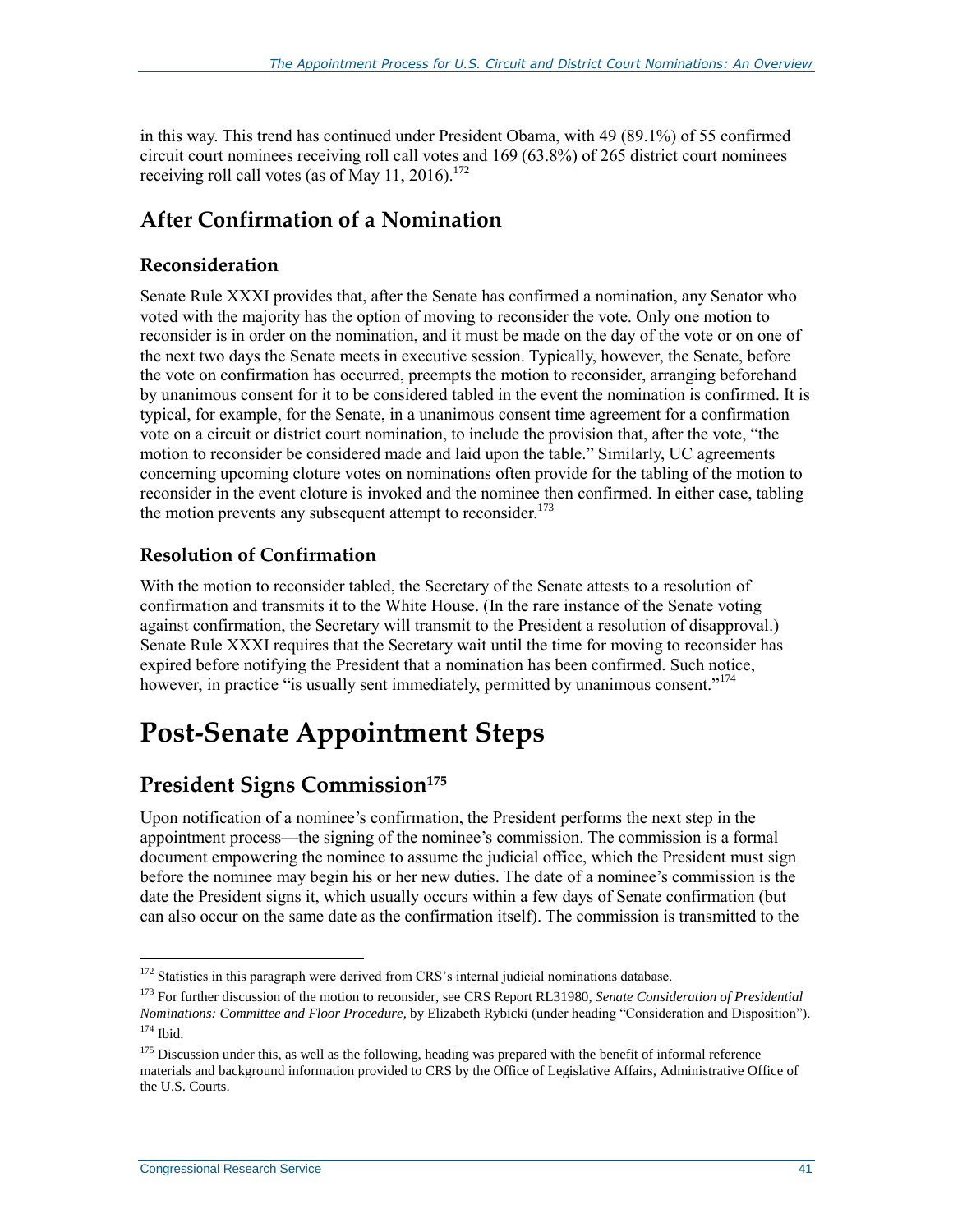Department of Justice, which then sends it, as well as a packet of other documents, to the nominee.

### **Oath of Office**

The appointment commission packet sent by the Department of Justice includes various forms to accompany the statutory oath of office, which each circuit and district judge must take before exercising the judicial authority of the United States. The oath of office is orally administered by someone legally authorized by state or federal law to administer oaths, including the chief judge or another judge on the court to which the nominee is assuming his or her position. Additionally, in some cases, the home state Senator of a nominee has administered the oath of office. The oath is a combination of the judicial oath of office required of every Justice and judge of the United States under 28 U.S.C. 453 and the general oath administered to all federal government officials, set forth in 5 U.S.C. 3331.<sup>176</sup>

At the time the oath of office is executed, the nominee himself or herself must also sign and date the commission. If two or more confirmed nominees to the same court sign their commissions on the same date, seniority is determined by seniority of age of the nominees. If, for example, Judges A and B both sign on the same date and Judge A is older than Judge B, then Judge A is considered more senior than Judge B.<sup>177</sup>

This process—receipt of the packet from the Department of Justice, administering the oath of office to the nominee, including obtaining his or her signature on the commission—typically occurs within a week or two of Senate confirmation. In some cases, however, a nominee might wait longer, for professional reasons, to take the oath and sign his or her commission. For example, a law professor who is confirmed as a U.S. district court judge might wait to sign her commission until after she has finished teaching for the semester.

### **Investiture**

 $\overline{a}$ 

Typically, the last step in the appointment process is the investiture. At this ceremonial event, attended by family and friends, the new judge is sworn in yet again, in the courtroom. The ceremony, however, is not required for the nominee to assume office and can take place weeks or months after the oath of office is executed.<sup>178</sup>

 $176$  The exact wording of the statutory oath of office taken by U.S. circuit and district court judges is as follows:

I, [INSERT FEDERAL JUDGE'S NAME], do solemnly swear (or affirm) that I will administer justice without respect to persons, and do equal right to the poor and to the rich, and that I will faithfully and impartially discharge and perform all duties incumbent upon me as [INSERT OFFICE] under the Constitution and laws of the United States; and that I will support and defend the Constitution of the United States against all enemies, foreign and domestic; that I will bear true faith and allegiance to the same; that I take this obligation freely, without any mental reservation or purpose of evasion; and that I will well and faithfully discharge the duties of the office on which I am about to enter. So help me God.

<sup>&</sup>lt;sup>177</sup> The requirements for determining seniority are specifically provided for in 28 U.S.C. 136(b), which states: "The chief judge shall have precedence and preside at any session which he attends. Other district judges shall have precedence and preside according to the seniority of their commissions. Judges whose commissions bear the same date shall have precedence according to seniority in age."

 $178$  Background information provided to CRS by the Office of Legislative Affairs, Administrative Office of the U.S. Courts.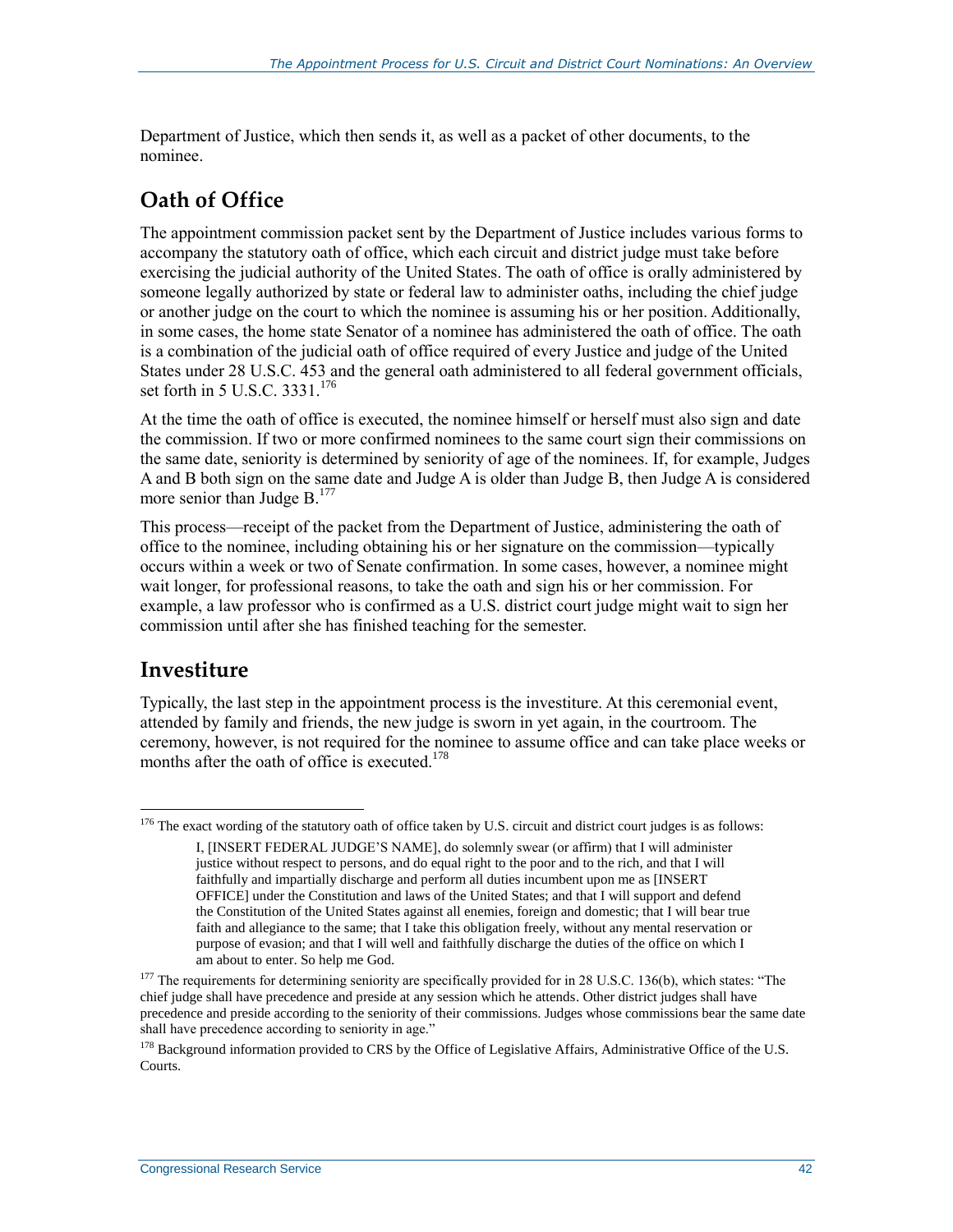## <span id="page-47-0"></span>**Nominations Not Confirmed**

Typically, during any given Congress, some circuit and district court nominations fail to receive Senate confirmation. How far along in the confirmation process they progress will vary. Some may not receive any committee consideration, while others might advance through part but not all of the committee stage (for example, receiving a hearing without being reported); still others, after being reported by committee, may be placed on the *Executive Calendar* without, however, receiving Senate floor consideration, or in other cases receive floor consideration but not a vote on confirmation. A variety of factors might play a part in a nomination's failure to advance farther, including the extent of Members' support for, or opposition to, the nomination and scheduling considerations and competing demands on the Judiciary Committee's or the Senate's time (often problematic for nominations the President sends to the Senate relatively late in a Congress).

For judicial nominations that fail to be confirmed, the appointment process ends with one of three possible steps—rejection by the Senate (very rare), withdrawal of a nomination by the President (occasional, but infrequent), and (by far the most common occurrence) Senate return of the nomination to the President at the end of a session, at the end of the Congress, or upon a recess of more than 30 days. Although the appointment process is finished for such nominations, the President (or a successor President) is not precluded from re-nominating a person. In fact, when a circuit or district court nomination is returned, the nominee often is re-nominated and eventually confirmed $179$ 

### **Rejection by the Senate**

A lower court nomination, after advancing through nearly the entire confirmation process, only very rarely is then rejected by the full Senate. Over a 77-year period researched by CRS, from 1939 to the present, only six instances were found of the Senate, in a floor vote on confirmation, rejecting a district court nomination, while none was found of the Senate rejecting a circuit court nomination.<sup>180</sup> (As noted earlier, when the Senate votes against confirmation, that action is followed immediately by the Secretary of the Senate transmitting to the President a resolution of disapproval.) Rejection by the Senate, however, does not bar re-nomination of a nominee—by the President or a successor President—and therefore the possibility of the nominee again being brought before the Senate for its consideration.<sup>181</sup>

<sup>&</sup>lt;sup>179</sup> By contrast, it is rare, if not unheard-of, that a President re-nominates a person whose previous nomination was rejected or withdrawn.

<sup>&</sup>lt;sup>180</sup> From 1939 to 2016, the Senate, in floor votes on whether to confirm, rejected one district court nomination in 1939, two in 1950, two more in 1951, and a sixth in 1999. See CRS Report R40470, *U.S. Circuit and District Court Nominations: Senate Rejections and Committee Votes Other Than to Report Favorably, 1939-2013*, by Barry J. McMillion. While the time span covered by CRS Report R40470 runs through 2013, there have, since then, been no additional Senate rejections of lower court nominations.

<sup>&</sup>lt;sup>181</sup> This has been illustrated once in the period 1939 to the present—by the Senate's 53-44 vote in 2014 confirming President Obama's nominee Ronnie L. White to the United States District Court for the Eastern District of Missouri, 15 years after White's previous nomination by President Clinton to the same court had been rejected by the Senate in a 45- 54 vote. See "Executive Session: Nomination of Ronnie L. White to be United States District Judge for the Eastern District of Missouri," *Congressional Record*, daily edition, vol. 160 (July 16, 2014), pp. S4514-S4527; see also "Executive Calendar: Nomination of Ronnie L. White," *Congressional Record*, daily edition, vol. 145 (October 5, 1999), p. S11918.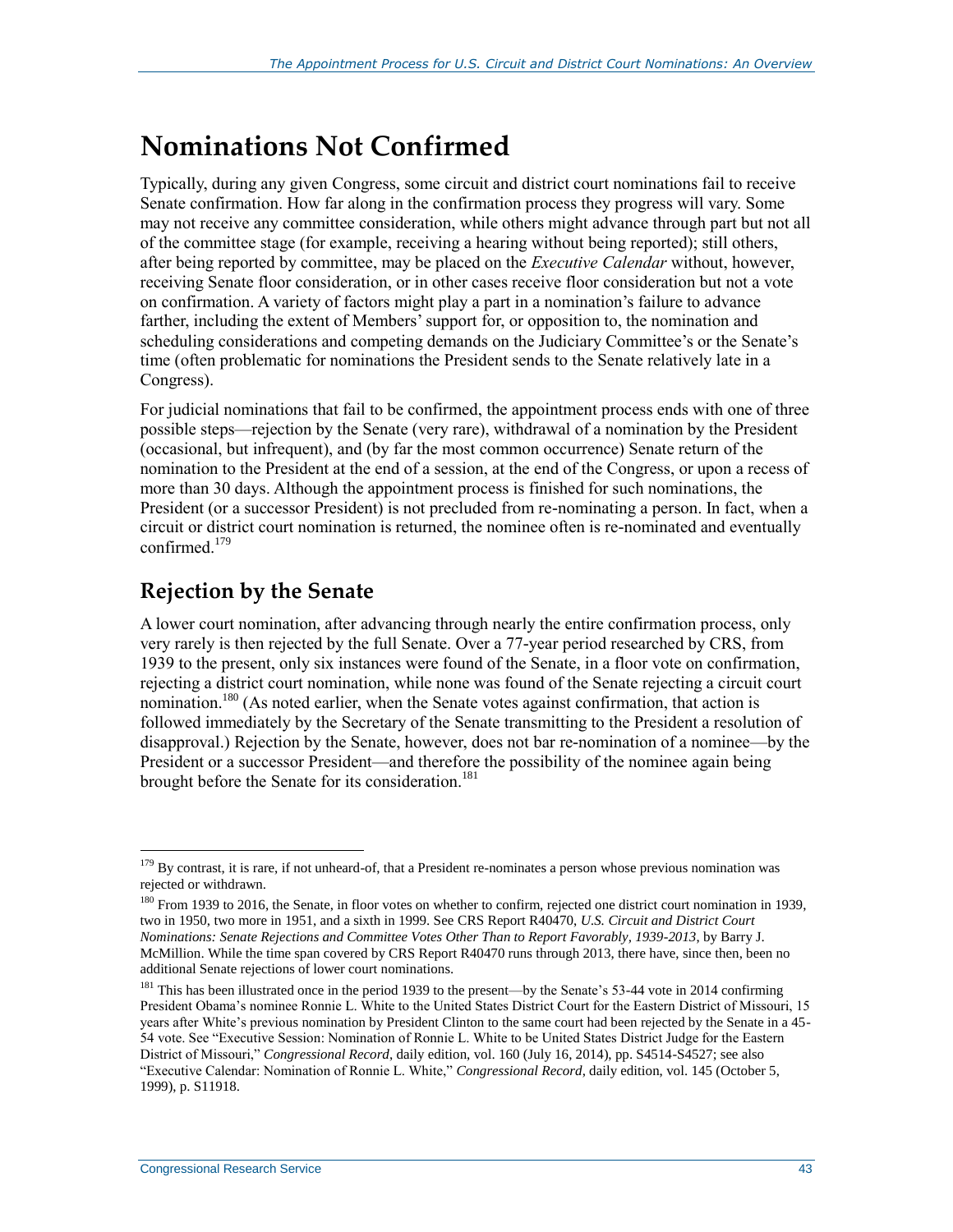### **Withdrawal of Nomination by the President**

Occasionally, for a judicial nomination that fails to be confirmed, the final step in the appointment process consists of the President withdrawing the nomination. (The President does this by transmitting to the Senate a message of withdrawal.) A nomination may be withdrawn for a variety of reasons. It might, for example, be withdrawn because prospects for its confirmation are viewed as unfavorable; there is no longer presidential support for it; the nominee has requested the withdrawal; or the President wishes to re-nominate the nominee to a different judgeship. Typically, during a presidency, only a small number of circuit or district court nominations are withdrawn<sup>182</sup>

### **Return of Nominations to the President**

Under Senate Rule XXXI, paragraph 6, all pending nominations (whether in committee or on the *Executive Calendar*) are returned to the President when the Senate adjourns *sine die* at the end of a session or when it recesses for more than 30 days. The return of a nomination to the President marks its end point in the appointment process, with its final status that of an unconfirmed nomination. However, nominations sometimes are not returned, if the Senate elects to waive the above rule. Further, even when a nomination is returned, the President has the option of renominating (i.e., sending to the Senate a new nomination of) the person in question, and this option is often exercised.

### **Rule for Return of Nominations Often Waived by Senate**

At the end of a Congress, all pending nominations must be returned to the President, in keeping with Rule XXXI, paragraph 6. However, on other occasions, when adjourning between sessions or recessing for more than 30 days, the Senate often waives the rule by unanimous consent. (It commonly does so, for instance, before adjourning for its August or its inter-session recess.) In waiving the rule, the Senate, instead of returning nominations to the President while in recess, allows them to remain "in status quo."

A UC agreement to have nominations remain pending in status quo during long recesses, however, may not always cover all nominations. Sometimes instead, if one or more Senators oppose the continued pendency of certain nominations, these specifically will be excluded from the agreement, necessitating their return to the President during the recess.<sup>183</sup>

### **President May Re-nominate Unconfirmed Nominees**

When the Senate returns a nomination, the President ordinarily has only two options—to select a new nominee or to re-nominate, staying with the person previously nominated. Presidents frequently choose to do the latter, sending to the Senate new nominations of their previous nominees. On occasions when the Senate, at the start of a long recess, sends back all or nearly all pending nominations (having not reached a UC agreement for such nominations to remain in status quo), the President typically, without hesitation, re-nominates all or nearly all of the

 $\overline{a}$  $182$  A search of circuit and judicial nominations in the Nominations database of the Legislative Information System, spanning the years 1987 to the present, identifies a total of 24 circuit court nomination and 21 district court nominations withdrawn by Presidents during this period.

<sup>&</sup>lt;sup>183</sup> The excepted nominations usually will be identified in the UC agreement by their Executive Calendar number or, if pending in committee, by the individual "PN" (presidential nomination) number assigned to them by the Senate executive clerk.